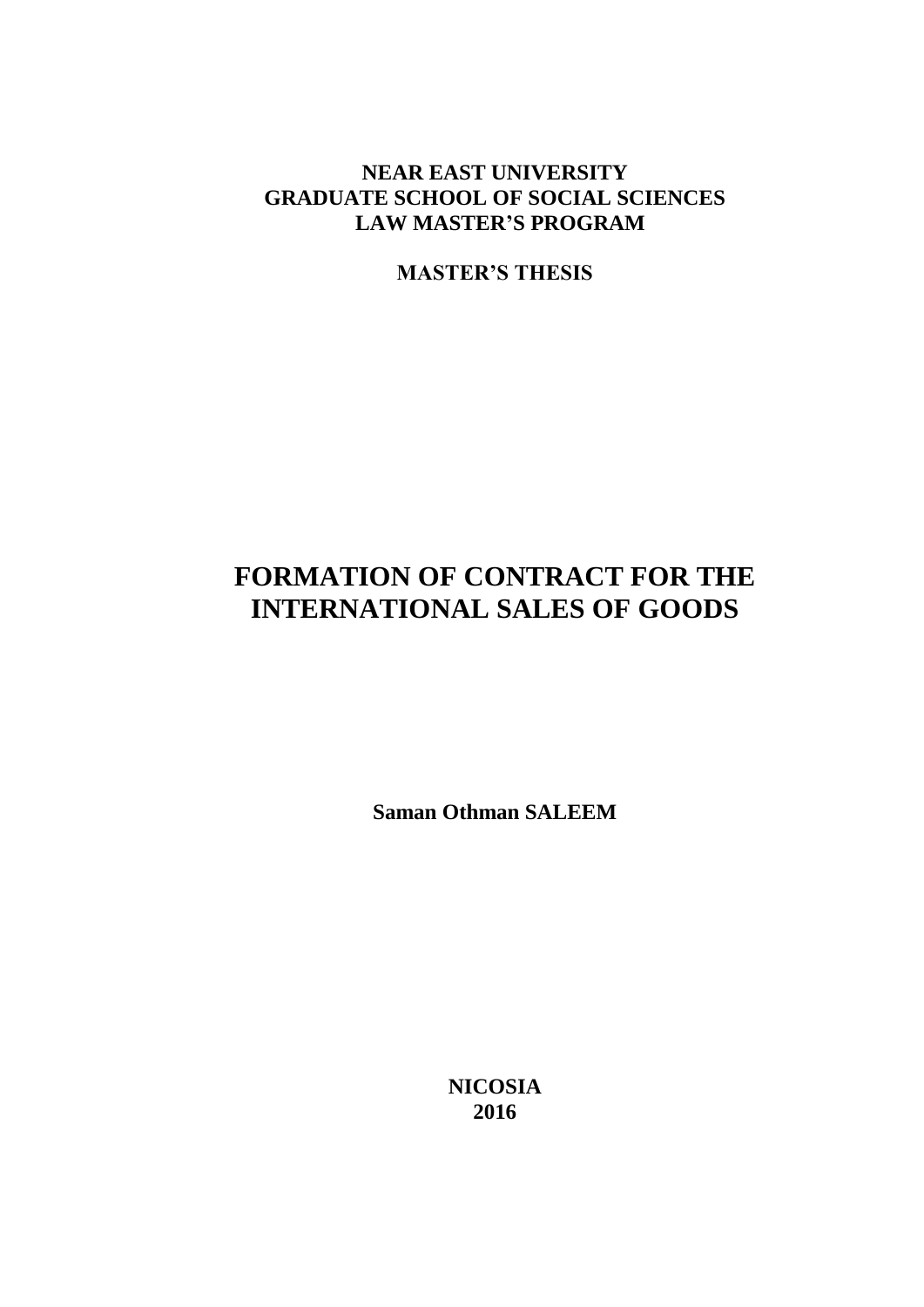# **NEAR EAST UNIVERSITY GRADUATE SCHOOL OF SOCIAL SCIENCES LAW MASTER'S PROGRAM**

**MASTER'S THESIS**

# **FORMATION OF CONTRACT FOR THE INTERNATIONAL SALES OF GOODS**

**PREPARED BY Saman Othman SALEEM 20135372**

**Supervisor Asst. Prof. Dr Resat Volkan GUNEL**

> **NICOSIA 2016**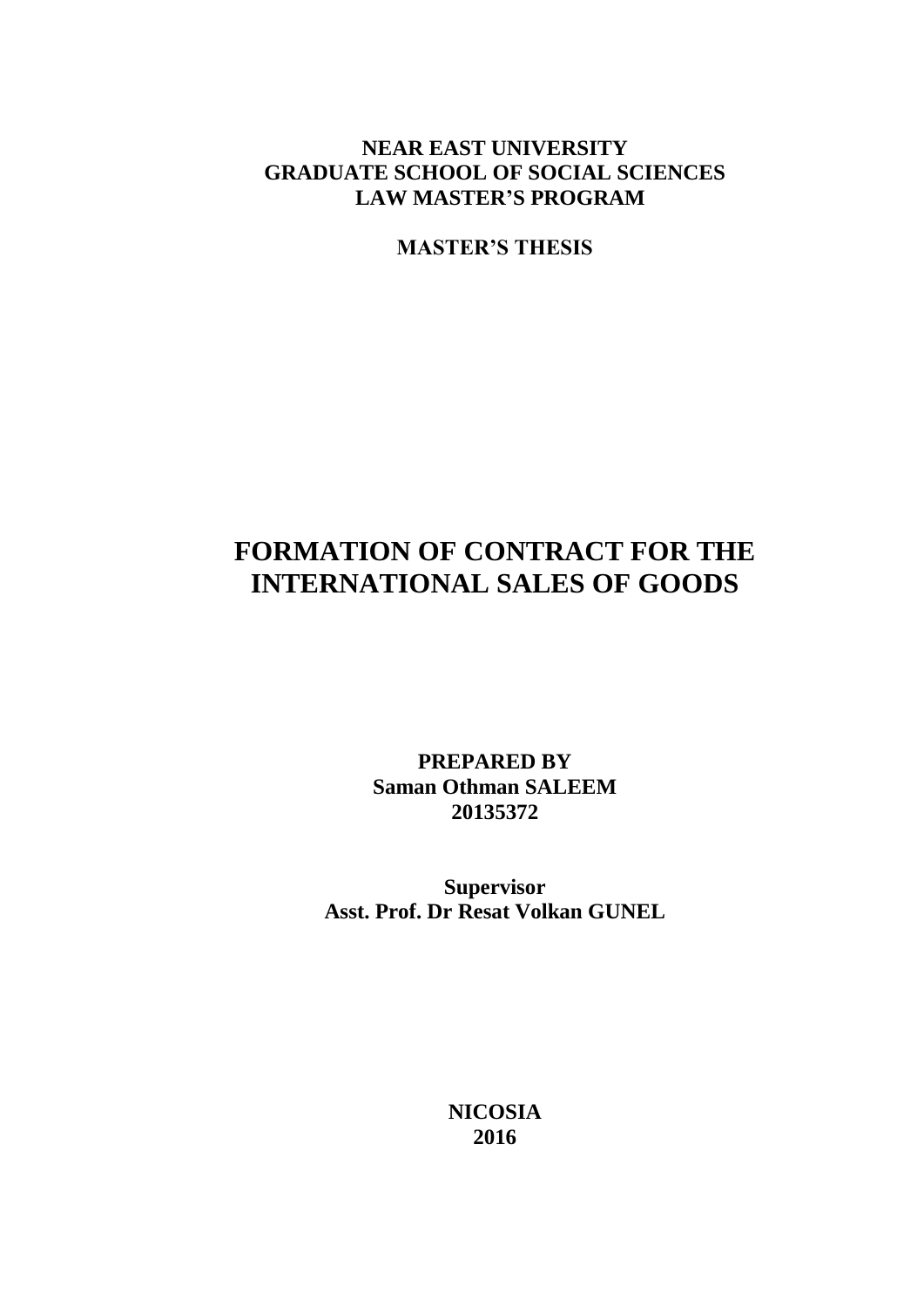# **NEAR EAST UNIVERSITY GRADUATE SCHOOL OF SOCIAL SCIENCES Department of Law Master's Program**

**Thesis Defence**

# **Thesis Title: Formation of Contract for the International Sales of Goods**

**We certify the thesis is satisfactory for the award of degree of Master of Law**

**Prepared By: Saman Othman SALEEM**

**Examining Committee in charge** 

Asst. Prof. Dr. Reşat Volkan Günel Near East University

 **Thesis Supervisor Head of Law Department**

**Dr. Tutku Tugyan Near East University Law Department** 

**….………………… Near East University ………… Department**

> **Approval of the Graduate School of Social Sciences Assoc. Prof. Dr. MUSTAFA SAĞSAN Acting Director**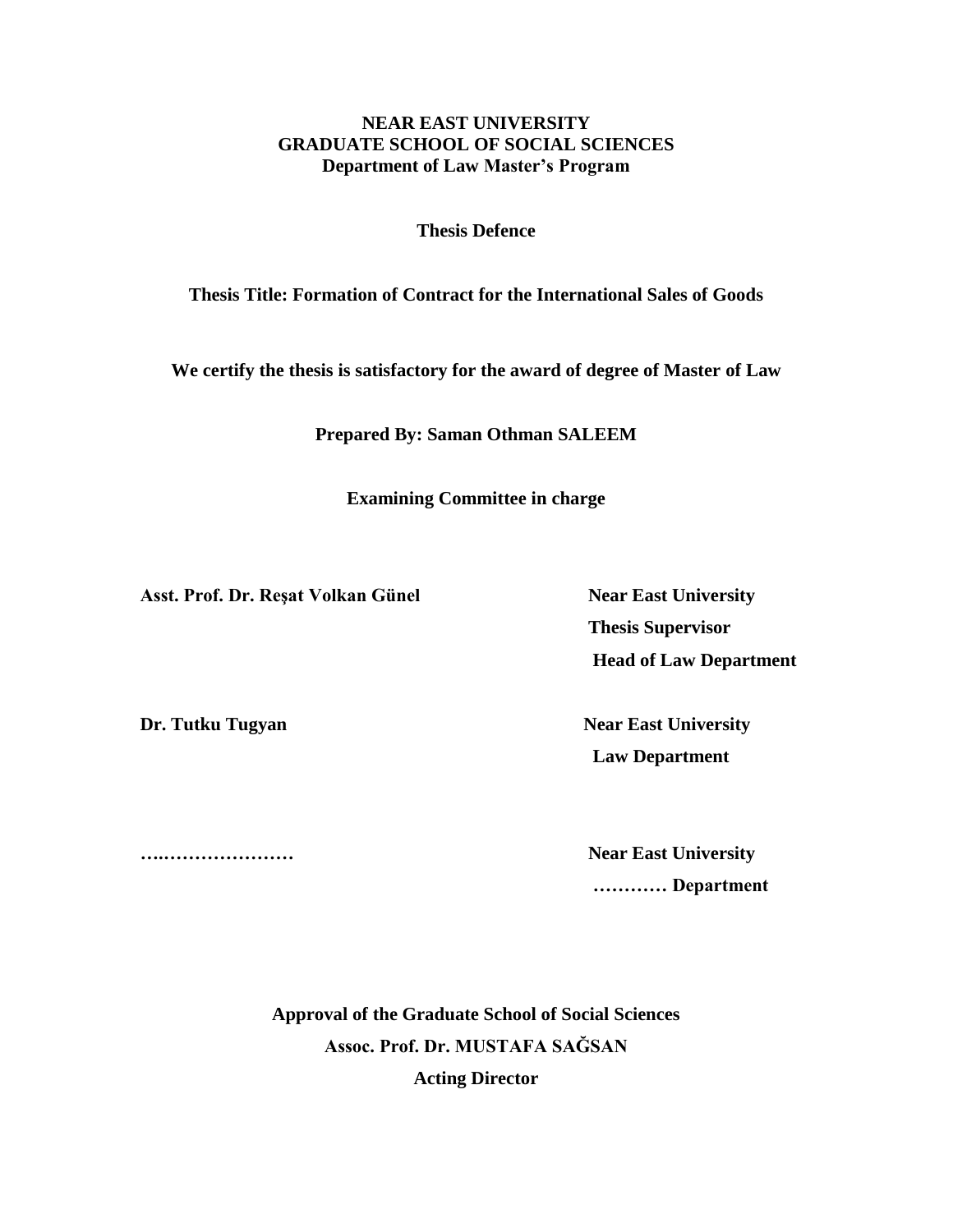#### **ABSTRACT**

The Convention for the International Sale of Goods called the Vienna Conference 1980 is an astute international statute that regulates the sale of goods globally. It has been ratified by about 83 countries of the world and countries that have not ratified it have at a point or the other made reference to it. Major economic players apart from England have ratified and have their courts pronounce on the CISG. The Convention provides for the wellknown elements of contract and also allows for the usage of standard user terms, for example, general terms known or related to certain goods. It is imperial to state that there are also certain regional statutes that are similar to the CISG although with varying differences. It is important to also mention that the CISG also has its lacunae and defects such as allowance for exemption, contents and so on. The CISG has been pronounced upon by courts across the world and has been seen to be highly justiciable.

**Keywords:** CISG, United Nations, Iraq, English Law, Convention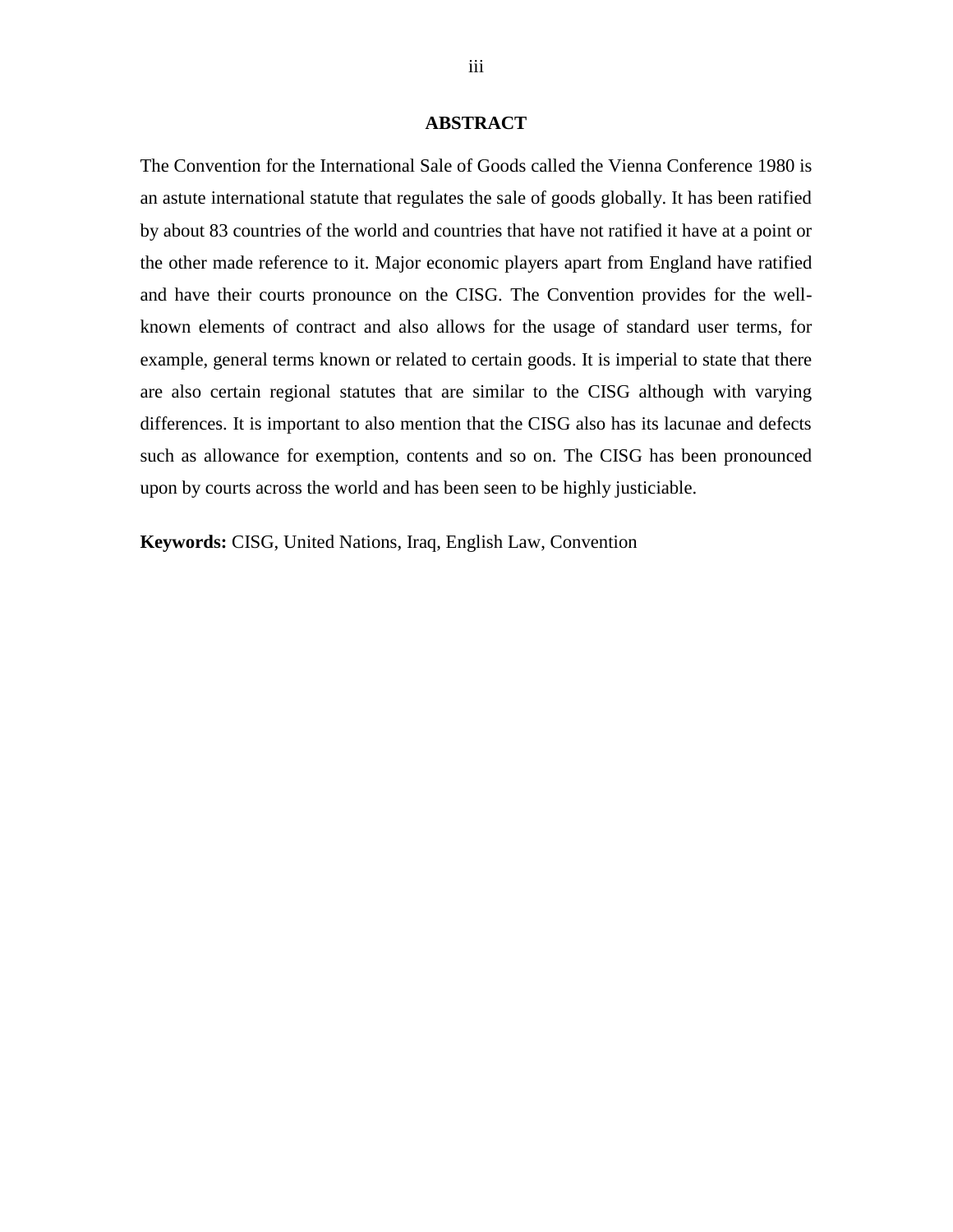#### **ACKNOWLEDGMENT**

I give all my biggest thanks to Allah for making my academic existence a reality from the very beginning till this moment. Allah is great.

I would like to thank all the people who contributed in some way to the work described in this thesis. First and foremost, I thank my academic Supervisor, Prof Dr Volkan for accepting me into his group. Additionally, I would like to thank Mr Hamza Ruso who I am indebted to and deserves the credit for the success of this thesis.

Finally, I would like to acknowledge friends and family who supported me during my time here. I thank my parents for their constant love and support. Goran, Rawand, Hadi, Faman, Tuana made my time here at NEU a lot more fun. I am lucky to have met Nzar here, and I thank him for his friendship, love, and unyielding support. I owe a debt of gratitude to the Kurdish Government for giving me the opportunity to acquire more in my academic world.

Saman Othman Saleem

NICOSIA JANUARY, 2016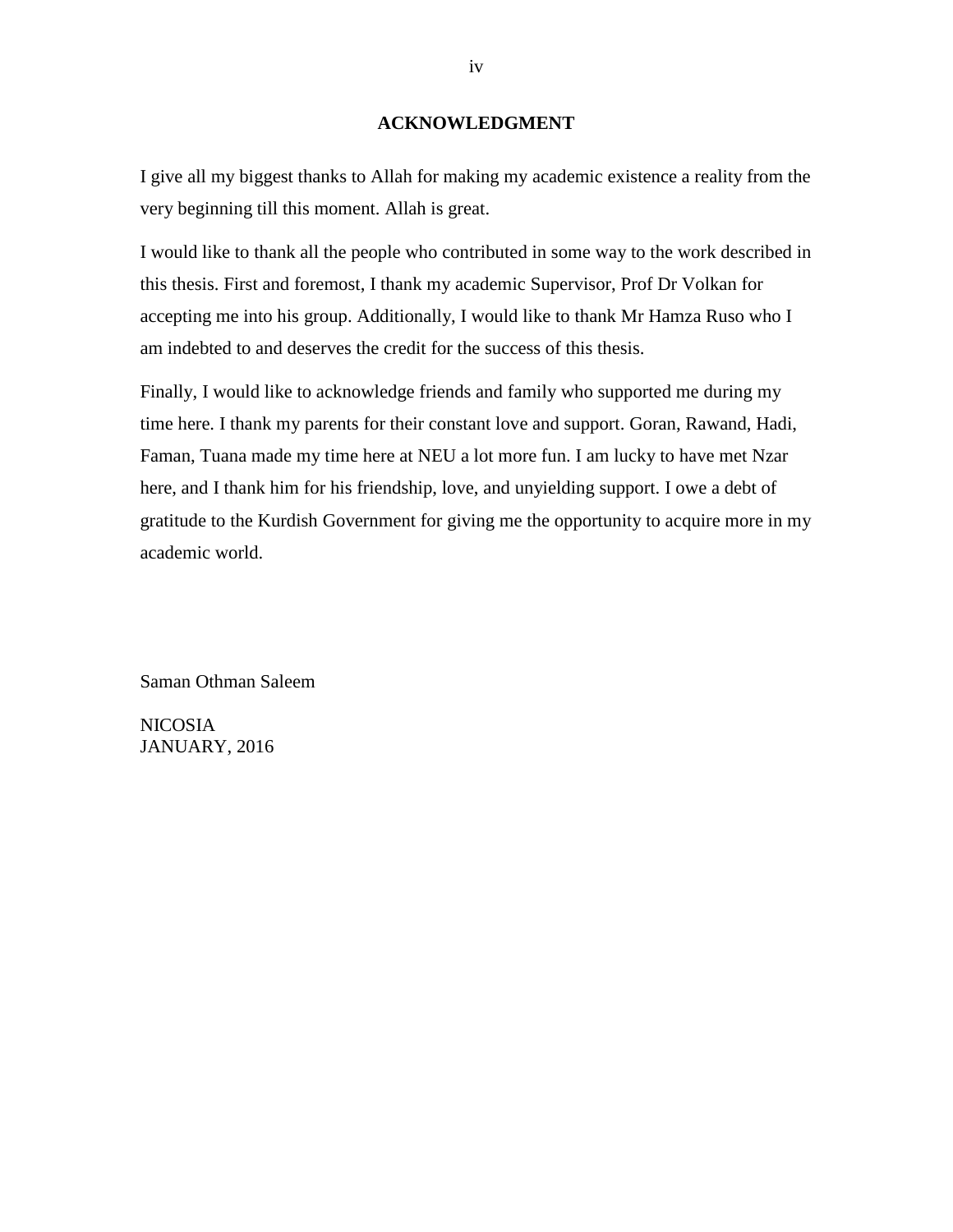# **TABLE OF CONTENTS**

| <b>CHAPTER ONE</b>                                                          |  |
|-----------------------------------------------------------------------------|--|
| $1 \quad$                                                                   |  |
| 1.1                                                                         |  |
| 1.2                                                                         |  |
| 1.3                                                                         |  |
| 1.4                                                                         |  |
| 1.5                                                                         |  |
| 1.6                                                                         |  |
| <b>CHAPTER TWO</b>                                                          |  |
| $\mathfrak{2}$                                                              |  |
| 2.1                                                                         |  |
| <b>CHAPTER THREE</b>                                                        |  |
| 3                                                                           |  |
| 3.1                                                                         |  |
| 3.1.1                                                                       |  |
| 3.1.2                                                                       |  |
| Rejection of Offer and Expiry Time Set for Acceptance 24<br>3.1.3           |  |
| 3.1.4                                                                       |  |
| 3.1.5                                                                       |  |
| 3.1.6                                                                       |  |
| 3.1.7                                                                       |  |
|                                                                             |  |
| 3.2.1                                                                       |  |
| The CISG and Organization Pour L'harmonization En Afrique Du Droit<br>3.2.2 |  |
|                                                                             |  |
| <b>CHAPTER FOUR</b>                                                         |  |
| 4                                                                           |  |
| <b>CHAPTER FIVE</b>                                                         |  |
| 5                                                                           |  |
| 5.1                                                                         |  |
| 5.2                                                                         |  |
| 5.3                                                                         |  |
| 5.4                                                                         |  |
| 5.5                                                                         |  |
| 5.6                                                                         |  |
|                                                                             |  |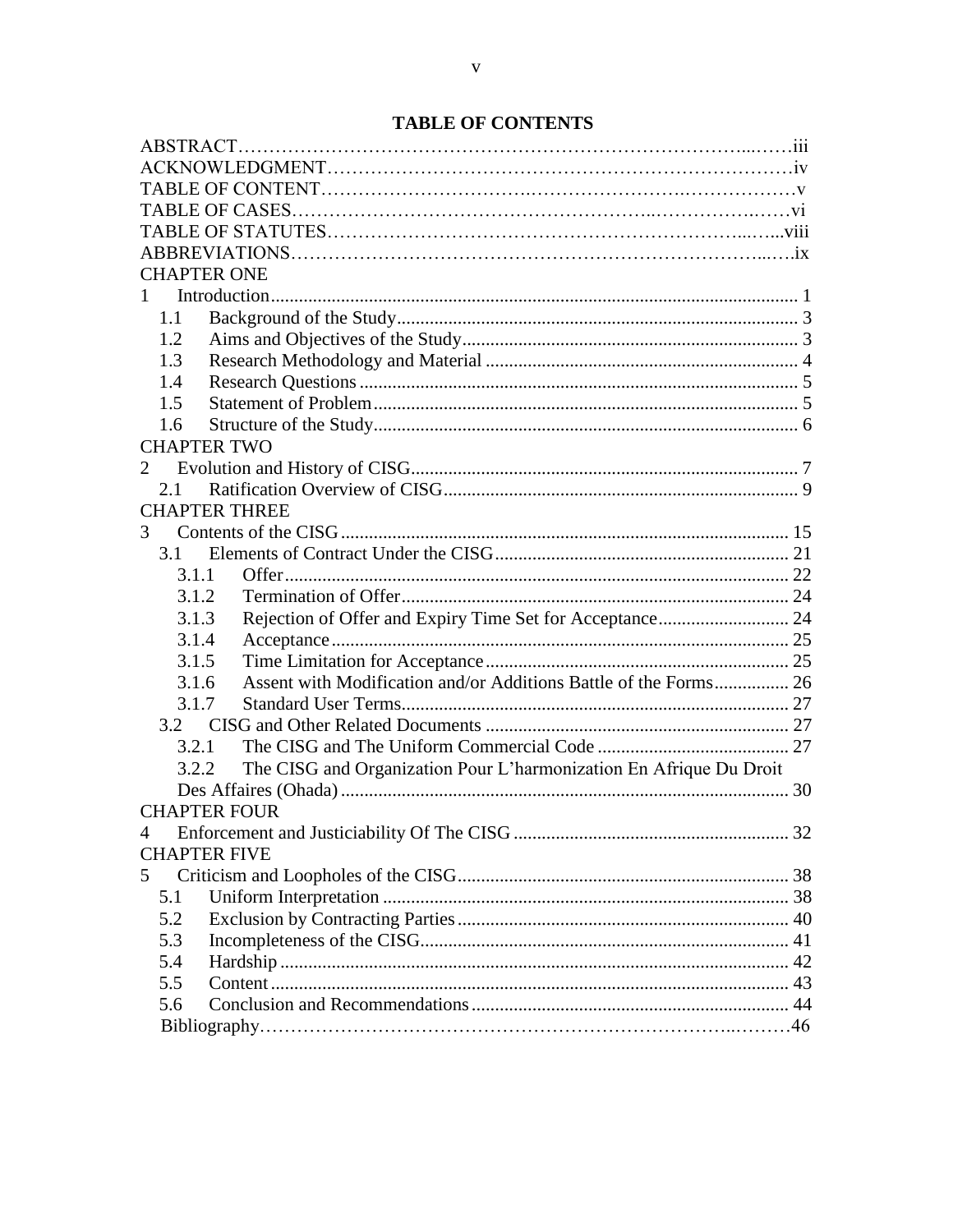#### **LIST OF CASES**

- 1. Hilaturas Miel S.L. ("Hilaturas")
- 2. Impuls I.D International, S.L Impuls I.D, Systems Inc, Psiar, S.A vs. Psion Teklo Gix Inc. (2002) 1122, U.S District Court, Southern District of Florida.
- 3. M+H. Gambh V.As.P.T. Kft. Commercial Court Zurich (2012) Aerosol Can Manufacturing Case
- 4. Miternet S.A. vs. Henan Local Product Import And Export Company (2050) High People's Court (Appellate Court) Of Henan Province, China
- 5. Hispafruit Bv. V. Amuyen S.A (2001) District Court, Rotterdam, Netherlands
- 6. Geneva Pharmaceuticals Tech. Corp. vs. Barr Labs Inc. (2002) Federal District Court New York
- 7. Chateau Des Charmes Wines Ltd vs. Sabate Usa ( 2005) Superior Court,
- 8. Silicon Refractory Anchoring Systems B. vs. Refrattari Sirc S.R.L (2015) **Netherlands**
- 9. Zapatos Mediterranoes vs. Shoe B122 (2002) District Court Hasselt, Belgium
- 10. Shuttle Packaging Systems vs. Tsonakis (2001) Federal District Court, Michgan, America
- 11. Victoria Alloys vs. Forts Bank (United States of America) 2001. Federal Bankruptcy Court
- 12. Treibacher Industries, Ag vs. Allegheny Technologies Inc. 464. 3d 1235
- 13. Teevee Toons, Inc. (D/B/A Tvt Records) & Steve Gottlieb, Inc. (D/B/A Biobox), Plaintiffs, vs. Gerhard Schubert Gmbh, Defendant. 00 Civ. 5189 (Rcc) United States District Court For The Southern District Of New York 2006 U.S. Dist. Lexis 59455
- 14. Chicago Packers Inc. vs. Northern Food Trading Company, 408 F. 3<sup>rd</sup> 894, 897 ( 7<sup>th</sup> Cir. 2000)
- 15. Can Int'l Inc. vs. Guang Dong Kelon Electronical Holidays (United States of America, Northern District Of Illinois, 3<sup>rd</sup> September 2008).
- 16. James Buchanan & Co Ltd. vs. Babco Forwarding and Shipping (UK) Ltd (An Unreported Case).
- 17. Gran .Canaria Tomatoes (2005)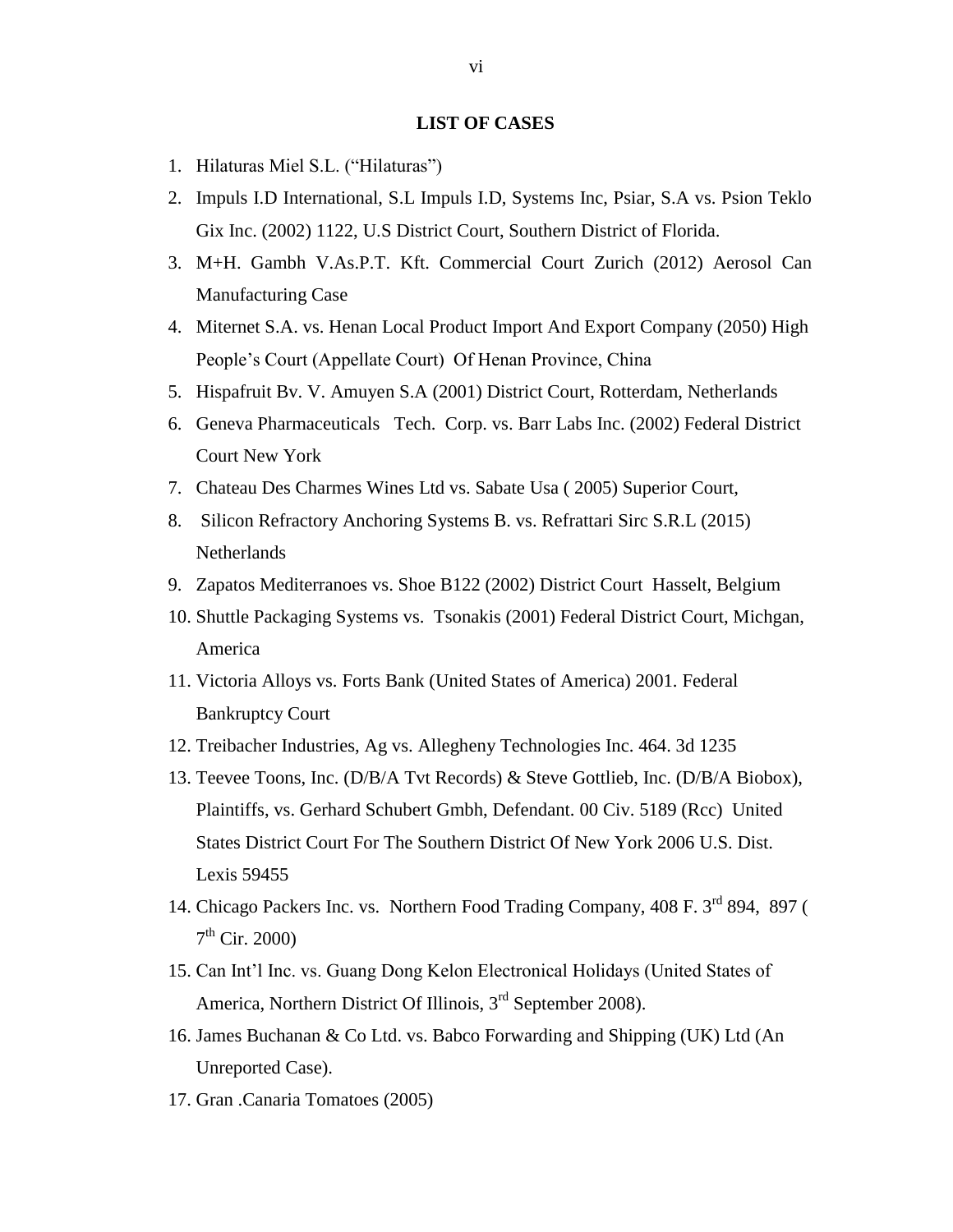- 18. Corocraft Ltd vs. Pan American Airways Inc (1969) 1 Qb 616 At655, (1968) 2 Lloyd's Rep 459.
- 19. Industrie Tessili Italiana Como V. Dunlop Ag2008), Cited In Anastasia Vezyrti, Jurisdiction And International Sales Under The Brussels Regulation: Does Forum Shopping Come To An End? 15 Column J. Eur. L.F. 83 (2009
- 20. Chicago Packers Inc. vs. Northern Food Trading Company, 408 F. 3<sup>rd</sup> 894, 897 ( 7<sup>th</sup> Cir. 2000).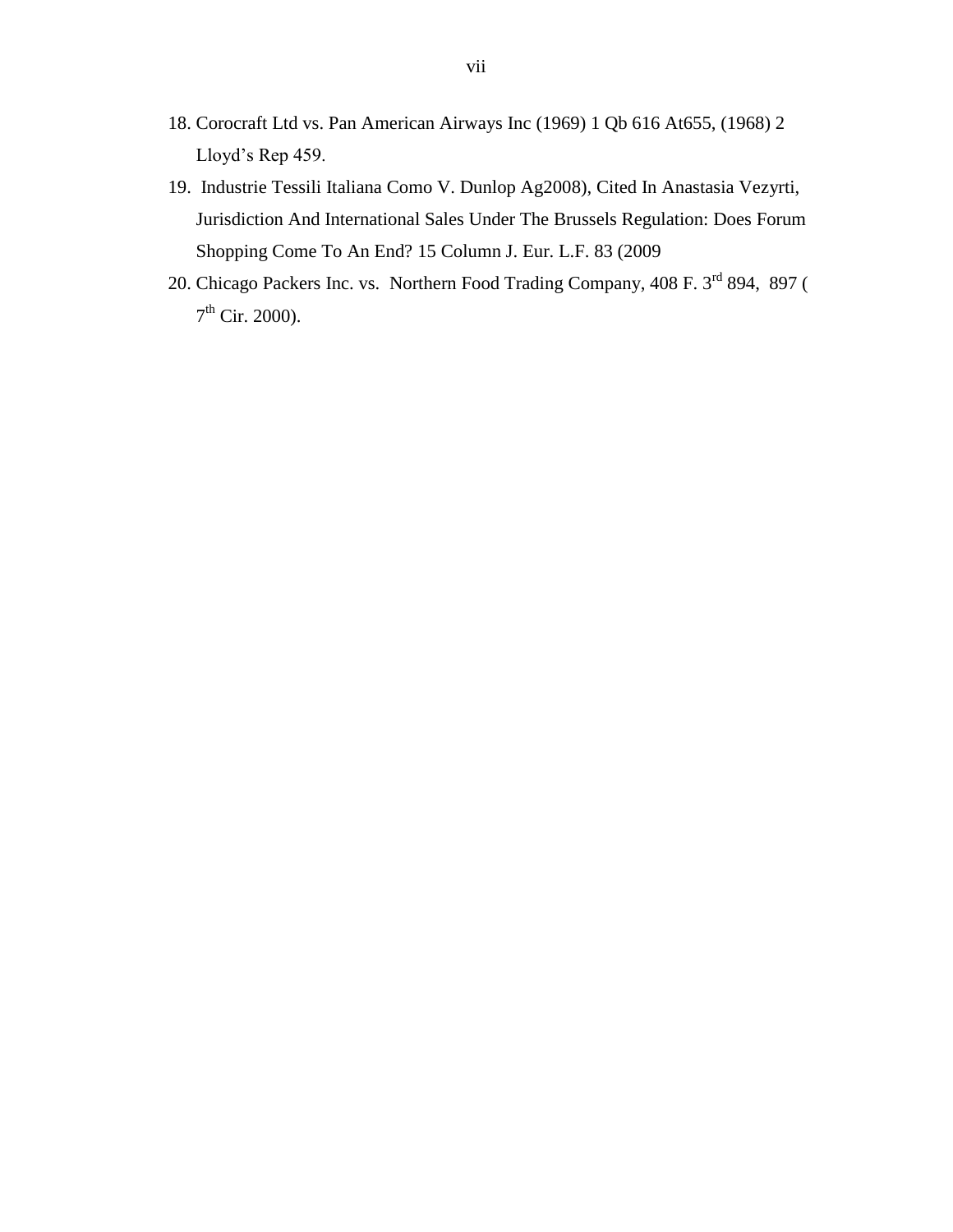# **LIST OF STATUTES**

- 1. CISG: Convention for the International Sale of Goods
- 2. UN: United Nations
- 3. UCC: Uniform Commercial Code
- 4. OHADA: ORGANISATION POUR L'HARMONIZATION EN AFRIQUE DU DROIT DES AFFAIRES (OHADA)
- 5. UN CHARTER: United Nations Charter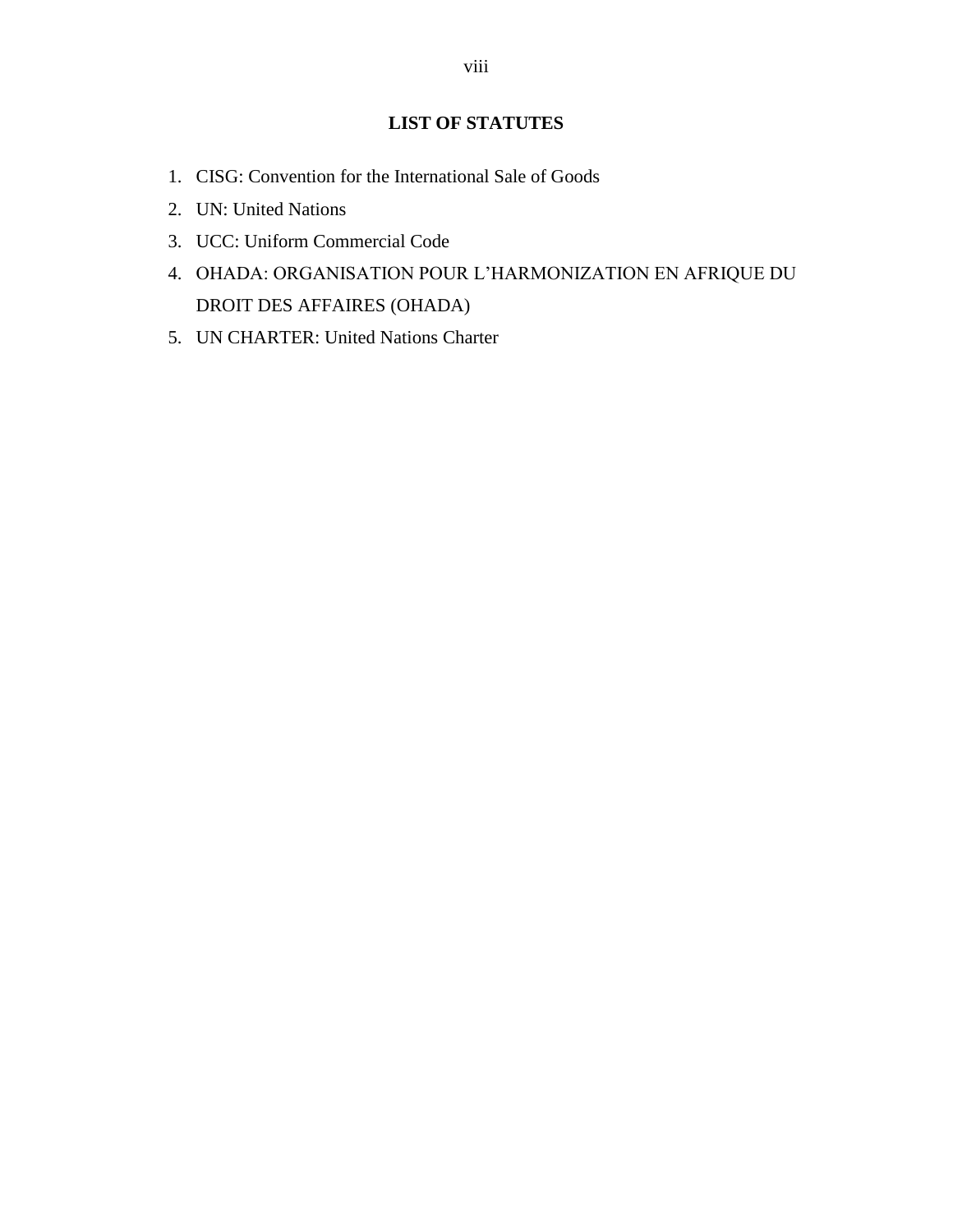# **ABBREVATIONS**

- 1. GDP: Gross Domestic Product.
- 2. ULF: A convention that dealt with the formation of contracts for International sale.
- 3. ULIS: A convention that dealt with Obligations to sale contracts.
- 4. UNIDROIT: International Institute for the Unification of Private Law
- 5. UNCITRAL: United Nations Commission on International Law
- 6. UK: United Kingdom
- 7. USA: United States of America
- 8. SOGA: Statute of General Application
- 9. OFFP: United Nations Oil for Food Programme.
- 10. SUT: Standard User Terms
- 11. PER: Parole Evidence Rule
- 12. CISG: Convention for the International Sale of Goods
- 13. UN: United Nations
- 14. UCC: Uniform Commercial Code
- 15. OHADA: ORGANISATION POUR L'HARMONIZATION EN AFRIQUE DU DROIT DES AFFAIRES (OHADA)
- 16. UN CHARTER: United Nations Charter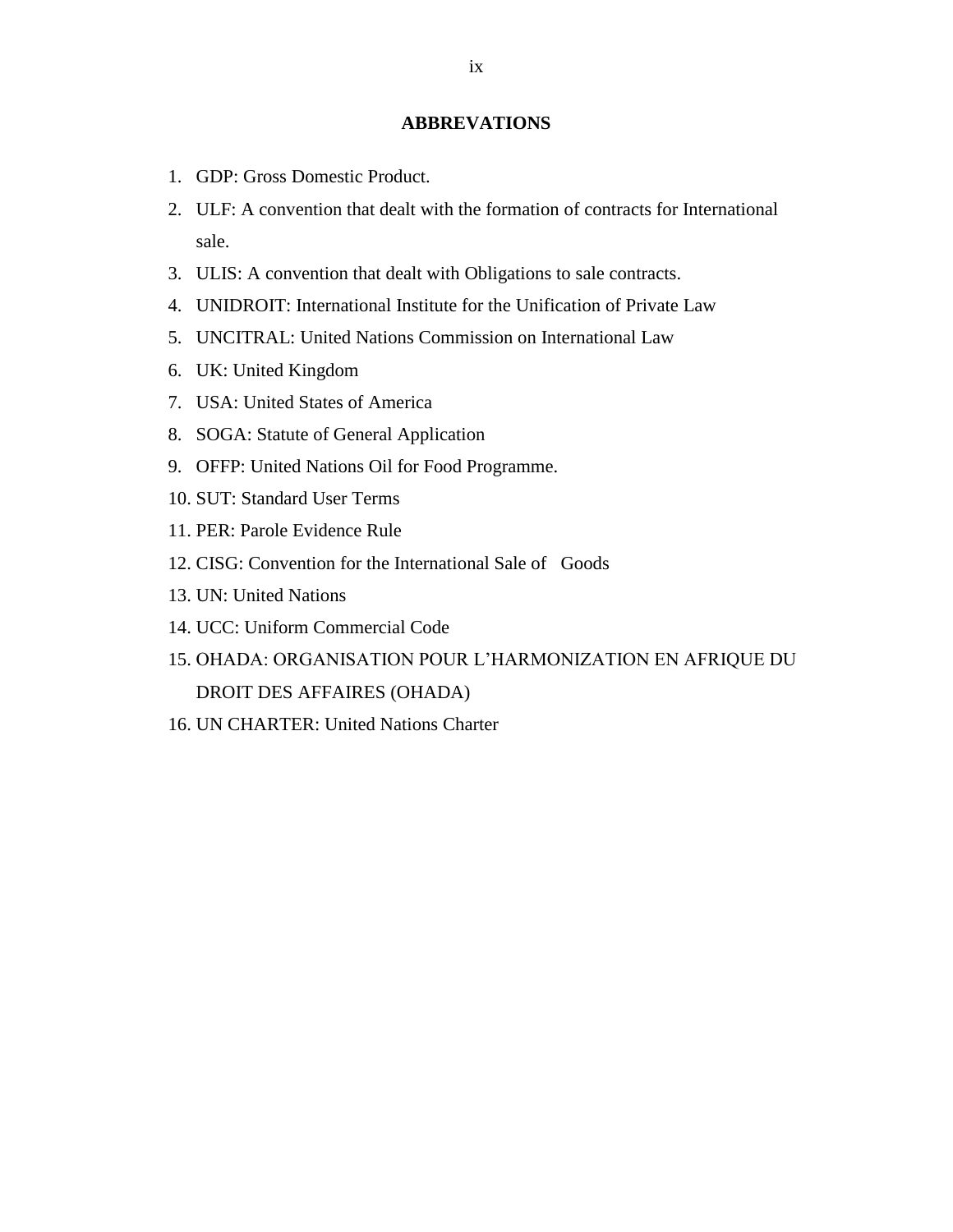#### **CHAPTER ONE**

# <span id="page-10-0"></span>**1 INTRODUCTION**

The independence of Nations coupled with the fact that Nations of the world transacts and enters business relationships called for a unifying standard and arrangement. The Technologically sophisticated countries, the politically solidified, the religious sovereign nations and other countries with one good or the other to offer have transacted with other countries in dire need of the goods they lack or want. So, taking into consideration the importance and volume of international business, a uniform law to regulate the trade at the international level was an absolute must in the last quarter of the twentieth century (Belkis, 2013: p.112). It is very important that the topic is defined word for word so as to assist in the dyspepsia of the topic. The word "Contract" means a legally binding agreement. Agreement arises as a result of Offer and Acceptance but a number of other requirements must be satisfied for an agreement of be legally binding such as consideration, capacity, intention to enter into legal relations etc (Oxford Dictionary of Law). From the definition of contract given, it is fashionable that for an agreement to be in place between parties (in this context, nations) there must be offer and there must be acceptance as seen in regular transactions of individuals, as well as bringing into consideration other necessary factor listed forthwith. "International" means to involve countries, or existing between countries. We can thus say that this thesis is concerned with; a legally binding agreement that exists between countries or even persons of different states location or residence in relation to sale of goods'. This thesis is concerned with the formation, the rudiments, the underlying legal details and principles that guide the agreement that exists between parties whose places/countries of businesses are different. This thesis is concerned with the uniform ways that regulates the formation of agreement of sales of goods amidst nations of the world.

Let it be said that one way states have been able to coordinate their choices to achieve a desired result is through the creation of International Institutions and regimes. International Institutions have become such an indispensable form in the globalize world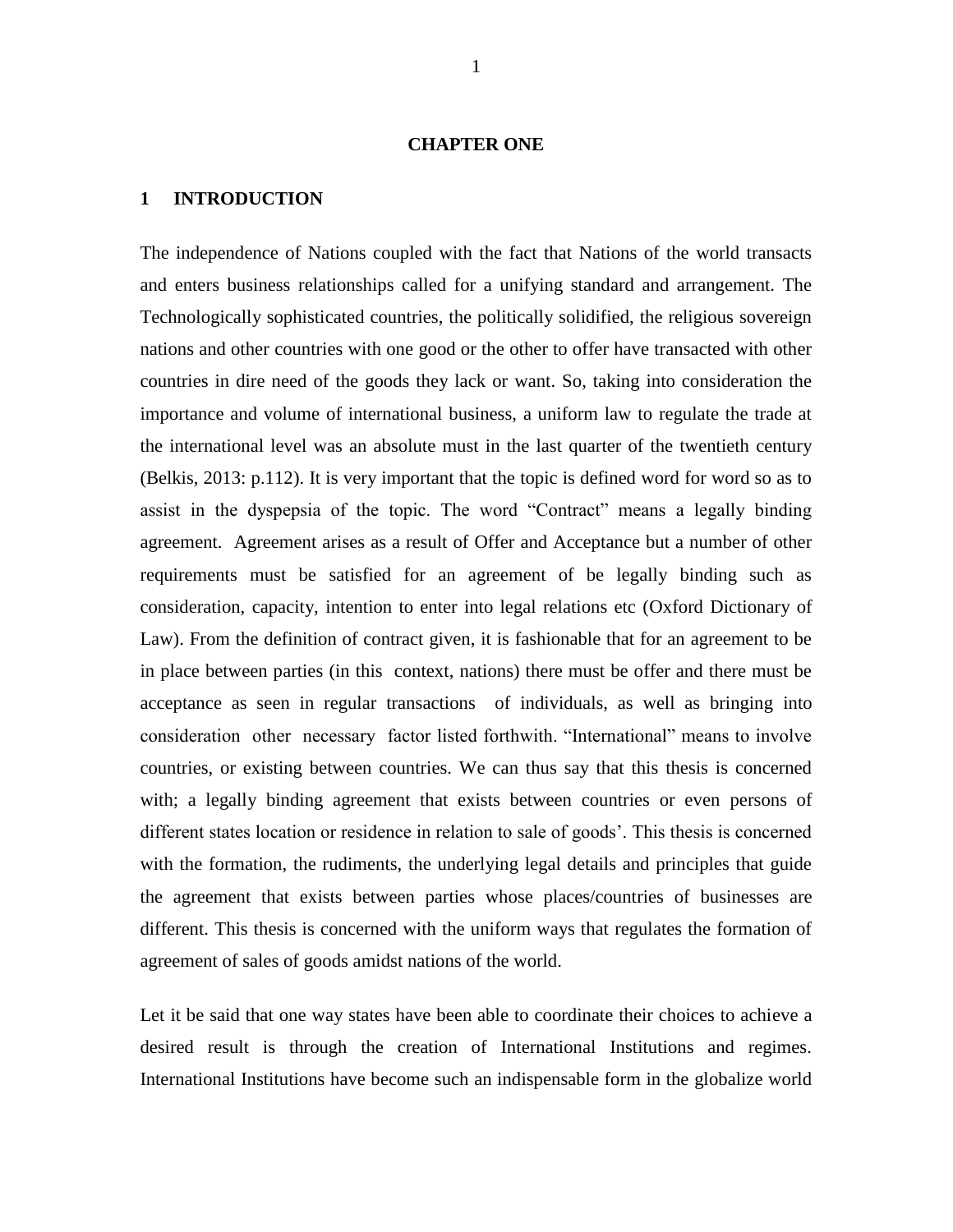as international institutions are used to facilitate cooperation across state frontiers, allowing for the identification discussion, and resolution of difficulties in a wide range of subjects, from peace keeping to the economic concerns vis-à-vis trade relations and development. The evolution of the modern nation-state and the consequent development of an International Order founded upon a growing number of independent and sovereign territorial units gave rise to a question of international co-operations (C.F Amerasinghe, N.D: p.23). What is being said here is the fact that international institutions have been established to deal with transactions of nations and to serve as the creator of the laws to guide and see to response of nations, this points straight to the United Nations Convention on Contracts for the International Sale of Goods often referred to as 'CISG' Enacted in 1980 and it has covered more than two- thirds of the world trade (John, Kleefeld, 2003: p.17-22). Many authors and writers have acknowledged the fact that state judicial institutions and even the arbitral tribunals are increasingly applying the Convention for International Sale of Goods, it has wide range of acceptance and globally recognized. While authors like Franco Ferrari has opined that the CISG is not exhaustively reliable and claimed that the CISG governs not all international transactions and international trades and have called for non-too relieve on the CISG (Ferrari, 2003, p.177). Opinions like that of Franco Ferrari have failed to diminish the acceptance and wide usage of the CISG. Clair M. Gernain stated that researchers must acquire some familiarity with any applicable foreign sales law and choice of law rules because according to her, the CISG does not deal exhaustively with all international sale transactions. Criticisms against the CISG shall be further revised as this thesis progress.

It is pertinent to ask that what goods are covered by the CISG and does the CISG guides and governs over all international contracts for sale of goods? The 'good' to be emphasized on in this thesis shall be "Oil and Gas" as it is popular and widely transacted and in usage in virtually all places of the world. This paper will allow for the international standards for formation of contract of sale of oil and gas, it will open up the legal regime of contract of sale, formation of the contract and general provisions under the CISG.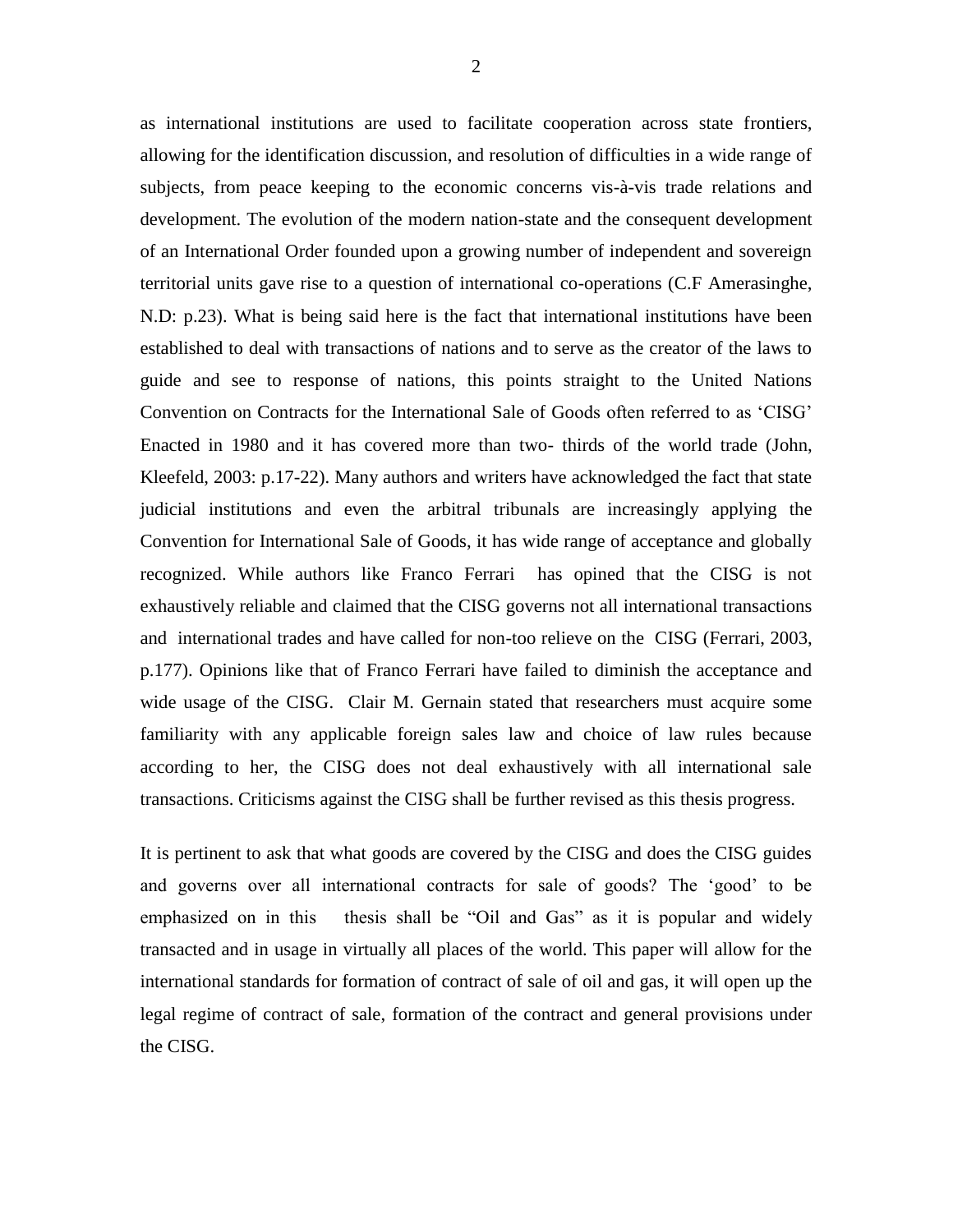#### <span id="page-12-0"></span>**1.1 Background of the Study**

Arguably, the single most noticeable development in the last forty years in economic terms is globalization and this has increased cross border trade (Bruno, N.D: p.8), contributing greatly to the internalization of trade for many countries, international trade represents a significant share of their Gross Domestic Product (GDP) (Uche, 2015: p.11). Consequently, increasing international trade is central to the continuance of globalization. The need for a uniform laws to help in sustenance and continued development of international trade is so central and important to both the developing and developed nations of the world for the continuance of globalization and as well, relationships of the world in enjoying and for participation in the International Economic Order. So, a key factor in the development of international trade law is globalization (Zeller, N.D.) and a uniform law represents a part of that phenomenon (Michael, 2003: p.55-89).in essence, this theses tends to enunciate why a uniform trade law and a globally acceptable guide for formation of contract would assist countries in achieving an equal balance in transactions, trade and development. Understanding that the commercial strength of countries is necessary in making the world economy, and as such, there is need to have a sturdy commercial legal framework encouraging globalization and harmonized considering the volume of transactions that goes around the world with credence to interstate transactions, economic relations of nations, there exists the need for a uniform law which ensures certainty and predictability in international transactions. The convention for the International Sale of Goods (CISG) which offers the right regulatory framework to deal with globalization and a credible incentive to foster international trade would be right policy for sale transactions and agreement of nations of the world (Michael, 2003: p.55).

#### <span id="page-12-1"></span>**1.2 Aims and Objectives of the Study**

The aim of this work is to see clearly the modus operandi of the CISG, to see the legal regime behind the formation of Contract for the International Sale of Goods, to clearly break down the response of countries to the unifying law to guide in inter-state transaction and agreement for sale of goods.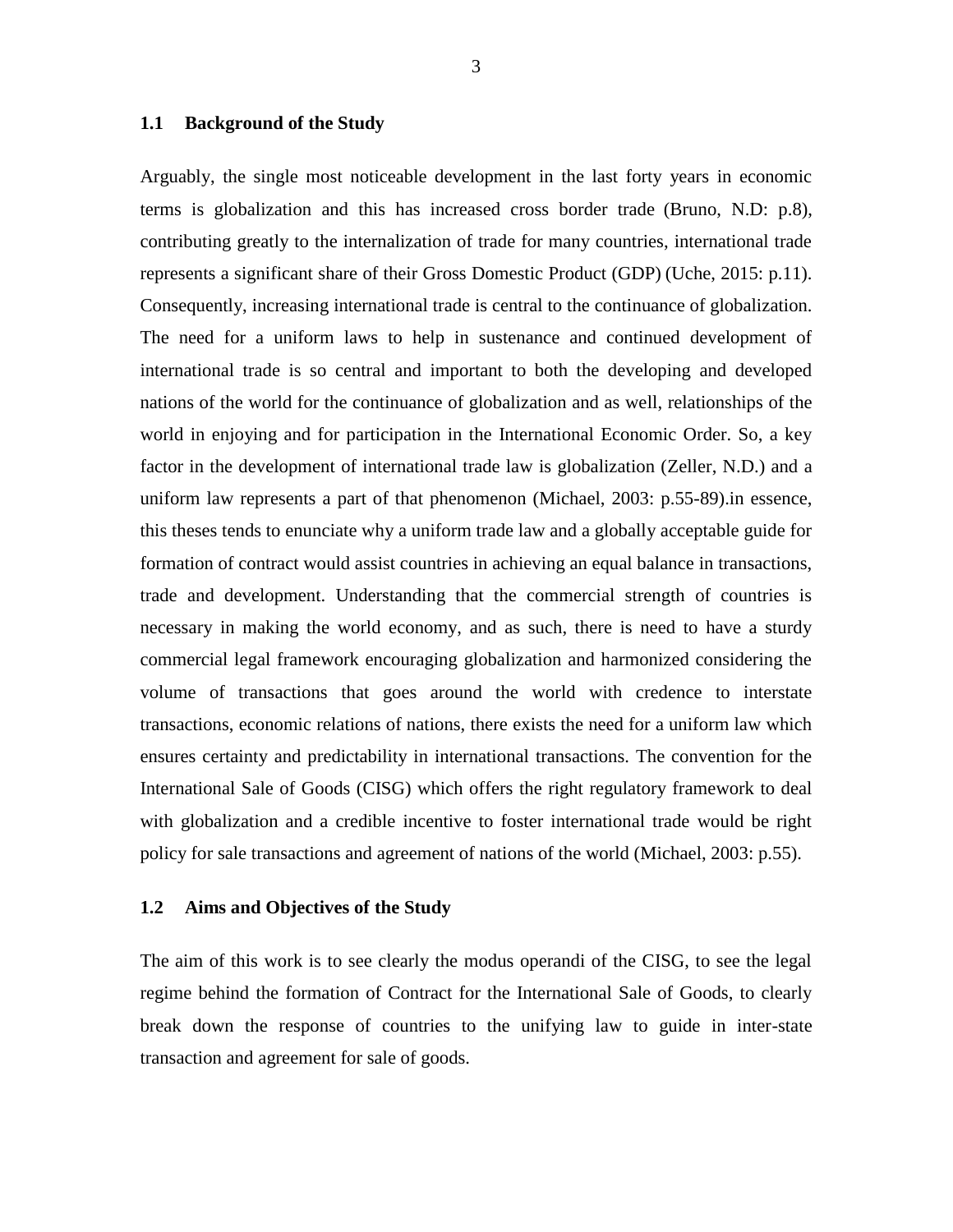#### <span id="page-13-0"></span>**1.3 Research Methodology and Material**

This thesis starts by providing the history of the establishment of the convention; it also starts with the brief description of International Institutions in order to give an understanding for the underlying reason behind the development of International Trade Law and the subsequent establishment of the CISG. Furthermore, the aims of the convention are demonstrated to illustrate the goals of the CISG, all based on what is vividly seen in the preamble of the convention and also in the preparatory industry of the convention. The convention's influence on other regulations and some regional instruments such as the OHADA is reported to illustrate why the convention is often referred to as a success. This part is based on what, after examining different academic writings, seems to be the general opinions regarding the convention's achievements in doctrine (Lundgren, 2014). The convention primarily tends to demonstrate low the legal, regime work in practice based strictly in the provisions of the convention. Opinions of knowledgeable and brilliant international law experts and Lawyers are also duly used to broadly shed light on the provisions and postulations of the convention. The CISG developed in order to promote and provide for a uniform legal regime for international sales contract, aiming to contribute certainty in commercial exchanges and decreasing transaction cost for the contracting parties. It is however clear that the more existence of a unified document, such as the CISG, does no guarantee uniformity. It is therefore expedient to make postulations as to how states have conformed to the provisions of the CISG, so also how nations have responded to the ratification of the CISG, top lucidly explain this and associated problems of the CISG, various sources of academic articles and literatures are used. The general provisions of the CISG are lucidly examined and the main "Good" referred to this thesis is the "oil/gas" with adequate references also made to countries in Asia, Nigeria and the United Kingdom sparingly. All these done and lucidly explained with various article gotten from the database of the CISG, various Internet sources, journals and articulated texts. The problems associated with the CISG are also well-discoursed and considered considering peculiar problems of different jurisdictions (Felemegas, 2006). Moreover, to give a fair picture regarding these problems, various sources of academic articles and literatures are need. This is because a difficulty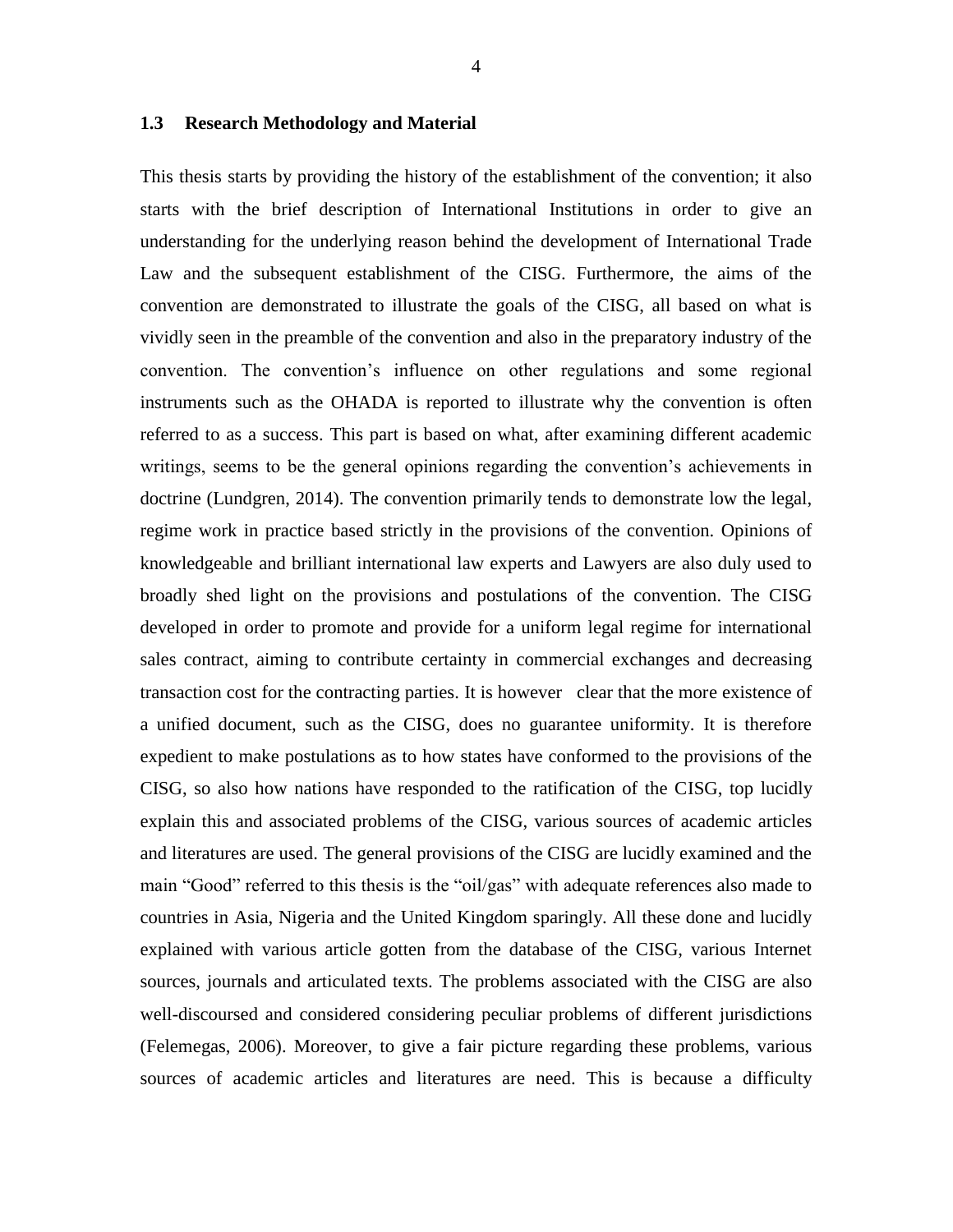regarding these problems are that academics seems too precise them in different manner, hence, the need to highlight their different approaches to the problems of the CISG.

Other relevant revelations of the CISG are also seemed in this thesis; its practical applicability and exclusion are also looked into using academic articles and interactions as a guide.

#### <span id="page-14-0"></span>**1.4 Research Questions**

This study seeks to answer the following questions below:

- 1. Why was an International Contract law of sale of goods important?
- 2. How effective is the CISG?
- 3. What are the elements of Contracts as postulated by the CISG?
- 4. What are the criticisms leveled against the CISG?
- 5. Challenges faced by the CISG: as regards ratification and enforceability.

## <span id="page-14-1"></span>**1.5 Statement of Problem**

This paper attends to problems that arise out of the lack of a uniform law to guide in international transactions/ contracts. The United Nations Convention on Contracts for the International Sale of Goods (CISG) is the prime example of unification of private law at the global level (Uncitral.org, 2015). This paper asks how parties perceived this covenant.

This paper addresses issues of lack of uniformity that enveloped sales agreement in the international market and postulates how the CISG aims to achieve it. The sales law of country differs and as contract formation differs, the problem associated with which country law is applicable was laid to rest with the establishment of the CISG. The problem of obligations and remedies available that was creating uphill problems in international transactions was also clearly laid by the CISG. Despite this, the CISG does not deprive the sellers and buyers of the freedom to mould their contracts to their specifications, as parties are allowed the freedom to modify the rules established by the convention or to agree that the convention is not to apply at all. Current problems or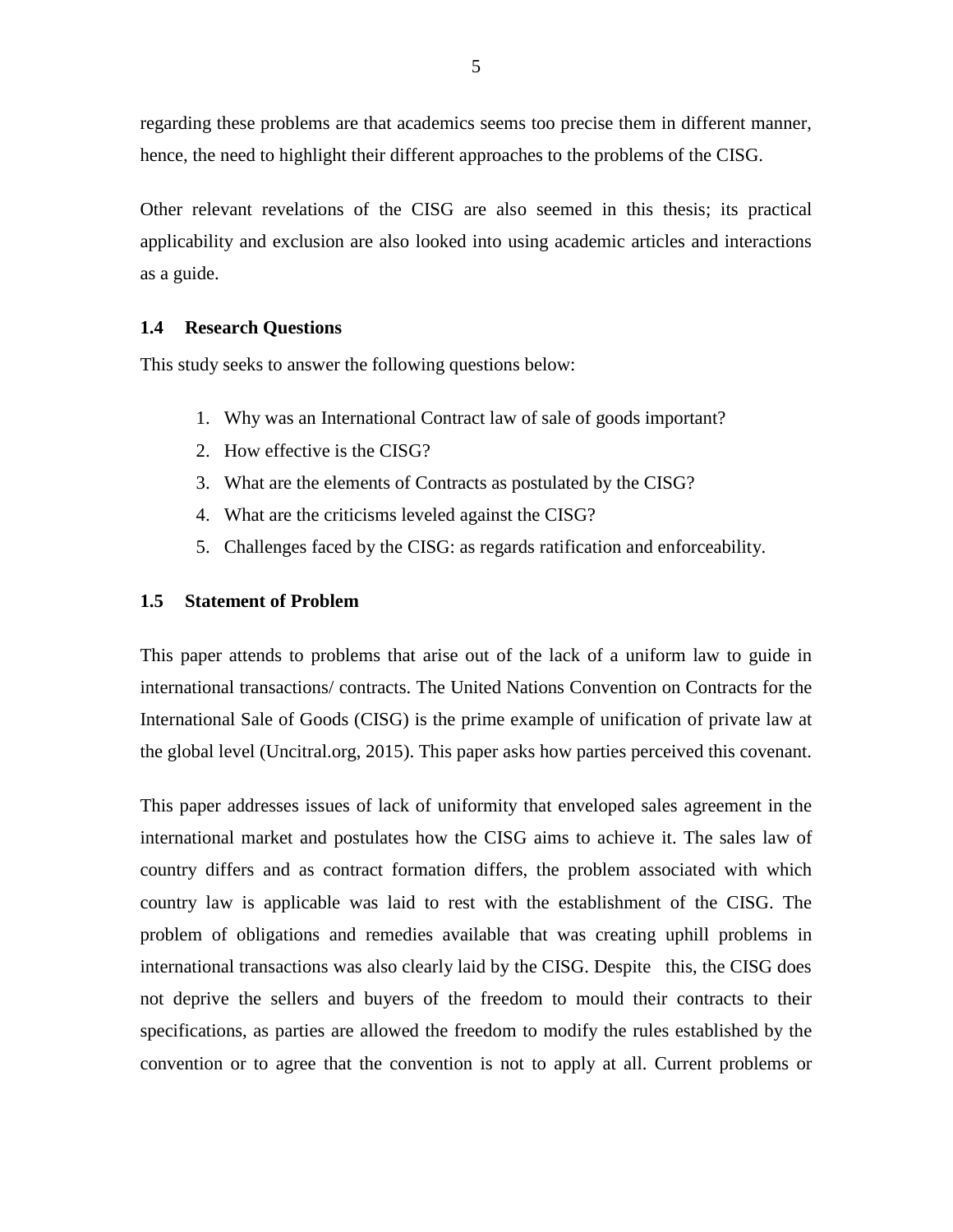loopholes of the CISG are also appropriately looked into and recommendations aimed at fixing the loopholes are also put forward in this paper.

#### <span id="page-15-0"></span>**1.6 Structure of the Study**

This work is arranged into five chapters of articulated research and subsequently labeled

The first chapter houses the Introduction, which gives a lucid introduction and overview of the thesis. Housed with the introduction are the background of study, which sets the foundation of this thesis, the research methodology and material, Aims and objectives, to lucidly explain what this thesis aims to achieve or teach. The statement of problem is also in this apartment; the structure as it is being done in this segment also falls within this chapter.

The Second chapter delves straight into the evolution and historical developments of the CISG, it also explains the ratification overview of the CISG which is the international instrument guiding the formation of contracts of sale of goods internationally, the response of states is also discussed in this chapter.

The third chapter deals extensively with the contents of the CISG, elements of contact as enunciated by the CISG, rights of parties under the CISG. This chapter is of paramount importance as it also compares the CISG with some selected regional documents.

The fourth chapter deals with the enforceability of the CISG, justifiability of the CISG using select jurisdictions as a guide.

The fifth chapter embodies the criticisms, loopholes, and general defections of the CISG and its negative effect on International transactions. This chapter concludes with conclusion and astute recommendations.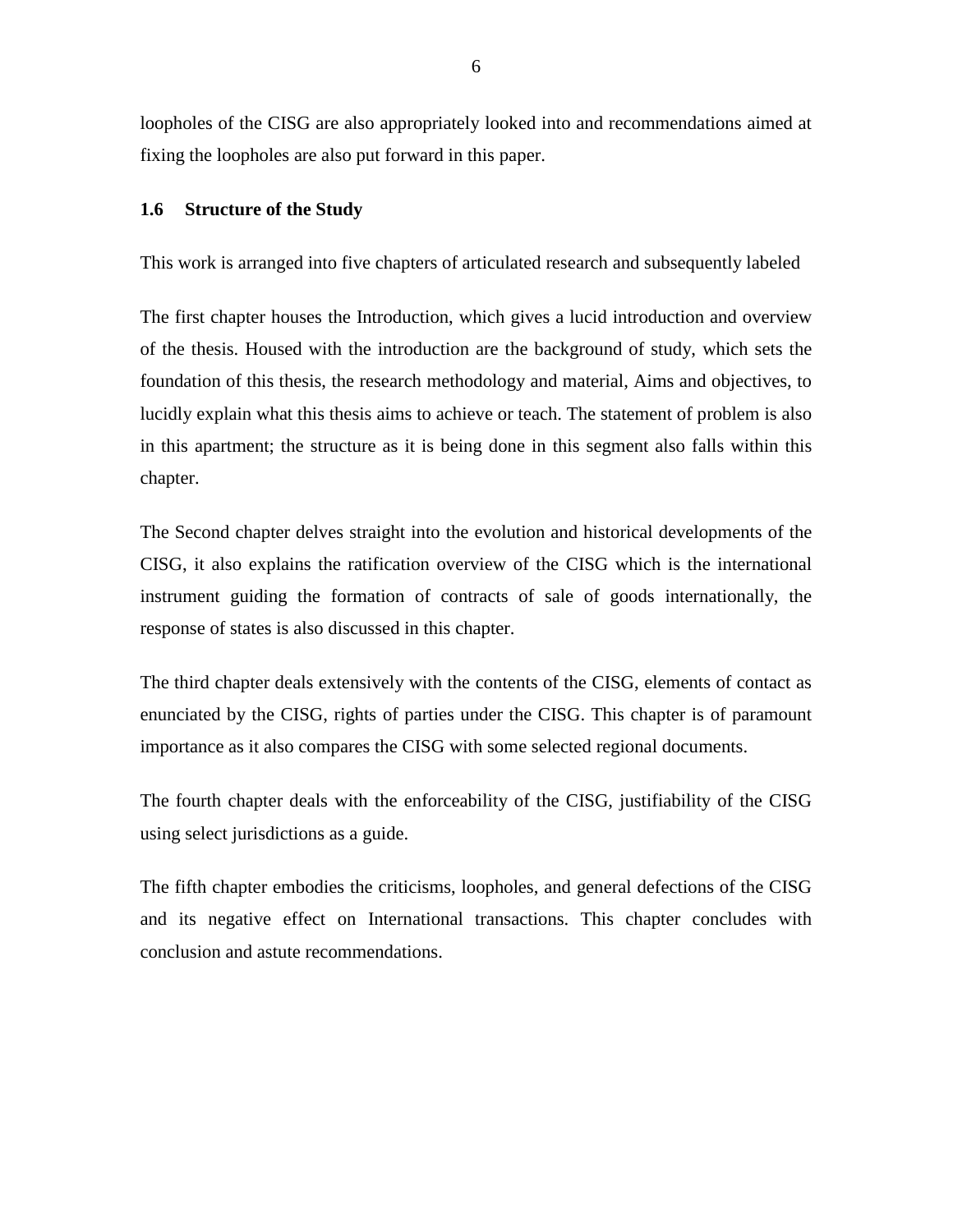#### **CHAPTER TWO**

#### <span id="page-16-0"></span>**2 EVOLUTION AND HISTORY OF CISG**

A seemingly inconsequential agreement can become a major headache if another party's terms and condition trump yours, and if your company does business in or with other states or countries, there are number of states, and international conventions that comes into play (Burton, 2009: p.4). The CISG came into being to allow a uniform and encompassing legal regime for International Contract sales. The aim with a uniform convention is to provide and promote the development of international trade and contribute to the removal of legal barriers (Loud Green, 2014). Goods comprise a broad range of products including grains, wheat, oil, cotton, chemicals etc. Commodities are characterized as being sustainable goods that are produced in bulk quantities. In international sales, interaction between parties prior to a sale will vary depending on the type of goods being sold, the parties involved and the requirements of quality, description and quantity entailed in the market (Electronic Library on International Commercial Law and the CISG, 2015). For instance, an international contract for the sale of oil which happens to be in quantity and measured in barrels involves more of legal rudiments and understanding simply because most oil producing nation's bank on it for survival. The contract of sale is the backbone of international trade in all countries, irrespective of their legal traditional or level of economic development. The CISG is therefore considered one of the core international trade law conventions whose universal adoption is desirable (Uncitral.org, 2015).

The most recent segment of the legislative history of the CISG is reported in the United Nations Conference on Contracts for the International Sale of Goods, held in Vienna,  $10^{th}$  march to  $11^{th}$  April 1980, official records, UN document no. a/ Conf. 97/19 CE. 81. IV.3, the current uniform rules are rooted in two earlier conventions sponsored by the International Institute for the Unification of Private Law (UNDROIT). These conventions, one dealing with formation of contracts for International Sale (ULF), the other with Obligations for parties to such contracts (ULIS)- were developed over the course of three decades by leading Commercial Law experts of Western Europe and were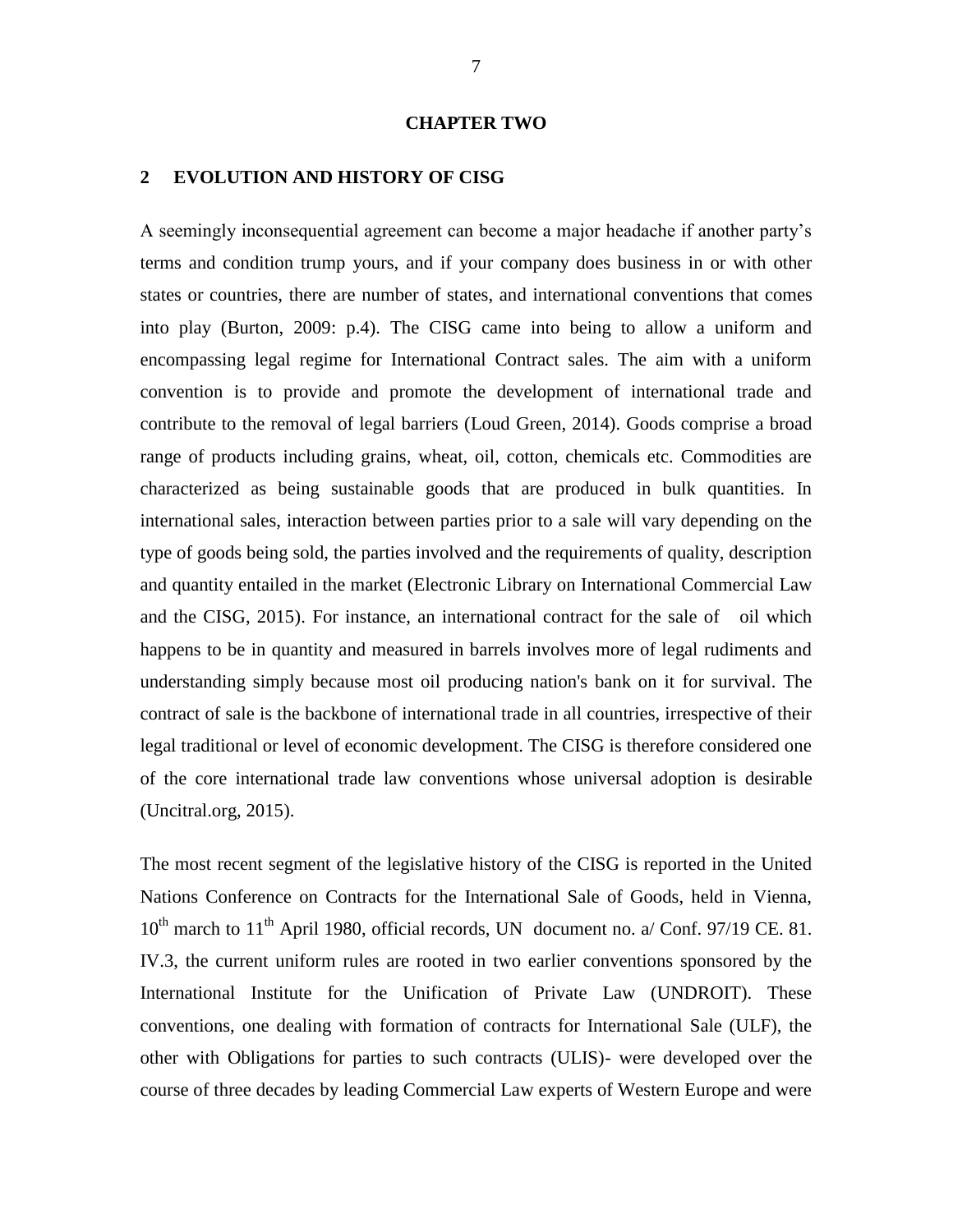finalized is 1964 by a diplomatic conference at the Hague. The 1964 Hague Convention entered into force among nine States but in spite of their fundamental importance, failed to receive substantial acceptance outside Western Europe (Cisg, 2015).

The CISG thus resulted from a work instituted in 1968 by the United Nations Commission on International Law (UNCITRAL). Ten years of work in UNCITRAL produced the 1978 UNCITRAL Draft Convention (Cisg, 2015). The UNCITRAL Secretariat laid this draft before the 1980 Conference with a commentary on it. The 1980 Vienna Conference, after weeks of intensive work, unanimously approved the current uniform rules (Cisg, 2015).

According to Hannold, the convention for the International Sale of Goods can be described to have made in three stages, which are:

- 1. The UNCITRAL working group between the years (1970-1977). The group produced draft Conventions. The first draft of the group was referred to as 'sales" while the second draft was referred to as "formation";
- 2. The third stage was the 1980 Vienna Diplomatic Conference. After the commission gave the draft convention a unanimous approval, the draft was recommended to the UN General Assembly to review the draft and finalize a convention (Cisg, 2015). Sixty-two nations participated in the Vienna conference, which took place at the Neue Hofburg (Ibde.org, 2015). The conference's consultations were generally free from political impact, the principle interest behind the issues discussed and amendments carried out were dependably to accomplish an outstanding goal and not to constrain the national law or position of signatory countries.

―Bearing in mind the broad objectives in the resolution adopted by the sixth special of the general assembly of the United Nations on the establishment of a new international Economic Order, considering that the development of international trade on the basis of equality and mutual benefit is an important element in promoting friendly relations among states (UNCITRAL Convention on the CISG, 2008).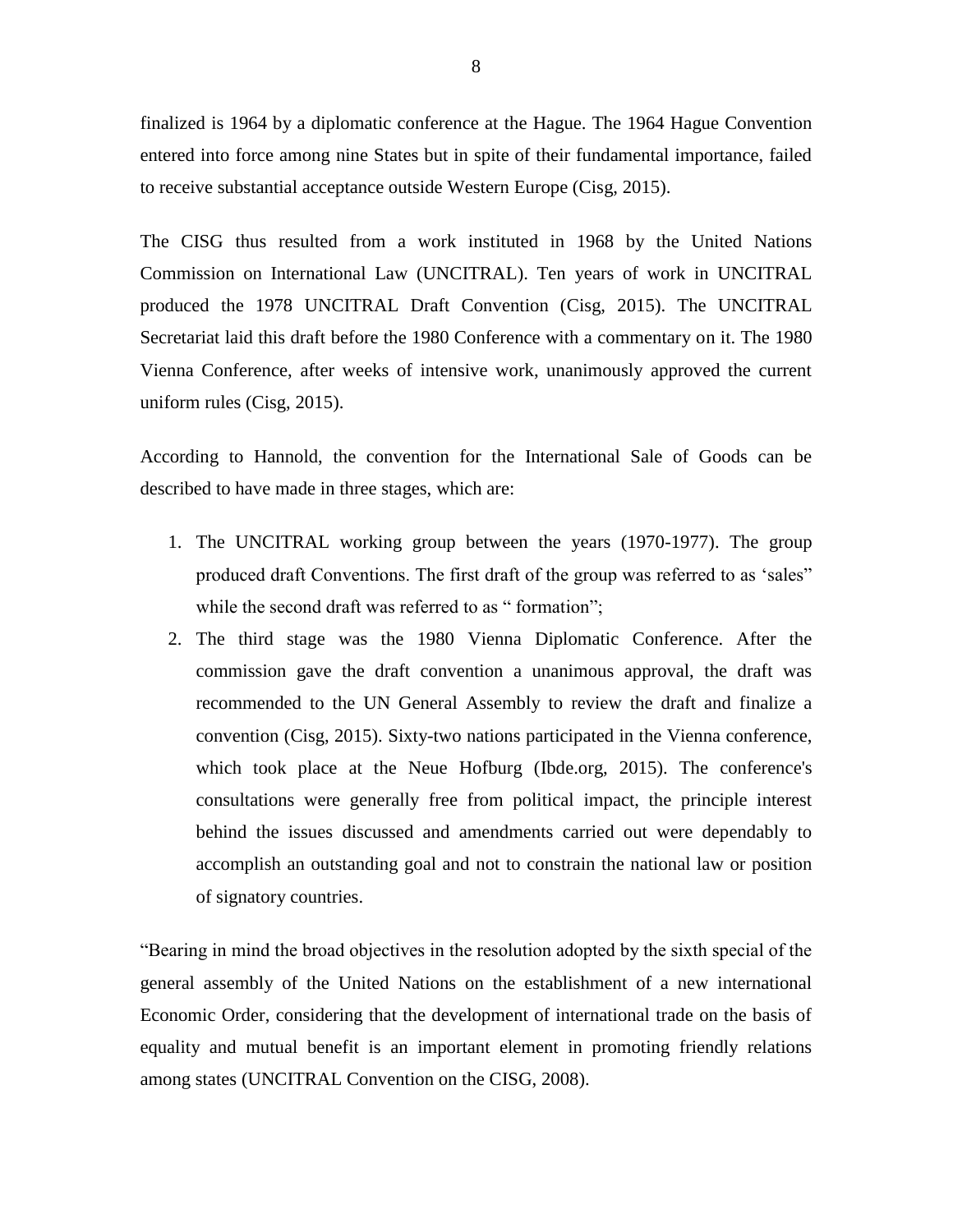Being of the opinion that the adoption of uniform rules which govern contracts for the international sale of good and take into account the different social economic and legal systems would contribute the removal of legal barriers in international trade and promote the development of international trade (Cisg, 2015).

The preamble of the CISG is easily understandable and points straight to the overall objectives of the CISG. It is a workman-like attempt to devise legal rules and practical procedures for international sale transactions "through language free of legal shorthand, free of complicated legal theory or jargons and easy for business men to understand (Cisg, 2015).

#### <span id="page-18-0"></span>**2.1 Ratification Overview of CISG**

It is important to state that as at the  $26<sup>th</sup>$  of September 2014, UNCITRAL reports that Eighty-three (83) states have adopted the CISG. Albania, Argentina, Australia, Bahrain, Belarus, Belgium, Benin, Bosnia- Herzegovina, Brazil, Bulgaria, Burundi, Canada, Chile, China, Colombia, Croatia, Cuba, Cyprus, Czech Republic, Denmark, Dominican Republic, Ecuador, Egypt, El-Salvador, Estonia, Finland, France, Gabon, Georgia, Germany, Greece, Guinea, Guyana, Honduras, Hungary, Iceland, Iraq, Israel, Italy, Japan, South Korea, Kyrgyzstan, Latvia, Lebanon, Lesotho, Liberia, Lithuania, Luxemburg, Macedonia, Madagascar, Mauritania, Mexico, Moldova, Mongolia, Montenegro, Netherlands, new Zealand, Norway, Paraguay, Peru, Poland, Republic of Congo, Romania, Russian federation, Saint Vincent & Grenadines, fan Marino, Serbia, Singapore, Slovakia, Slovenia, Spain, Sweden, Switzerland, Syria, Turkey, Uganda, Ukraine, United States, Uruguay, Uzbekistan, Zambia (Cisg, 2015).

It is noticed that the United Kingdom has not ratified the CISG perhaps because of its long standing pride and believe in the common law or in its treasured believe and feeling of the superiority of English law to anything else that could even challenge it. United Kingdom has failed to ratify the CISG despite the fact that major economic players like United States and most European states are parties to it, (A.F.M., CISG, 2015) although it has been said that does not mean that there have been no ruling on the CISG by English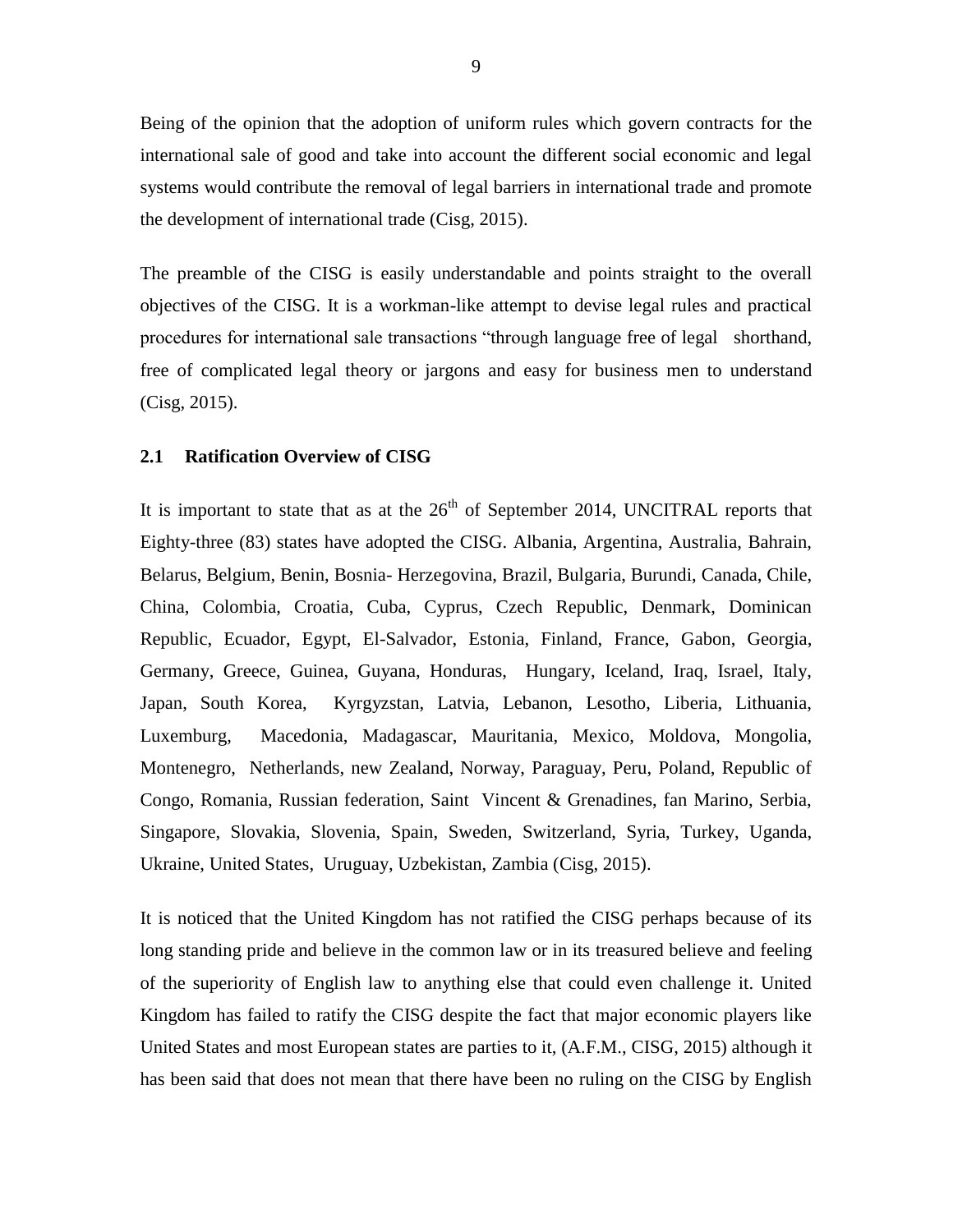Courts or arbitral tribunals – particularly the latter unlike the in the United States international sales law proceedings, citations to ruling on the CISG by English jurists are not yet found (Cisg, 2015).

Certain countries have adopted the CISG subject to authorized declarations. There are also instances of states accompanying their acceptances with interpretative comments, which are not authorized by the CISG.

Nigeria and other countries of Africa (with the exception of 10 countries) have failed to ratify the CISG and in fact, the status of uniform international trade law in Africa in general is not satisfactory. In fact, the rate of adoption of the most fundamental texts on uniform international trade in Africa is very reticent (Cisg, 2015). Castellani suggests this is because of political instability; legislative priorities being set in other fields and a failure of political and economic integration (Cisg, 2015). This impaired the openness and warmth reception of a uniform commercial law. Moreover, Africa's major trading and partners focused on legal reforms in the field of good governance and human rights, ignoring the trade sector and even the little cognizance given to the trade sector was badly melted with corruption and lack of adequate and requisite understanding. Most multi- national Oil Companies negotiated long-term licensees, which placed a country like Nigeria on a big losing side despite the fact that the country owns the oil being exported. The CISG despite the fact that African countries are always on the losing side of negotiations has only been ratified by just Ten (10) African States excluding Nigeria.

The CISG has not been ratified in more than 130 countries of the world (Ferrari, 2003). Different countries with different reasons for non-ratification. Some countries seem to favour regional approach them the convention's global approach (Ferrari, 2003). In Africa for instance, there is preference for regional unification in the area of sales law. This is enunciated in the Organization Pour l'harmonization en Afrique du Droit des Affaires (OHADA) Uniform Act relating to General commercial law, out of Sixteen countries that are parties to OHADA, only three are signatories to the CISG (Beauchard & Kodo, 2011: p.121). The OHADA's attempt at unification is commendable but it has uphill challenges making it unsuitable especially for a country like Nigeria. It is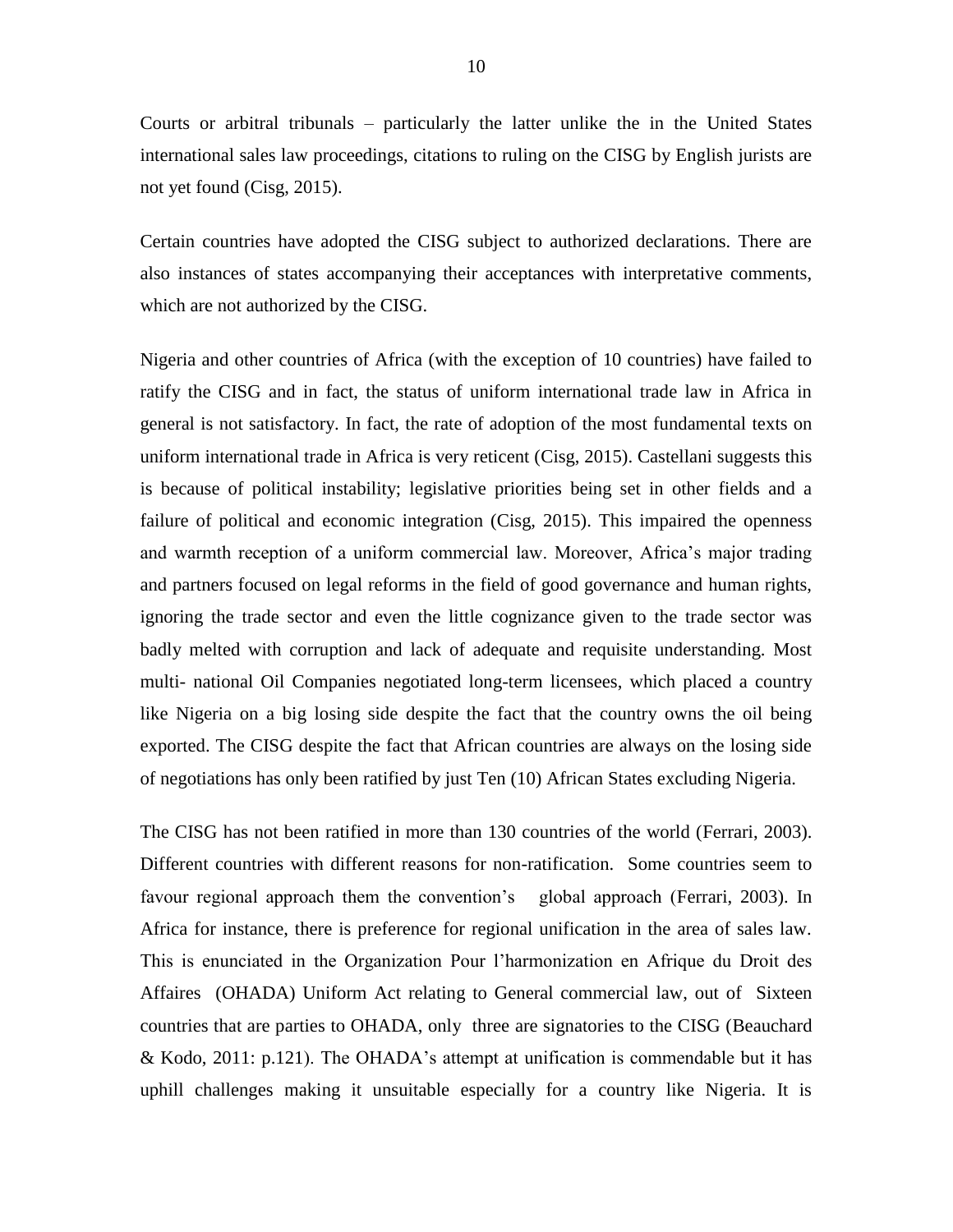suggested that unification of trade law at a global level is to be preferred. This is to ensure the elimination of obstacles arising from differences in the world's legal system (Cisg, 2015). For instance, many OHADA member states have strong commercial relations with Ghana and Nigeria, two common law countries that have no business with OHADA. The ratification of the CISG which is a global trade law text would ensure trade and economic exchange is carried out effectively amongst these state (Castellan, N.D.: p.156-158).

Uche Anyamele's thesis on the United Nations Convention on Contracts for the International Sale of Goods' a proposal for Nigeria, submitted to the University of Durham, references made to countries that have failed to ratify and for reasons are of important reference at this point. In the former Soviet Regions, countries such as Azerbaijan and Kazakhstan have not acceded to the CISG, others such as Georgia, Kyrgyzstan and Uzbekistan have (Cisg, 2015). It has been said that it is not a result of systematic or ideological resistance but just sheer neglect. This is evident in steps taken by some of these countries towards membership. In Azerbaijan, the convention is still with the ministry of Economic Development (Cisg, 2015). In Kazakhstan, the Ministry of Industry and Trade and the Ministry of Justice are presently working on the matter and have approved it as representations of the governments (Sub regional Progress in National Coordination for Trade and Transport Facilitation in the Unescap Region, 2015). It can thus be said that the accession to the CISG will provides stability where the legislative frame for doing business is still quite volatile and subject to frequent and sometimes erratic changes.

Despite the fact that the United Kingdom played an active role in the drafting of the CISG, the country has not ratified it, although steps have been taken the couple of times yet, till date, accession has not been made (Cisg, 2015). Ratification has not been seen as a legislative priority. Some concerns also raised include; the preference for English law over the CISG with respect to commodity sales, the vagueness of the provisions of the CISG, the danger that London will lose its edge in international arbitration and litigation, the fear that implementation would involve a greater number of disputes and the fear that many commercial traders would simply opt out of the application of the convention, thus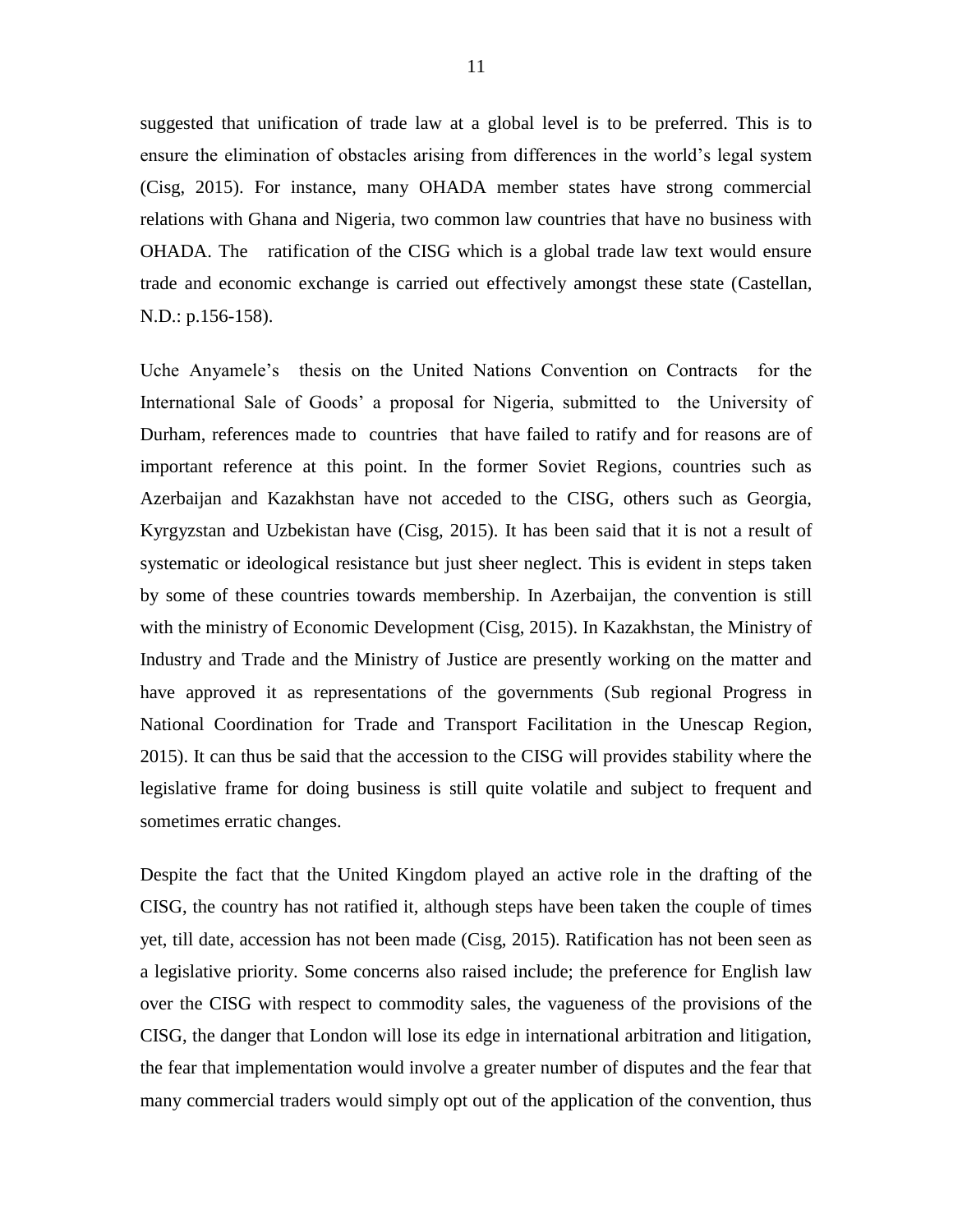negating the effect of the CISG (Moss, 2005: p.483). These fears are unfounded because the convention not only aims to preserve contracts in the face of breach but fills in the gap to facilitate commerce. Rather than London losing its edge in arbitration, ratification will decidedly affect the number of parties who need to have their debate there to the detriment of contesting in new territory will likewise be dodged. Also, there are relationships between the CISG and Statute of General Application (SOGA) (Williams, 2000: p. 9,57). It is suggested that the UK ratify the convention because most states belonging to the European Union as well as leading world traders have ratified it. It is inevitable that the English courts will apply the convention even without ratification because most parties in commercial transactions opt for the CISG as the applicable law. Upon UK's ratification, the convention is possibly going to benefit from the expertise of English lawyers and commercial courts, this promoting certainty and consistency in interpretation. This would enhance globalization and consequently improve international trade law.

For some countries, the arguments against ratification have not been expressly made known. For illustration, the Brazilian Ministry of Foreign Affairs has stated that there are no substantial reasons to justify Brazil's non-adhesion to the CISG (Ferrari, 2008: p. 112- 115). Scholars suggest reason for south-Africa's reluctance are the immutability of the convention and the adaptation of South Africa to the reigning customs of International trade that have already taken place. Nevertheless, the instance for ratification supersedes the case. For Venezuela domestic law (Eiselen, 2007: p.14-25). It is obvious that with time countries will get around to ratify the CISG with parties' insistence on implementation and practice of the CISG.

The Arab world has not been left out in the ratification of the CISG Syria ratified on the  $1<sup>st</sup>$  of January 1988, Iraq on the  $1<sup>st</sup>$  of April 1999, Mauritania on the  $1<sup>st</sup>$  of September 2000 and Lebanon on the  $1<sup>st</sup>$  of December 2009. Normally, courts usually apply the conflict of law rules in setting international commercial contracts so as to determine the applicable law. In disputes arising from agreements contracts for the international sale of goods, however, the court not only in the contracting state (Bell, 1996.p.237). but also in non-contracting state (Ulrich, 2013). Anywhere that the CISG is applicable; it supersedes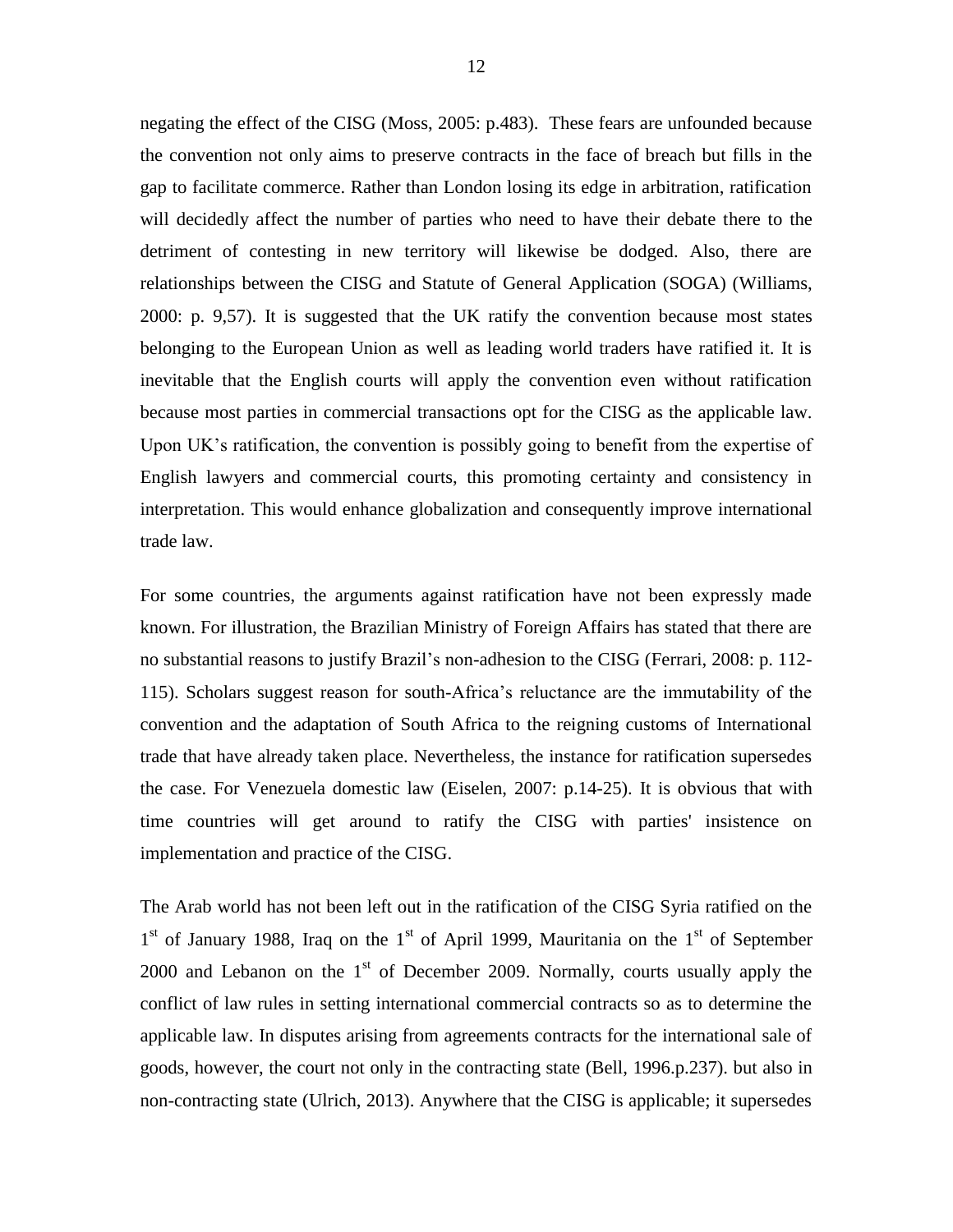any other applicable natural law (Rosett, 1984: p.265). It is important at this juncture to street the autonomous application of the CISG postulated by Article 1 (1)(a) of the CISG which enunciates the international nature the sale of goods must carry which means the places of business of the contracting parties must be located in different states and the states must be contracting.

The focus country of this thesis is Iraq at it is important to state that Iraq is in a serious economic, infrastructural and legal negative movement. On the  $22<sup>nd</sup>$  of May 2003, the UN Security Council effectively lifted all non-military sanctions against Iraq. Foreign companies are likely to play a significant role in the reconstruction of the Iraq infrastructure destroyed by the trade embargo and the war, in essence, foreign countries and parties are to enter into various international agreement and sales to revive the infrastructural decay and decadence prevalent as a result of the war. The war stalled the oil market in Iraq. Iraq was the largest oil producer in 2009 and has the World's fifth largest proven petroleum reserves after Venezuela, Saudi- Arabia, Canada and Iran. Just a fraction of Iraq's known fields are in development (Pike, 2015: P.1). Iraq's energy sector is heavily based upon oil with approximately of percent of its energy needs met with petroleum. Also, about two third of the country's GDP was made up of oil in 2009. It is expedient to stress that Iraq's oil sector suffered massively as a result of international sanctions and wars and presently, the country is in dire need of infrastructural development in its oil and gas sector, there is urgent cry for investment and modernization. Different multinational institutions and companies are to partake in the infrastructural development that is to happen to the Iraq's oil and gas field, which according to reports is to cost over a hundred billion dollar (Donovan, 2010: p. 24-30). It is important to state that, international disputes involving Iraq war, Hilaturas Miel S.L. (―Hilaturas‖), a Spanish company, decided to trade yarn with the Republic of Iraq ("Iraq") under the U.N. oil for food program (OFFP). The OFFP delivered letters of credit to the recipients (sellers), but needed impartial inspection of commodities when received on the ground in Iraq. So when the war broke out, the approved United Nations Independent Inspectors left the country and as such, inspection on the Hilaturas yarn couldn't take place. Shortly thereafter, the government of Iraq ceased to function, later,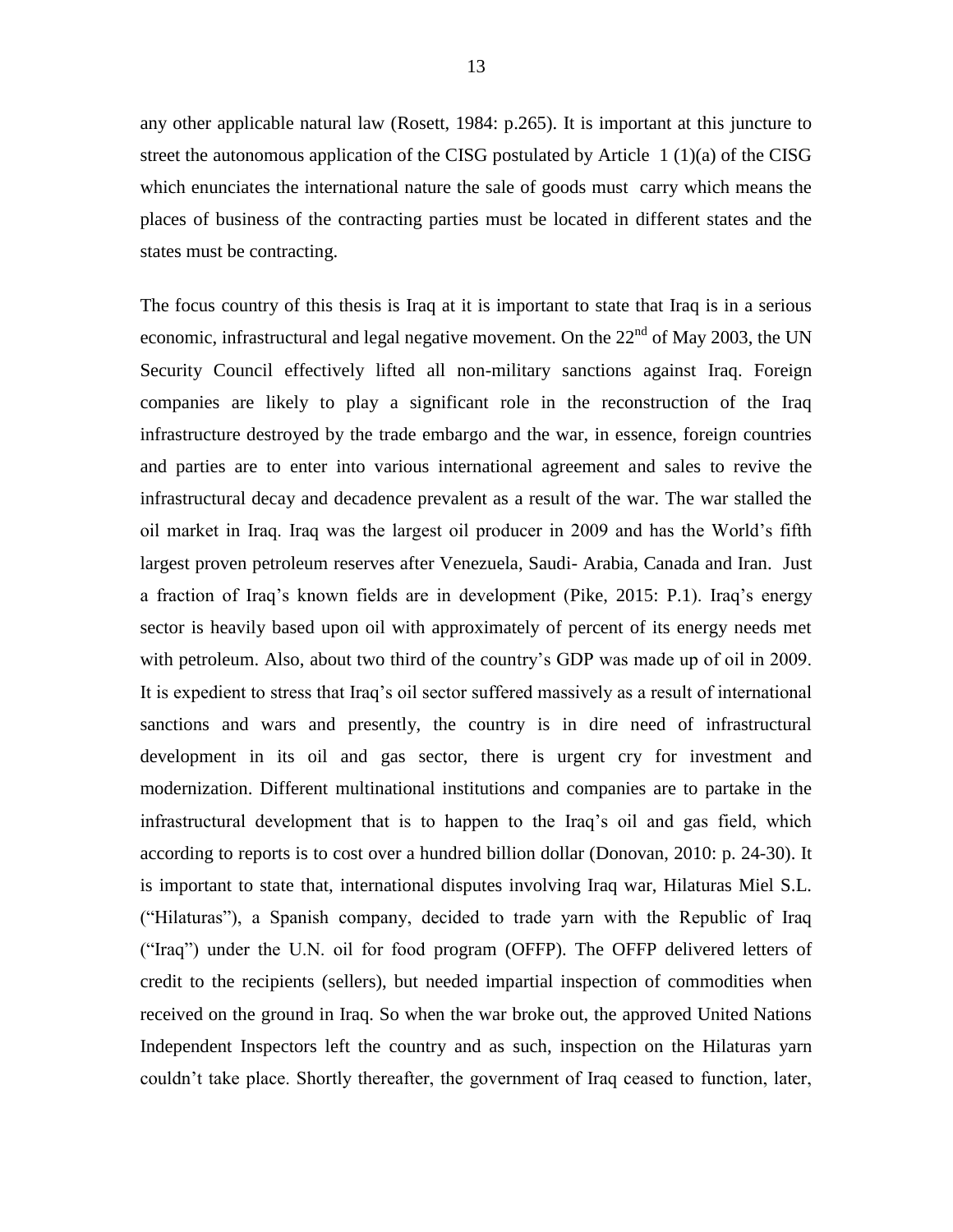letter of credit for the Hilaturas yarn expired. Hilaturas at a big loss and sued for damages. The Southern district of New York (Sweet, J.) decided the case, Hilaturas having brought suit under the Foreign Sovereign Immunities Act. The court thereby granted Iraq's Nation for summary judgment. Applying Article 9 of the CISG, it was concluded that since inspection was required and necessary, subsequent withdrawal of the inspectors cannot allow for performance, which means that payment for the yarn under the letter of credit could only be made after presentation of the required documents, including the inspector's report gathered from the inspection (Martin, 2008: p.79). What is evident at this point is the obvious fact that the CISG is effective and on a working footing in Iraq before the War. Therefore, if the contracting parties decides on being

bound by the Iraq law or the law of another CISG member state, Article 1 (1) of the CISG stipulates that the provisions of this convention are to be applied as a part of national law, except where the parties so expressly expunge application of the CISG. Dispute mechanism system stated in specific contracts also decides.

If the CISG to be applied, if it is stated in an agreement that disputes arising are to be settled by the International Arbitral Tribunal which is very familiar with the CISG, a resolution based on the CISG may be more efficient then a decision pursuant to the provision of a legal system in which not all arbitrators feel at home (Kilan, 2010: p.88). If however, a foreign party accepts a dispute to be resolved by an Iraq state court, it boils down to the question of if the state court understands or is experienced in the application and interpretation of the CISG, (Kilan, 2010: p.88). This applies, in particular that in present day Iraq, as a result of sanctions, International legal relations too have largely come to a halt (Kilan, 2010: p.88).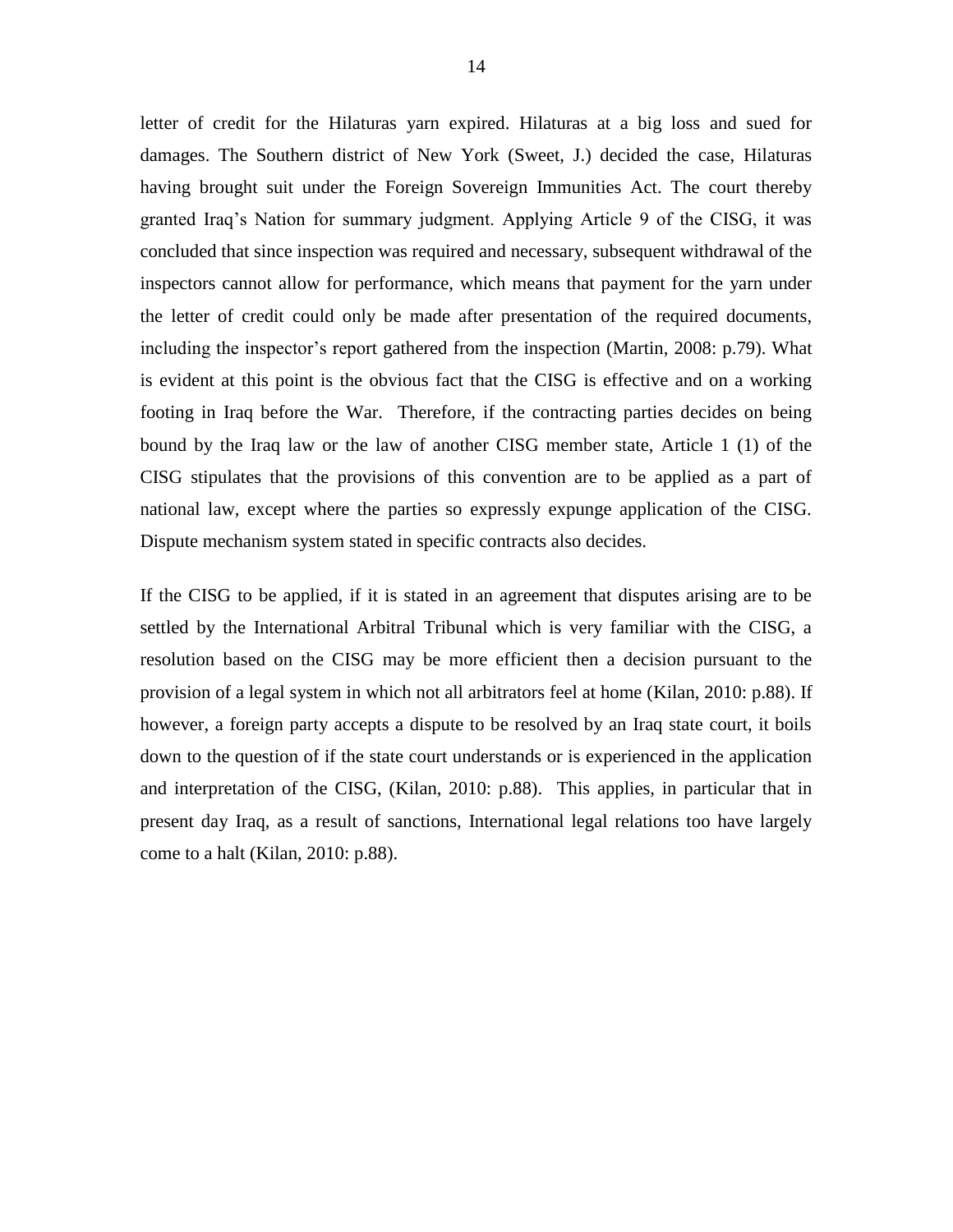#### **CHAPTER 3**

#### <span id="page-24-0"></span>**3 CONTENTS OF THE CISG**

Business activities in the oil and gas sector, which definitely involves the extraction of natural resources which are essential for the maintenance and sustenance of so many inventions begins definitely with the negotiation of oil and gas exploration and exploitation contracts. Putting aside the well-established and the traditional parties' contractual autonomy, determining the legal regime of these contracts brings to fore the role of international law (Castrillon, 2013: p.4).

Oil and Gas business activities are divided into two main sectors, upstream operation identify deposits, drill wells and getting and materials underground, it also includes rig operations, feasibility studies, machinery rental and extraction channel supply (Investopedia, 2015). Downstream operations includes refineries and marketing. These service turn crude oil into usable products such as gasoline, fuel oils and petroleum based products (Investopedia, 2015). All of these operations are legally framed by contracts and because of the location of these resources hydrocarbons on one side and infrastructure and economic and human capital on the other) coupled with the global nature of the demand these contracts are mostly international.

Going by various resolutions of the United Nations which bothers on permanent control (sovereignty) over natural resources, have established that states have a sovereign and undiluted permanent right that must be exercised on national development and to the benefit of the people, to cater for owner nations, welfare and to freely dispose (Permanent sovereignty over natural resources, 1803).

So, to profit from these resources in actual sense requires a very high level of investments which states with the resources (unfortunately) cannot on themselves do alone because the necessary expertise for both the upstream and downstream sectors are usually with private professional companies which are foreign to the host nations (Permanent sovereignty over natural resources, 1803). Bringing the private foreign companies into a joint venture agreement with the host nation. Pursuant to article 1, the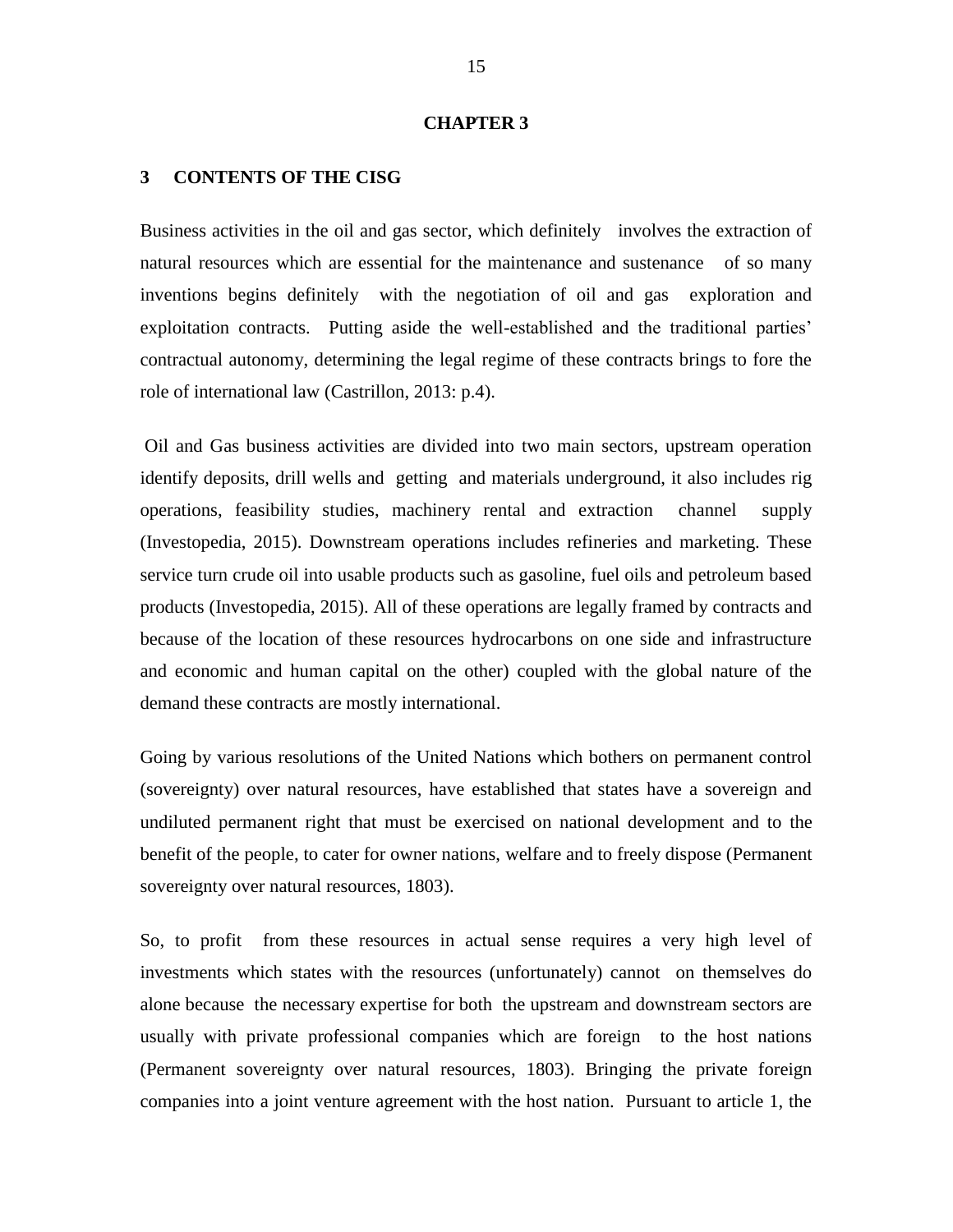CISG only applies to contracts involving the sale of Goods when the parties' places of business are in different states in principle, International Law should not be used unless the parties have expressly so agreed (Leboulanger & Mayer, N.D.). For the sake of this thesis, we are openly concerned with how the provisions of the CISG applies to the sale of hydrocarbons (Oil and Gas) and how the contents of the CISG operates to form a sales agreement contract.

Article 1 of the Convention for the international sale of Goods deal with Basic Rules of Applicability and states categorically that the mere fact that the parties have their places of business in different states is to be disregarded whenever the fact does not appear in the face of the contract at any time before or at the conclusion of the contract (CISG, N.D.). This simply implies that the mere fact that places of business of parties differs does not make the CISG automatically usable, it must be stated on the face of the contract as seen in Impuls I.D International, S.L Impuls I.D, systems Inc, PSIAR, S.A vs. Psion Teklo gix Inc. (2002) 1122, U.S District Court, Southern District of Florida.

Article 2 of the CISG states categorically where the convention does not apply or when/where not applicable, goods bought for personal and household use, gods by auction, or on execution or otherwise by authority of the law, shares, stocks, negotiable instruments or money, ships, vessels, aircraft and electricity are not to be governed by the CISG . This has been pronounced upon in M+H. GambH V.AS.P.T. KFT (Commercial Court Zurich 2012).

Article 4 and 5 enunciates the Convention' stance forgiven only the formation of the contract of sale and the rights and obligations of the seller and buyer and states categorically that the CISG is not concerned with the validity of the contract or any of its provisions or of any usage and the CISG is intact not concerned with the effect the contract or any of its provisions may have on the property in the goals sold (*Beth&Cole?& Werner and opoliele, 2012*).

Article 7 states clearly The international nature of the convention and its essence is basically to promote uniformity in international trade and also enunciates that questions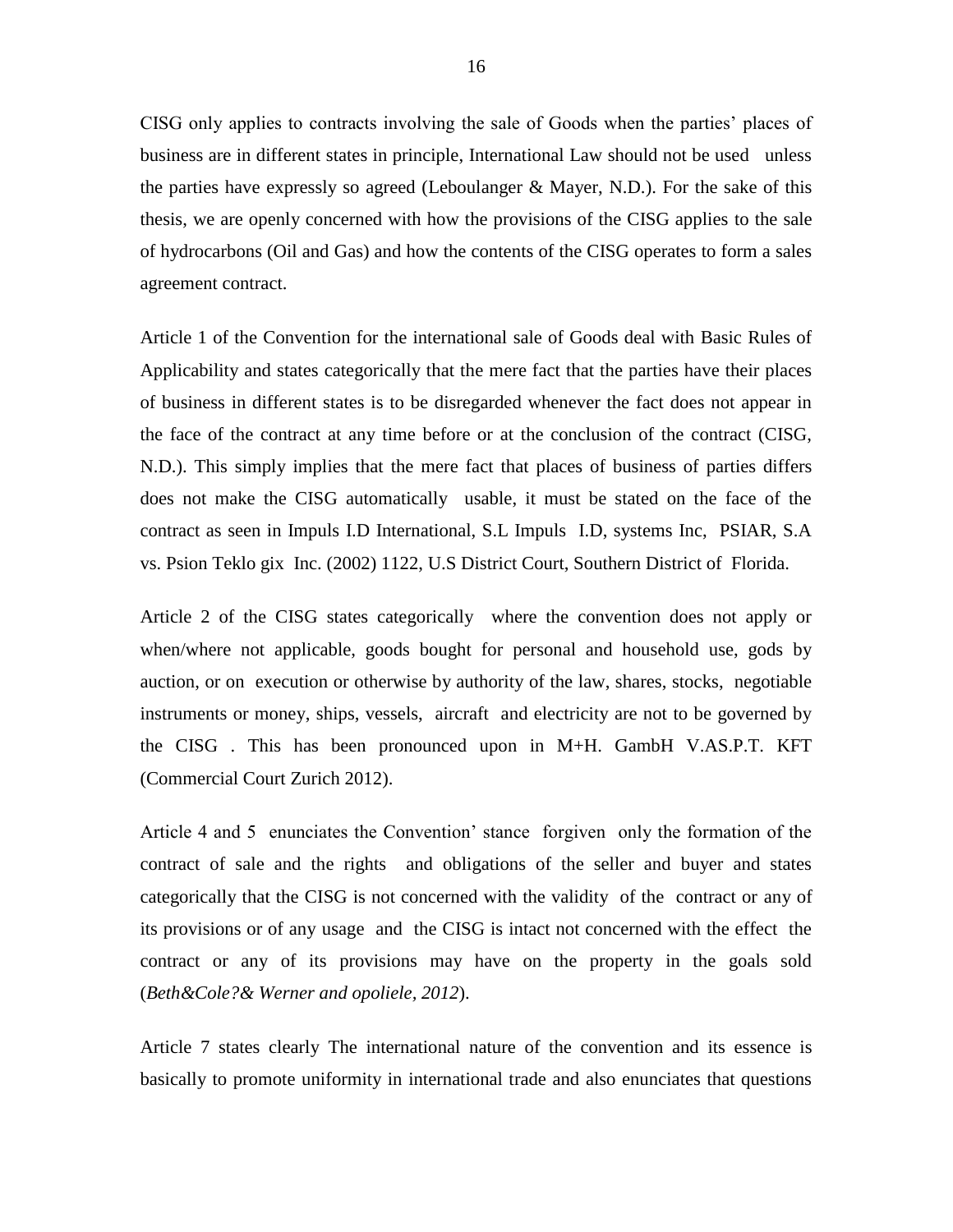and issues concerning the convention are to be resolved in conformity with the general principles on which it is based or, in the absence of such principles, in conformity with the law applicable by virtue of the rules of private international law [\(Pace International](https://www.google.com.cy/search?tbo=p&tbm=bks&q=inauthor:%22Pace+International+Law+Review%22&source=gbs_metadata_r&cad=8)  [Law Review,](https://www.google.com.cy/search?tbo=p&tbm=bks&q=inauthor:%22Pace+International+Law+Review%22&source=gbs_metadata_r&cad=8) 2007: p. 223). It should be made known that the difference between Article 7 (1) and Article 8 lies simply in the fact that Article 7 is directed towards the courts and Article 8 to the parties but it can be argued again that both are directed towards the court since the court is the body that delivers judgment, and both are also directed to the parties since they are the ones to comply with the convention (Mattew, 1984: p.324).

Article 9 states clearly that the parties are bound by the usage to which they have agreed and also parties are bound by the parties established between themselves, also practices known to international trade and business unless otherwise agreed are impliedly believed to be part of the agreement (Civil Court Basel, 1992).

Article 12 of the CISG makes compulsory, the documentation of international trade and states emphatically that any provision of the CISG that is not in fandom with article 12 does not apply A Chinese court in the year 2000 pronounced on this provision and lucidly explained how necessary it is to have contracts governed by the CISG written and documented *see Miternet S.A. Vs. Henan Local Product Import And Export Company (2050) High People's Court (Appellate Court) Of Henan Province, China,* see also *Hispafruit Bv. v. Amuyen S.A (2001) District Court, Rotterdam, Netherlands* (Linguee, 2015).

The dictum of 'offer'' is the dominant position in article 14 of the convention and states clearly that" a proposal for concluding a contract addressed to one or more specific person constitutes an offer if it is sufficiently definite and indicates the goods and expressly or implicitly fixes or makes provision for determining the quantity and the price. A statement which is intended to be an offer but lacks definite price will be treated as an invitation to make offer, while the addressee's reply may contain sufficient indication of the price or of its determination to be an offer; the addressee's conduct, such as the acceptance of delivered gods, can then be considered as an indication of assent. (Allan, 1984). Article 17 of the CISG states lucidly that an offer, even if it is irrevocable,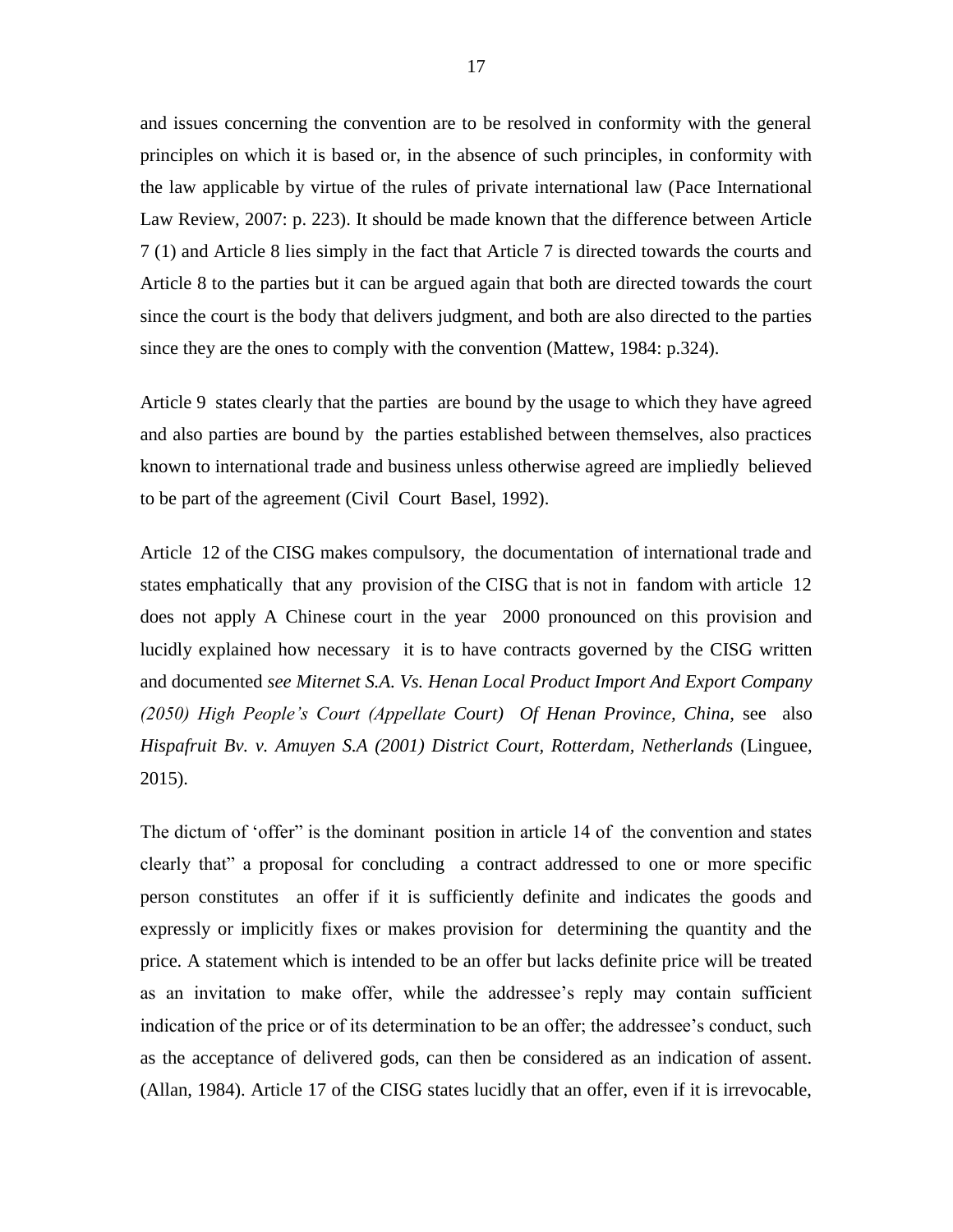is terminated when a rejection reaches the offeror (Cisg, 2015). Another may be rejected expressly or by implication, thus, an offer is terminated once it is rejected, it is also terminated when the period or time stated or scheduled for acceptance fixed by offeror lapses or when a counter offer is given or sent to the offeror although, late acceptance may be accepted or remedied as seen at article 21 of the CISG. The purport or article17 is to assure the offeror of freedom to contract with another state without fear or anxiety that the offered state will change its mind and accept an offer earlier disallowed (*Gyula,*  (1982.P.5)

Article 22 talks about withdrawal of offer and says that an offer may be withdrawn if the withdrawal reaches the offeror before or at the same time as the acceptance would have become effective. Article 22 thus allows the offeree to withdraw acceptance if the withdrawal reaches the offerror not later than the time when the acceptance becomes effective. As seen under Article 18, the time when the acceptance become effective is generally the moment and time the indication of assent to the offer reaches the offeror (Farnsworth, 1987: p.3).

Article 27 of the CISG is optional, the parties are free and at liberty to set other requirements. Article 27 does not include a rule for oral declarations. The wording "transmission of the communication" and "failure to arrive" makes it clear, however, the article refers only to messages transmitted by means of similar means or correspondence (Cisg, 2015). All that is required to make any notice effective or make any request effective is for the notice to be sent by a means that is appropriate and appears reasonable to the circumstances of the transaction, business or agreement (Schelchtirem, 1986).

Article 29, a CISG contract of sale under the CISG are not subject to any other requirement as to form. Following up on his, Article 29 eliminate the formal necessity as regards CISG contract modification and contract termination. The general rule is thus enunciated in paragraph 1, "a contract may be modified or terminated by the mere agreement of the parties (Acquisition.gov, 2015).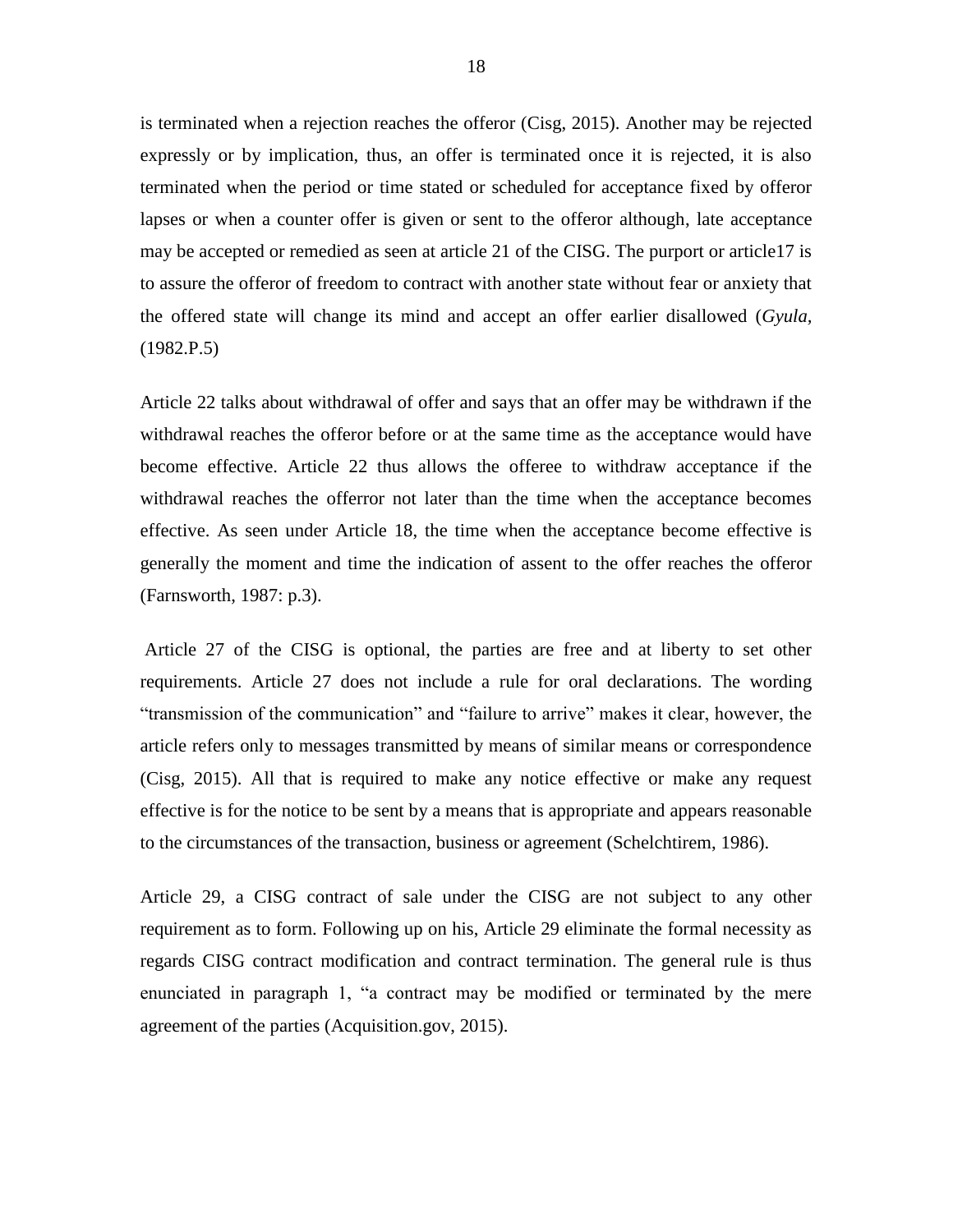Article 29 (1) thus serves to extend the postulation of Article 11, unless the state parties so otherwise agree, a contract to modify or terminate a CISG agreement need not be in writing (Lookkofsky, 2003: p.17-21).

Article 34 provides that documents relating to goods purchased must be given at the time and place and in the form as stated and required by the contract agreement and if the documents are delivered before due date as agreed, the seller may incur or run afoul of nonconformities with the document/agreement until the date agreed upon. Although, the buyer is entitled to damages as a result of the seller's exercise of the right to cure nonconformities in the document (Peter, 1986). Article 38 is of opium importance as it states firstly that the goods as the object of the contract must be examined within a reasonable short period as it looks practicable in the circumstance. The circumstances as enunciated in this section also applies to situation/destination of the goods actually delivered but if the seller fixes failure to perform his obligations in accordance with the position of the Convention or if the buyer refuses to accept performance by the seller in accordance with those articles, the buyer may not reduce the price (Unilex, 2015).

Article 54 to 58 of the CISG obliges the buyer to pay price either as fixed in the contract or as determined according to contractual terms. The provision on determination of the price renewed the argument concerning the need for a definite price term, and it has been widely accepted by authors and courts that in the absence a fixed price, the parties implicitly made reference to the " price generally charged at the time of the conclusion of the contract for such goods sold under comparable circumstances in the trade concerned (Hannold, 2001: p.354).

Article 60 of The CISG talks about the buyer's obligation to take delivery, it is important to state that it also corresponds with the seller's obligation to deliver as seen in article 30 of the Convention. So, the obligation to take delivery of goods as specified by agreement of parties is premised on the obligation to deliver and also relates to time and place of delivery (Bianca & Bonell & Graf, 1987: p.34).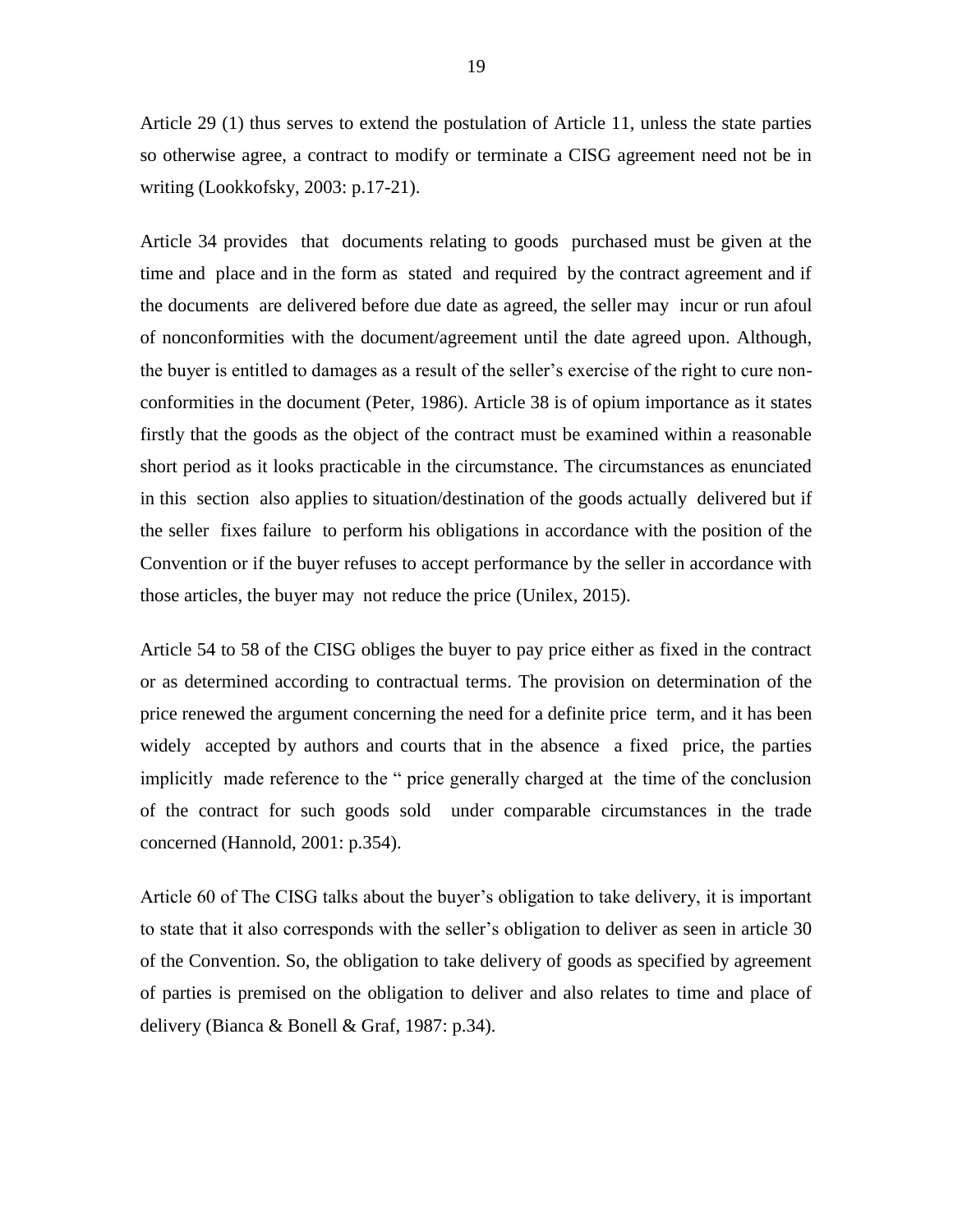According to Ziegel, Article 65 of the CISG is consistent with the theory of specific performance adopted by the Convention but, from a practical point of view, the number of occasions when a seller needs to substitute his own specifications for the buyer's specification in order to protect his interests are likely to be frequent. Thus, in most cases, damages should be an adequate remedy. Article 70 talks about the seller's fundamental breach of contract. Therefore, in the case of fundamental breach, although the risk has passed, the buyer may be able to insist on the delivery of substitute goods or to avoid the contract that is, avail herself of remedies which would not ordinary be available as regards goods lost or damaged as a result of Acts of God etc (Lookofsky, 2003: p.17-21).

Article 74-76 of the convention discusses the extent and measure of damages recoverable and it is trite according to the provisions of the CISG that it is only breach foresaw or ought to have foreseen at will be compensated with damages. The underlying idea is that the parties at the conclusion of the contract, should be able to calculate risks and potential liability they assume in their agreement. Again, when a contract is avoided, damages generally amount to the difference between the contract price and the costs of a cover transaction together with any further damages (Cisg, 2015) and definitely the cover transaction must as a matter of fact be undertaken within a reasonable time after advance (ULIS, N.D.). And where the goods have a started well-known price, the injured party can also measure his damages "abstractly" that is independent from any cover transaction.

Article 80 allows a party to rely on the fact that the other state/party as a result of nonperformance or breech impaired his own performance. As such, clearly, a party may not rely on a failure of the other party to perform to the extent that such failure was caused by the first party's own act or omission (Lookofsky, 2004: p.17-21). If the buyer is in delay in taking delivery of the goods or, where payment of the price and delivery of the goods are to be made concurrently, if he fails to pay the price, and the seller is either in possession of the goods or otherwise able to control their disposition, the seller must take such steps as are reasonable in the circumstances to preserve them. The seller is then entitled to retain the goods until he has been reimbursed reasonable expenses by the buyer (Cisg.law.pace.edu, 2015). Article 90 go to the CISG states clearly that the CISG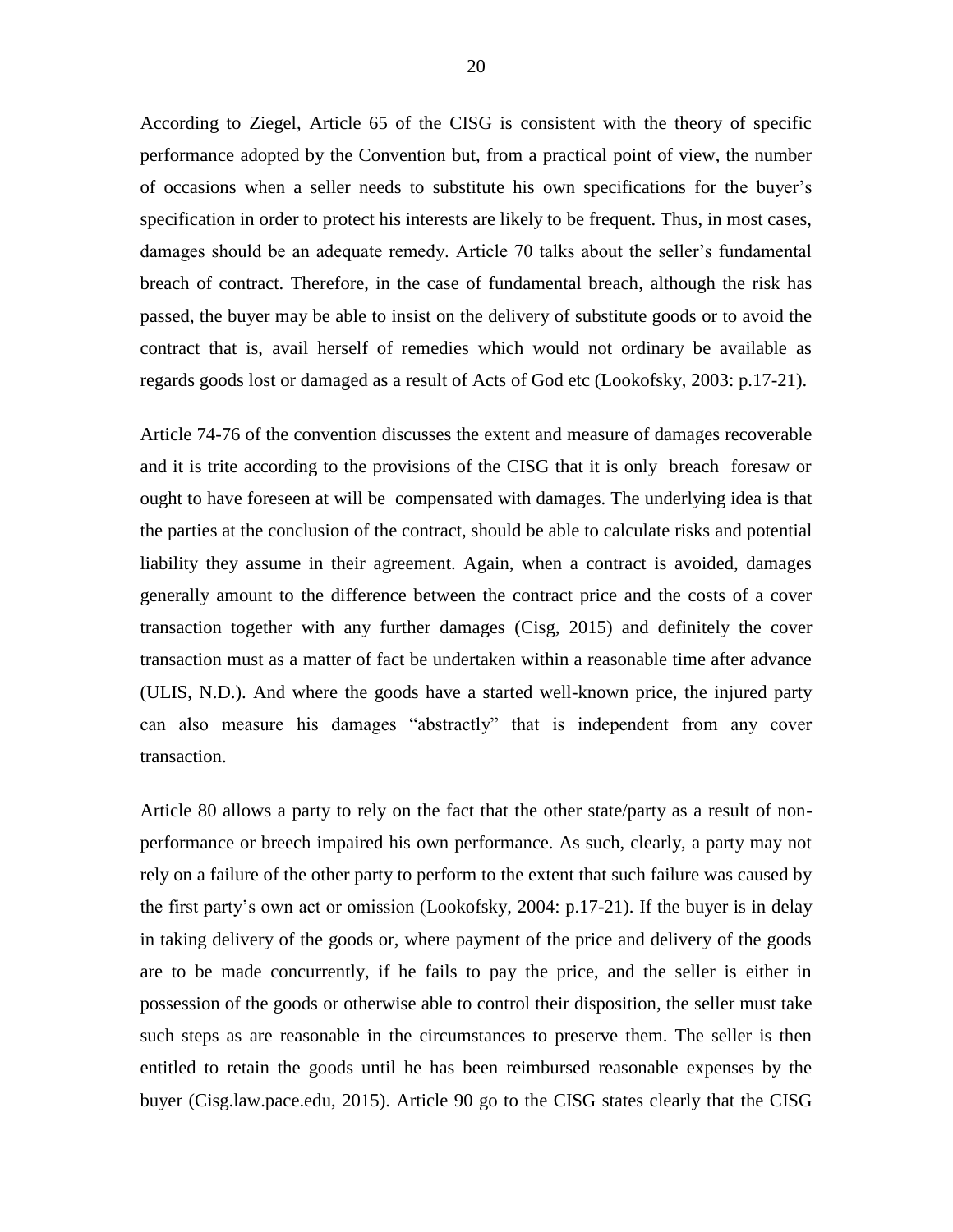does not prevail over any international document which has already been or may be entered into and which contains provisions concerning the matters governed by this convention (i.e. CISG) provided that the parties have their places of business in state parties to such agreement (Cisg, 2015).

Article 99 is concerned with the entry into force of the convention as regards the international obligations of the state contracting states that contracts under the CISG. Article 100 determines the true and point the convention becomes applicable to specific transactions or when international sales contract are to be governed by the CISG.

#### <span id="page-30-0"></span>**3.1 Elements of Contract Under the CISG**

A contract is an exchange of assents between two or more persons that creates an enforceable legal obligation. In order to create a binding contract, the exchange of intentions of the contracting parties must be necessary and real. Where the exchange of assent of parties is inconsistent, if must be interpreted according to the rules of good faith (Schelchtriem & Schwenzer, 2010: p.456-458).

The CISG adheres strictly to the classical manner in which actors create legal and binding obligations which thus makes international contractual obligations arise out of expressions of mutual agreement. A contract is therefore concluded on concurrent statements of the parties will, the convention for the international sale of goods does not vitiate the need to prove concepts familiar to the common law, including Offer, Acceptance, Validity and performance (Allison, 2007: p.56). The CISG also allows for a contract to be formed without following the offer and acceptance structure. It is also provided for in article 18 of the CISG that a statement (including terms of agreement) are to be interpreted to include terms and trade usages and the parties' practices and also are to be constructed in the light of "any subsequent contact of the parties". Common Law qualified Lawyers are confronted with the challenges of how the elements of formation of contract can be proven by any means since the statute of frauds does not apply nor does the Parol Evidence rule under the CISG (Ontlaw.com, 2015). According to Article 11 of the CISG, a contract for the sale of goods does not have to be concluded in writing, nor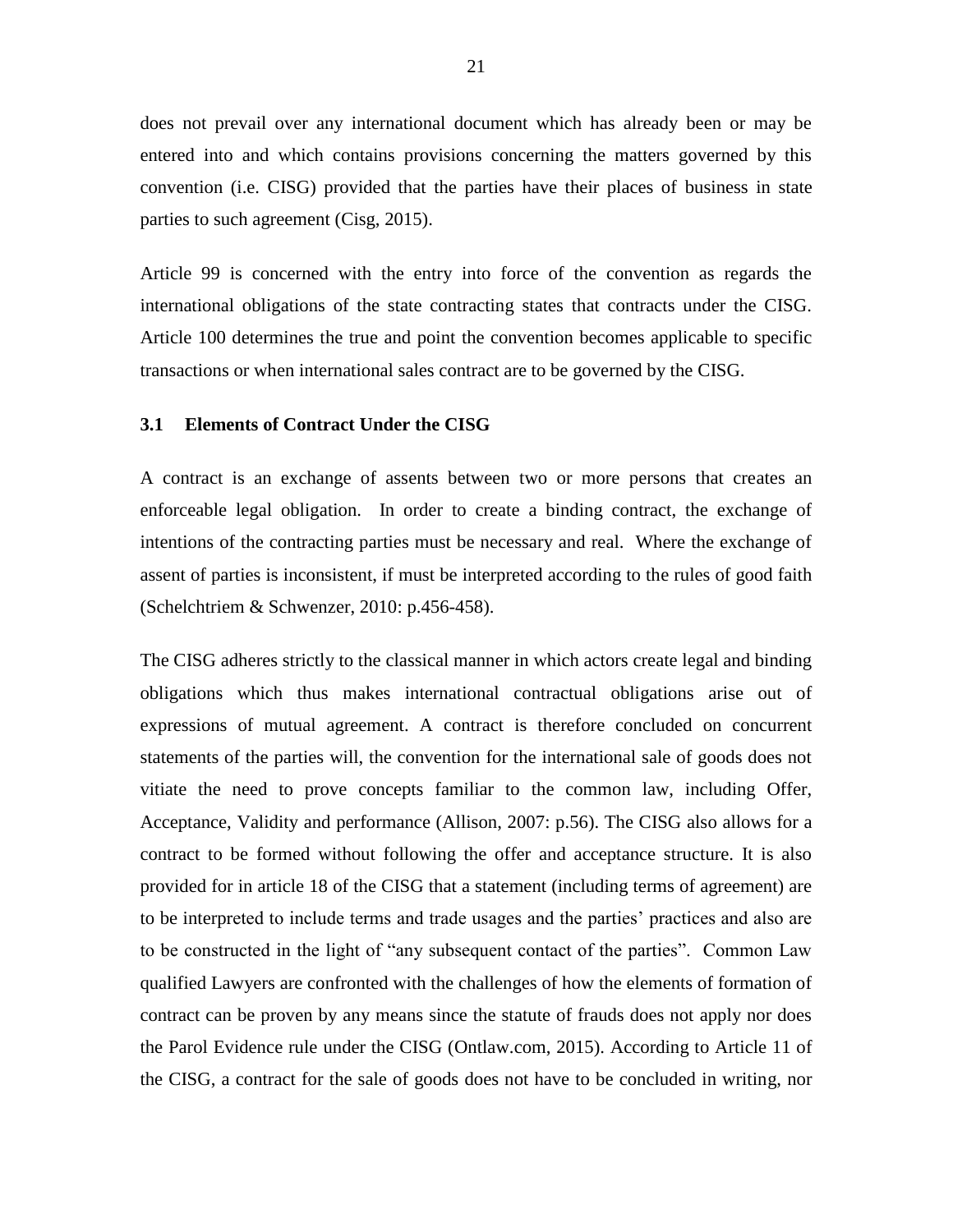do any other requirements regarding form exist with the sole exception of countries who have declared an Article 92 reservation (Cisgw3, 2015).

Hence, all documentations, actions in accordance with the contract can be admissible to prove a contract. Thus, the usages and practices of the parties and the industry guides and norms are incorporated automatically into any agreements governed by the convention for the international sale of Goods unless expressly excluded by the parties (*Treibacher V. Allegheny)*. It is important to state that the CISG opted for the civil law approach eliminating the element of consideration.

#### <span id="page-31-0"></span>**3.1.1 Offer**

As it is established, contract to be binding requires at least two persons and two corresponding declaration of intent. The first of these corresponding declaration is called offer. An offer is a declaration of the intent of the offeror to another party in order to enter into a contract and it is seen as the first declaration of assent and for an offer to be effective, it has to be communicated to the offeree. The basic criteria for an offer are set out under Article 14 of the CISG, thus, each proposal does not mean an offer and according to the CISG, proposal to constitute an offer must fulfill certain requirements which are:

- (a) sufficient definiteness of the offer;
- (b) intention to be bound in case of acceptance;
- (c) Effectiveness of the offer, in order to be accepted as an offer (ankarabarosu.org).

#### **3.1.1.1 Sufficient Definiteness of the Offer**

According to the CISG article 14 to be precise, an offer must addressed to one or more specific persons in order to be definite, and if it is not specifically addressed, it will be treated as a mere invitation to make an offer. That is why it said, offers made to the public are not considered or regarded as offers for lack of definiteness. Offers such as price list, circulars, newspaper advertisements etc (Vural, 2013: p. 125). According to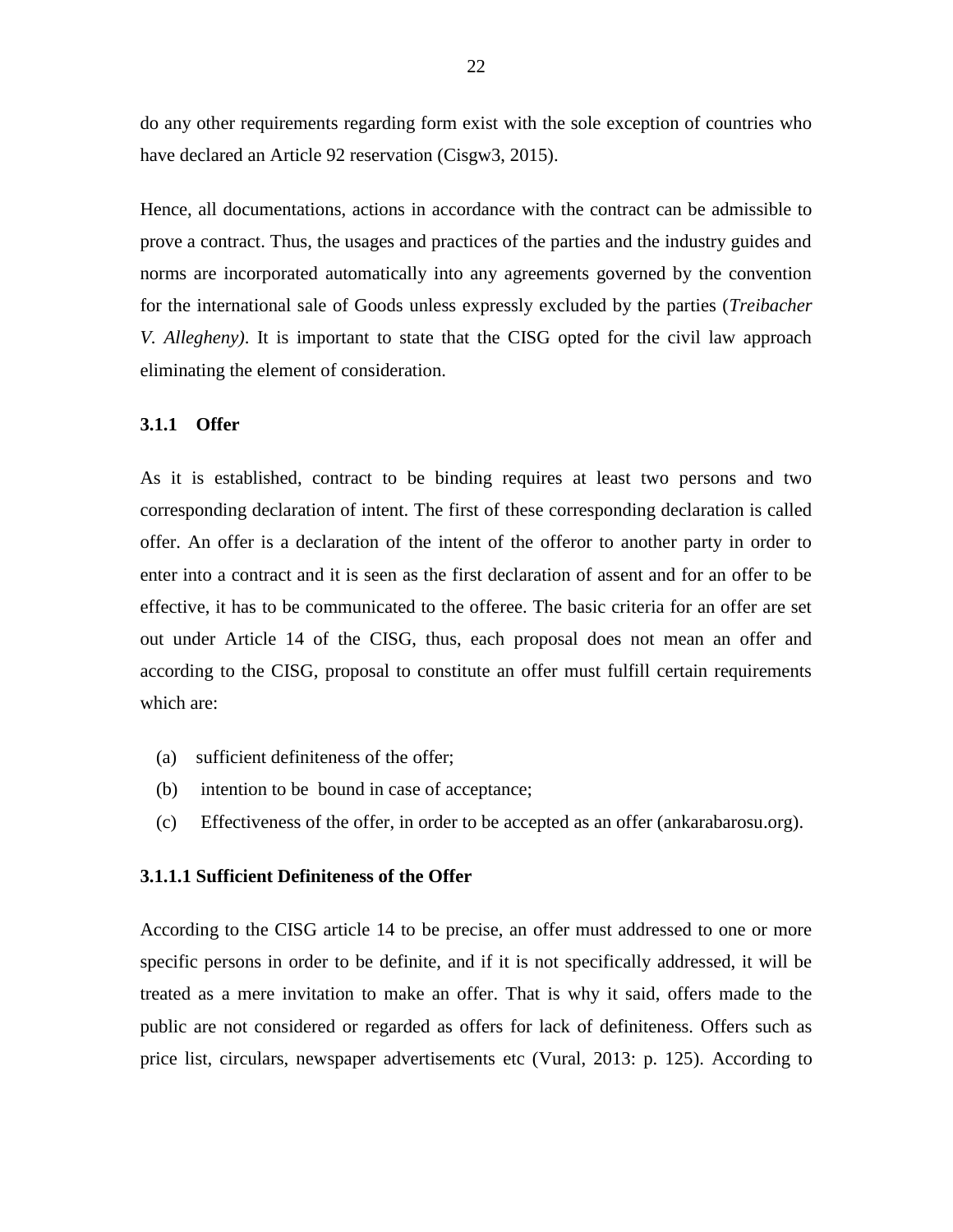Hannold, offers made to the general public will cause practical difficulties in acceptance (Cisg, 2015).

## **3.1.1.2 Intention to Be Bound In Case of Acceptance**

The CISG is very clear and definite and allows for no ambiguity. Accordingly, a proposal requires being "binding" in order to be an effective offer under the CISG and therefore the offer being made must categorically include the offeror's intention to be bound by the offer when the offeree accepts the offer. Such criterion provides to an offer to be distinguished from a simple nonbinding proposals.

## **3.1.1.3 Effectiveness of the Offer, In Order To Be Accepted As an Offer**

According to article (14) (1) of the CISG, for an offer to be effective, it must efficiently indicate the goods and expressly or implicitly fixes or makes provision for determining the quantity and price. Therefore, all essential elements must be stated in an offer for it to be effective. It is obvious that if the essential terms of the contract are explicitly fixed, there will be no problem of determination (Cisg, 2015).

For the sake of clarity and express understanding of an offer, the following are to be clearly indicated.

- i. **Price indication**: According to the construction of article 14 of the CISG, the contract is not to be concluded without specifying the price as such, the indication of price. Price has to be determined or at least determinable one, an effective offer does not exist (Mistelis & Viscasillas, 2011: p.102-105) moreover, in case a proposal refers to a price list or a market price, it is adequate to accept a determination impliedly.
- ii. **Indication of nature and quantity of goods**: The nature and quantity of goods offered must be spelt out or at least determinable in the offer but it has also been said by some learned authors that the explicit description of the goods is not strictly required and may be impliedly determined (Schelchtriem, 1986). Schlectriem accepts that there may be just a simple indication of the goods and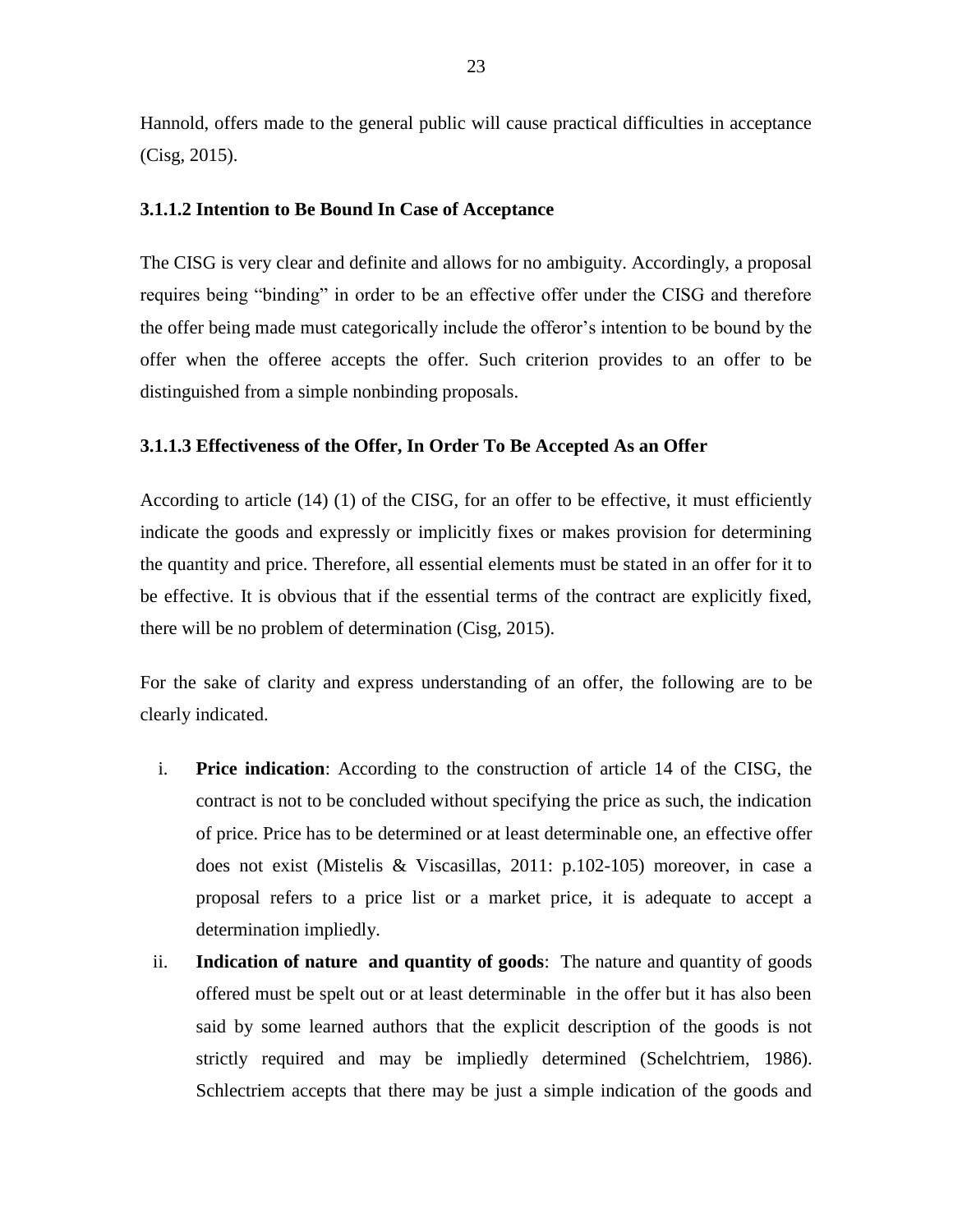their amounts but at least, that indication must be interpretable. So also, besides written form of indications, a verbal/oral indication of the goods in nature and quantity is also acceptable.

#### <span id="page-33-0"></span>**3.1.2 Termination of Offer**

# **3.1.2.1 Withdrawal and revocation of offer:**

The CISG distinguishes between "withdrawal of an offer" and a "revocation of an offer". An offer, even if it is irrevocable, may be withdrawn provided the withdrawal reaches the offeror (CISG, N.D.). However, after the offer reaches the offeree, the offeror may no longer withdraw the offer but may been entitled to revoke the offer in accordance with Article 16 of the CISG (Cisg, 2015). According to the CISG, an offer can be revoked at any time provided the revocation reaches the Offeree before he has dispatched acceptance. In a nutshell, Article 16 (1) of the CISG allows for revocation of offer, until the offeree dispatches his acceptance. The revocation must therefore get to the offeree before the offeree dispatches acceptance to an effective offer (Unilex, 2015). It is fair to say that the "revocability of offer" under the CISG is limited because, the offeror is bound by his offer between the dispatch time for acceptance and its arrival at the offeror.

# <span id="page-33-1"></span>**3.1.3 Rejection of Offer and Expiry Time Set for Acceptance**

With regards to the CISG "rejection" is the third termination ground apart from withdrawal and revocation of offer. According to Article 17 of the CISG, an offer can also be terminated through rejection of the offer by the Offeree. Accordingly, rejection of an offer must be either expressly or by an implication but an explicit rejection must reach the offeror. The receipt theory here applies to declaration of rejection as well. An offer may be rejected even after acceptance has been dispatched but this acceptance does not have to receive to the offeror (Unilex, 2015). It can be said that the rejection avoid the conclusion of a contract only if it reaches the offerror before or at the same time of the receipt of acceptance of the offeror.

Under the CISG, there is no provision that indicates whether the expiry time period as fixed by the offeror for acceptance terminates the offer itself or not (Kindler, 2009. P.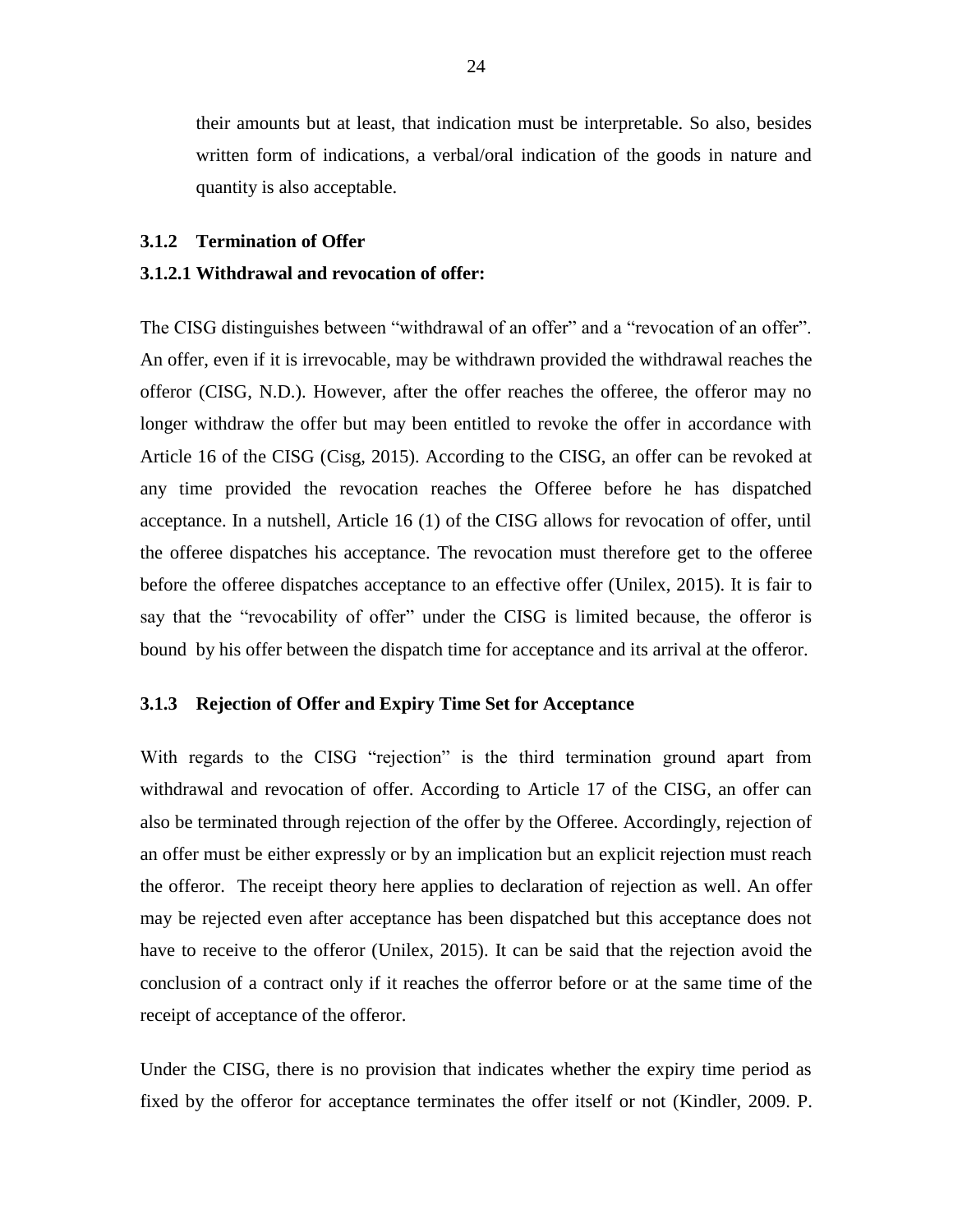13). It should be noted that expiration of time for acceptance" which has been written under article18 (2) does not terminate the offer itself. As postulated by Kindler, the time set for acceptance has a meaning that shows until when offeror is bound by his offer, which is governed under Article 16 (2), it does not have a function to terminate offer after the time period expires. It should be noted that the CISG does not govern the potential termination grounds like death or loss of capacity of the offeror (Moccia, 1989).

## <span id="page-34-0"></span>**3.1.4 Acceptance**

Article 18 (1) provides that "a statement made by or other conduct of the offeree indicating as sent to the offer made is an acceptance" The most important thing here is "assent" and it is to be determined by the rules set in Article 8 of the CISG. Assent to an offer can be in a verbal or written statement or by conduct. Oral offers must be accepted immediately unless circumstances indicate otherwise according to Article 18 (2) of the CISG. Oral offer includes conversation face to face, by telephone, or by any other technical or electronic means of communication that allows immediate oral contract but does not include statements captured in a material medium such as most notably fax (Allison, Butler, 2009: p.56). Electronic acceptance becomes effective when an electronic indication of assent has entered the offeror's server provided the offeror has consented either expressly or implicitly to electronic communication (Christian, 2003.).

Request for modifications, issuance of credit, confirmation of invoice, and execution and/or performance of condition set forth in the offer or contract in general would not as been taken as fact of assent. Silence or inactivity does not amount to acceptance. It is noteworthy to state that, former usage to which parties have agreed and any practices which parties may have established in their past contractual relations may indicate assent to an offer (CISG, N.D.).

# <span id="page-34-1"></span>**3.1.5 Time Limitation for Acceptance**

For an acceptance to be valid effective, it must be reviewed and within the time limitation set forth in the offer or late acceptance in accordance with article 21 of the CISG (ICC court of Arbitration, 1994). If acceptance is not received by the offeror, the offeree bears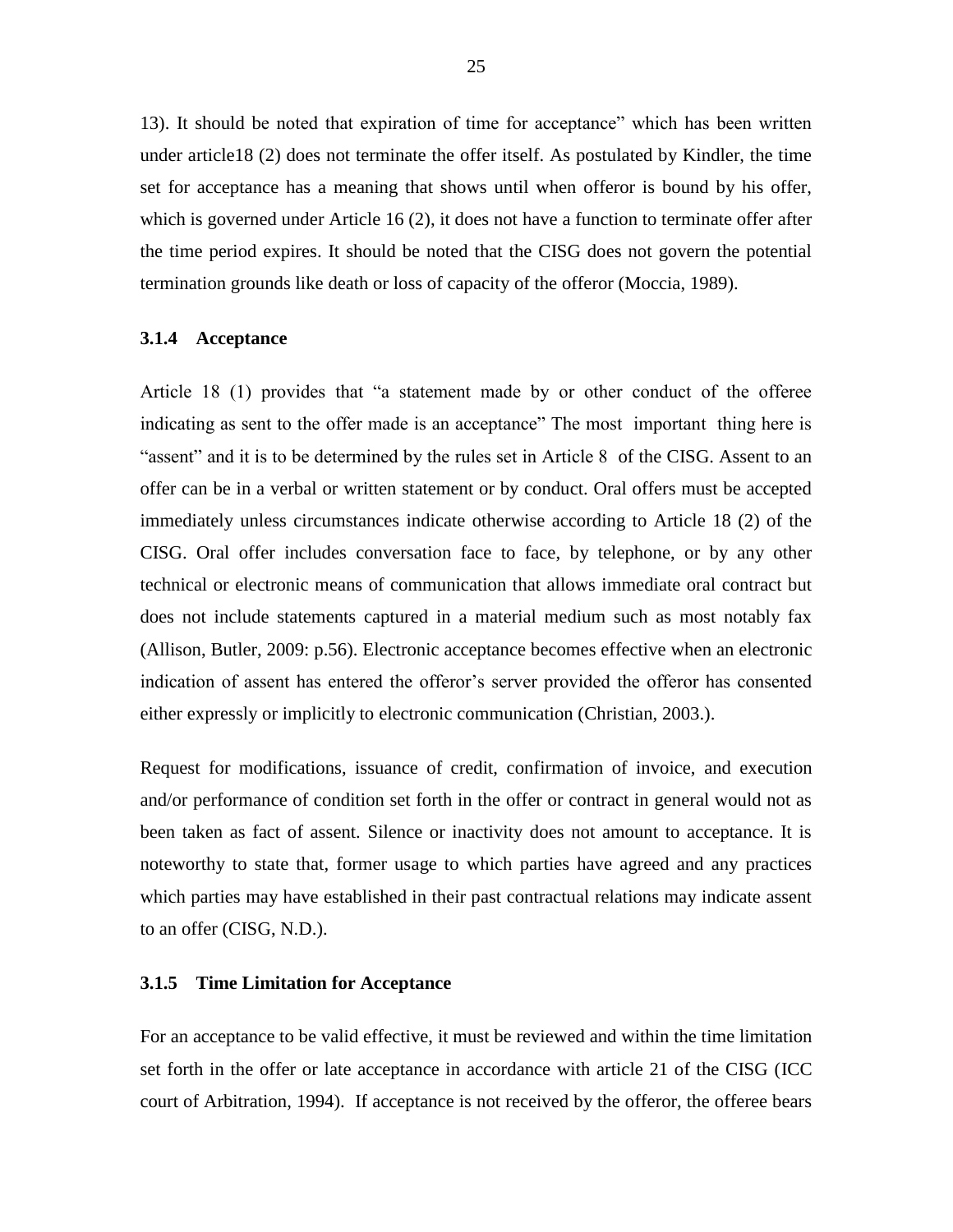the risk of transmission. The CISG uses the "receipt theory" of acceptance absent contrary agreement between parties. The receipt theory is common in a civil law tradition and is based on the premises that "the sender" has a greater opportunity to know whether the medium he uses is then subject to hazards or delays (ICC court of Arbitration, 1994).

It is important to state that the mode of communication determines the time period for acceptance and time period begins to run immediately the letter, telegrams or mail is handed in for dispatch or from the date shown on the letter/envelope. A period of time for acceptance fixed by the offeror by telephone, telex or other means of instantaneous communication begins to run from the moment that the offer reaches the offeree (LEGISLATIVE HISTORY, CISG, 1978). Thus, an offer from the Iraq government to Shell Petroleum Company to help exploit oil gets to Shell if by instantaneous communication, the moment a Shell staff or representative receives the message. Official Holidays or non-business days occurring during the period for acceptance are include in estimating the period.

A late acceptance is nevertheless effective as an acceptance if without delay, the offeror orally so inform the offeree or dispatches a notice to that effect (Cisg, 2015). Thus, if a letter or other writing containing a late acceptance shows that it has been sent in such circumstances that if its transmission has been normal, it would have reached the offeror to due time, the late acceptance is effective as an acceptance unless, without delay, the offeror orally informs the offeree that he considers his offer as having lapsed or dispatches a notice to that effect (CISG, N.D).

# <span id="page-35-0"></span>**3.1.6 Assent with Modification and/or Additions Battle of the Forms**

Any reply to an offer which contains additional terms or modification of the initial offer is a rejection of the offer and does not qualify as an acceptance, it is called a counter offer. Article 19 (3) CISG that additional or different terms relating to price, payment, quality of goods, place and time of delivery, liability and settlement of disputes etc. amounts to counter offer and as such cannot be referred to or accepted as acceptance. If additional terms do not materially alter the terms of the offer, then the terms of the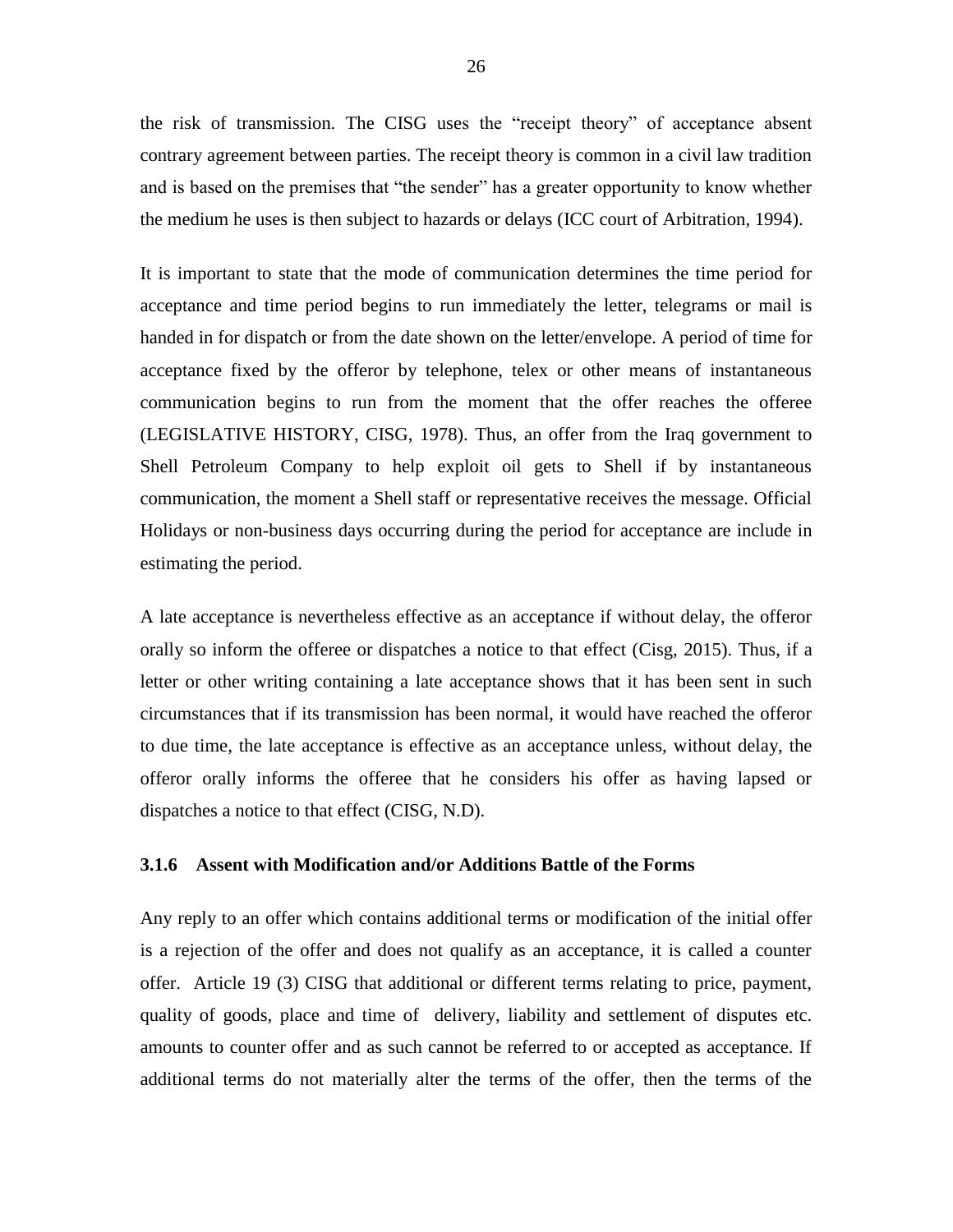contract are the terms of the offer with the modifications contained in the acceptance unless the offeror, without undue delay, objects orally to the discrepancy or dispatched notice to that effect (Cisg, 2015).

# <span id="page-36-0"></span>**3.1.7 Standard User Terms**

It is today accepted that standard user terms provides facilitation to daily trade and practice and although the CISG is silent on standard user terms, a majority of Courts applies Standard User Terms and Courts do apply part II of the CISG and particularly rules found in article 8 to determine whether the parties have agreed incorporate standard terms into their agreement (Harry& Flechtner, Cisg, N.D). Pursuant to Article 19 (2) of the CISG, for the standard user terms to be effective and have legal force the parties' assent is very necessary. Any party to the contract must not oppose standard user terms.

# <span id="page-36-1"></span>**3.2 CISG and Other Related Documents**

#### <span id="page-36-2"></span>**3.2.1 The CISG and The Uniform Commercial Code**

If a sales contract between a foreign corporation and a US corporation provides that the contract will be governed by a specific state's "Uniform Commercial Code" (UCC) rules, then all of the disputes arising under your contract will be so resolved. (UCC versus CISG, 2015). The UCC has been enacted and in force by all fifty (50) of the United States (Mooney, 1986). If the country of one of the parties of the agreement is one the seventy (70) countries that have signed and ratified the 1980 "United Nations Convention on Contracts for the International Sales of Goods" (CISG), Then, the parties must clearly, explicitly and specifically exclude the applicability of the CISG (Drago & Zoccolillo, 2015), The CISG will apply to sales contract, where the Buyer and Seller's respective dominant places of business are both in CISG contracting states. In other words, if both parties' principal places of business are in CISG countries the CISG is the default and applicable choice.

The UCC contains the statute of fraud which automatically means that any business transaction above \$500 must be evidenced in writing so as to be enforceable in courts in the United States of America. The CISG on the other hand was drafted to meet the needs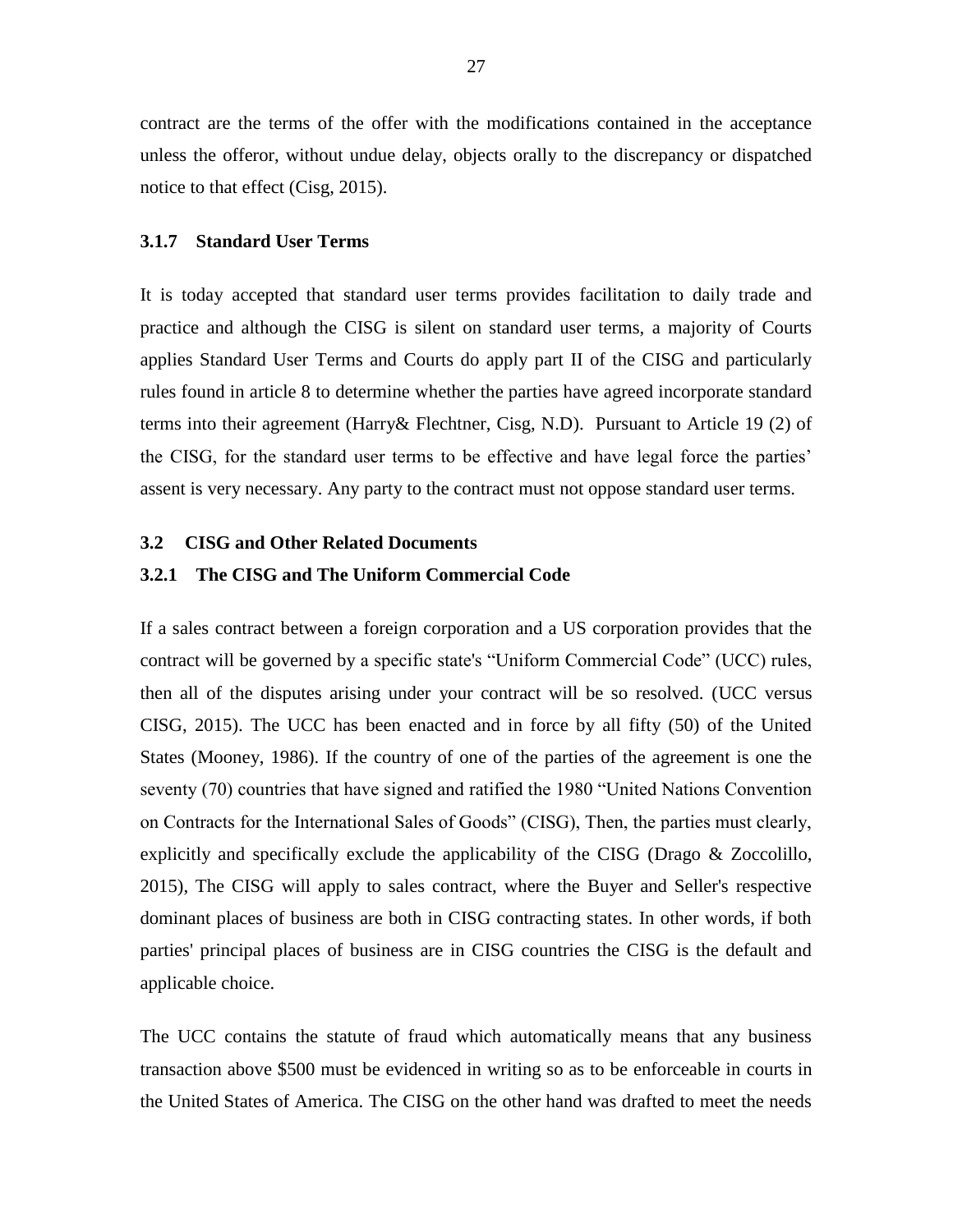of businessmen who prefer to conduct business without restraints imposed by formalistic requirements. Unlike contracts governed by the UCC, a contract of sale under the CISG need not to be in writing, and is not subject to any form requirements. The writing requirement in the UCC is believed to prevent fraudulent claims. However, one should keep in mind that although the CISG does not require a written contract, the existence of the contract still needs to be proved by the party seeking enforcement. Under the CISG a party can prove a sales contract by any means, i.e. invoices, purchase orders, witnesses, etc.

US Courts when applying the UCC will generally exclude trial testimony that contradicts the specific terms of the parties' written agreement. This is known as the Parol Evidence Rule (PER), and it has been a bedrock of the Common Law. The Parol Evidence Rule presumes that a written contract encapsulates the parties' all-inclusive agreement. Therefore, under the UCC, oral evidence cannot be used to contradict the terms of a written contract (BUDOW, 2015). This is a big difference to the postulation of the CISG that will allow an oral evidence vary or vitiate the terms of written agreements of transactions (Teevee & Steve Gottlieb , Plaintiffs, GERHARD SCHUBERT GMBH, USA DISTRICT COURT 2006 ).

The term "Battle of the Forms" refers to the situation where the customer sends in a purchase order containing certain terms of sale, and the seller respond with an acceptance, or an invoice, that contains different terms of sale. The issue that now arises is whether there is a valid contract and if so, what are the terms in which the parties have agreed upon. The CISG and UCC differ on these important questions: The UCC deems a valid contract to have been formed as long as both sets of forms (basically the offer and acceptance) agree on basic business terms, such as the description of the goods, the price involved in the transaction, the quantity, and maybe a few additional terms. The additional terms you have put in your acceptance are disregarded, and the terms of the original purchase order govern the contract. This is the UCC rule unless you make it clear in your acceptance form that your additional terms are mandatory. Then, if the buyer refuses to accept your terms, the UCC provides that there is no contract. On the other hand, in this situation, the CISG follows the old rule and provides that a contract is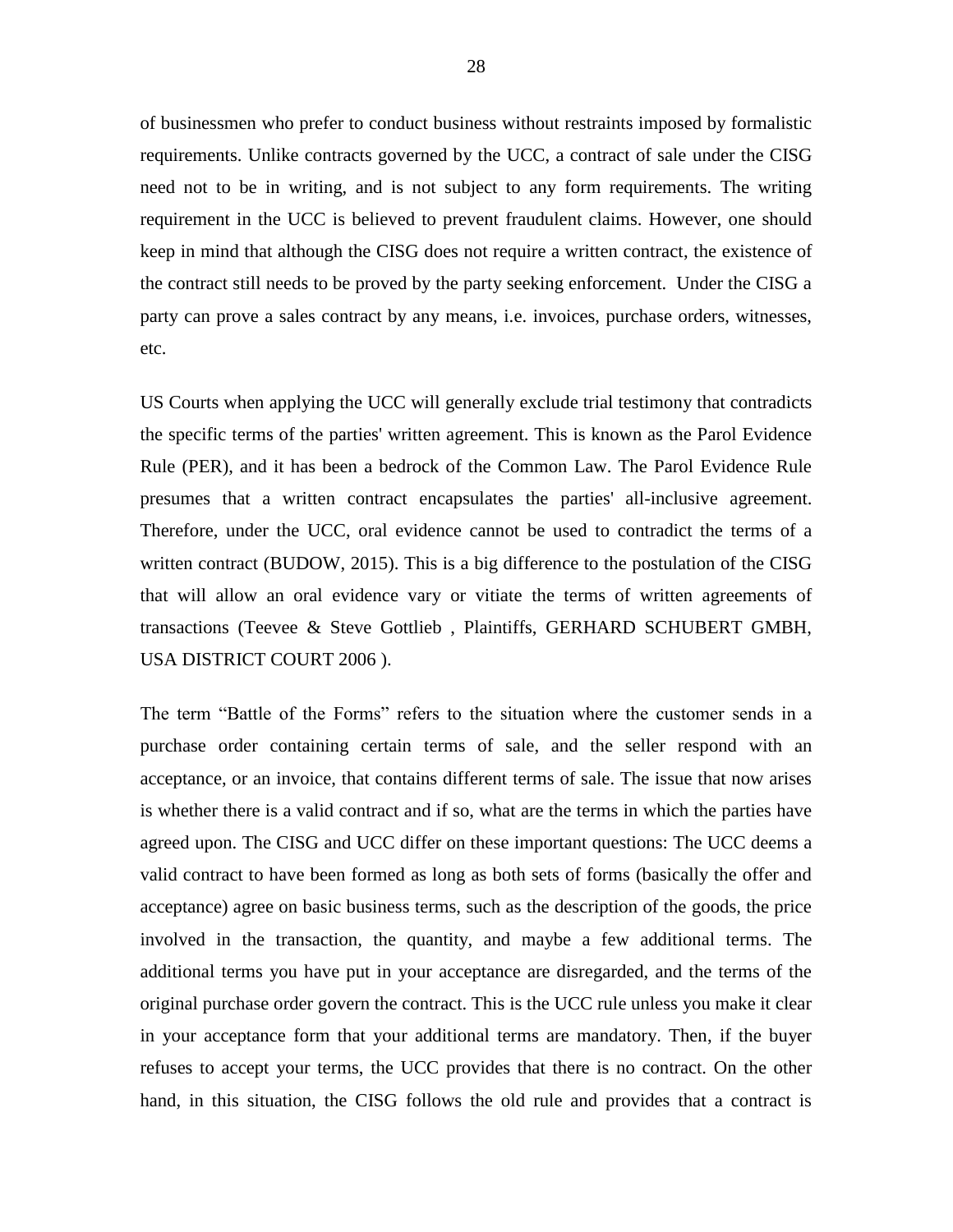formed only when "consent" occurs, that is the parties or states to the agreements must have met at a point accepted by both parties. The CISG has express provisions to handle the problem of forms that contain additional terms. If the additional terms do not materially alter the facts of the offer, then a contract is formed under CISG. If the additional terms alter the offer, there is no "meeting of the minds" and no valid contract.

Both the CISG and UCC places the obligation to provide good and service fit for purpose obligation on the seller. The UCC calls this fitness "implied warranty of merchantability." This warranty enforces on the seller to make provision in accordance with the contract merchantable services Because it is by operation of law implied in every such contract, regardless of whether the merchant seller is aware of such a warranty, its impact is widespread and generally recognized. It is important to state that this does not mean the seller is to provide perfect and flawless goods but merely goods that will be usable for the ordinary purposes for which such goods are generally used. This condition is implied to put the buyer at ease of expecting good in reasonable condition and fit for what it is meant for. Again, once a sample was used during the bargain, or a model was shown, it automatically becomes the minimum standard in terms of quality of good expected (Ziegel, 1981: p.789).

Again where certain terms of the agreement, specifically the price, are actually not set forth in the offer, the CISG would most likely conclude that no contract was created. Article 14 of the CISG has been interpreted to mean that the offer must either explicitly or implicitly refer to the price, quantity and quality etc. Under the UCC, a valid contract can be created even if the offer fails to state certain items such as quantity or price. This can be of advantage in the common situation where the contract was essentially negotiated orally or there is only a purchase order from the buyer, but it does not state the price, and you, as the seller, are now in the difficult situation to prove the existence of a valid contract.

Under the UCC, a party may revoke an offer at any time before acceptance by the other party. However, if the offering party has promised in writing to keep the offer open, then the party making the offer is not allowed to revoke the offer, either for the period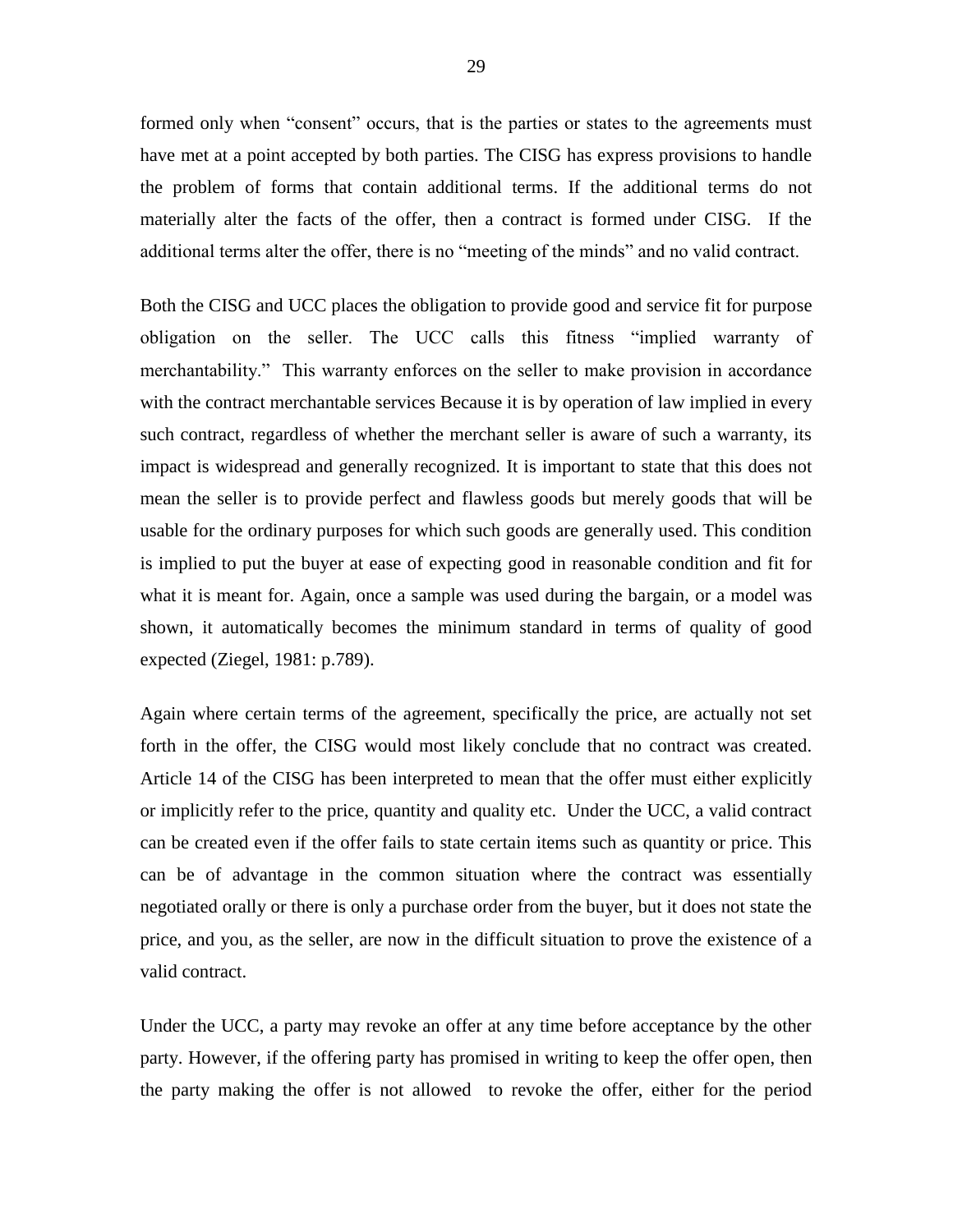specified or, if none is specified for a reasonable time period not to exceed three months. The CISG, however, makes an offer irrevocable if the recipient of the offer has reasonably taken action by relying on the offer before receiving a notice that the offer is revoked. The CISG does not set an express time limit for the offer to remain open (however, Article 18 (2) states that when there is no set time for the acceptance, it must occur within a "reasonable" time).If, for example, an overseas seller makes an offer to an American buyer, under the CISG it may be obligated to perform on this offer if the buyer can show that it acted in reasonable reliance on the offer. The UCC permits the supplier to retract the offer as long as the offeror did not promise the contrary, and provided the offer is revoked before the offeree has accepted the offer. Under these circumstances, the UCC provides an easier way out if you made an offer on which you do not want to follow through afterwards.

# <span id="page-39-0"></span>**3.2.2 The CISG and Organization Pour L'harmonization En Afrique Du Droit Des Affaires (Ohada)**

The common goal for both OHADA and the CISG is to unify the international sales law. However, the former focuses on the regional level, and the latter on "universal" or worldwide unification (Penda, 2015). Although OHADA was modelled after the CISG, there are notable differences.

The rules guiding the formation of contract under both laws are by and large comparable. However, there is one notable exception. Whereas under the CISG it is in principle possible to conclude a contract without specifying a price - although this has been subjected to a very high debate by authors and fellows on the International law field (Schwenzer, 2011: p.3-4).

However, unlike the CISG, the OHADA has a point related to the payment of the price, whereby the price stated in the contract of sale is presumed free from other charges, like taxes. We can therefore draw inference that OHADA provides therefore more predictability for the seller to receive the price of the good sold and thus, provides more certainty in application of a contract of sales (Ferrari, 2003).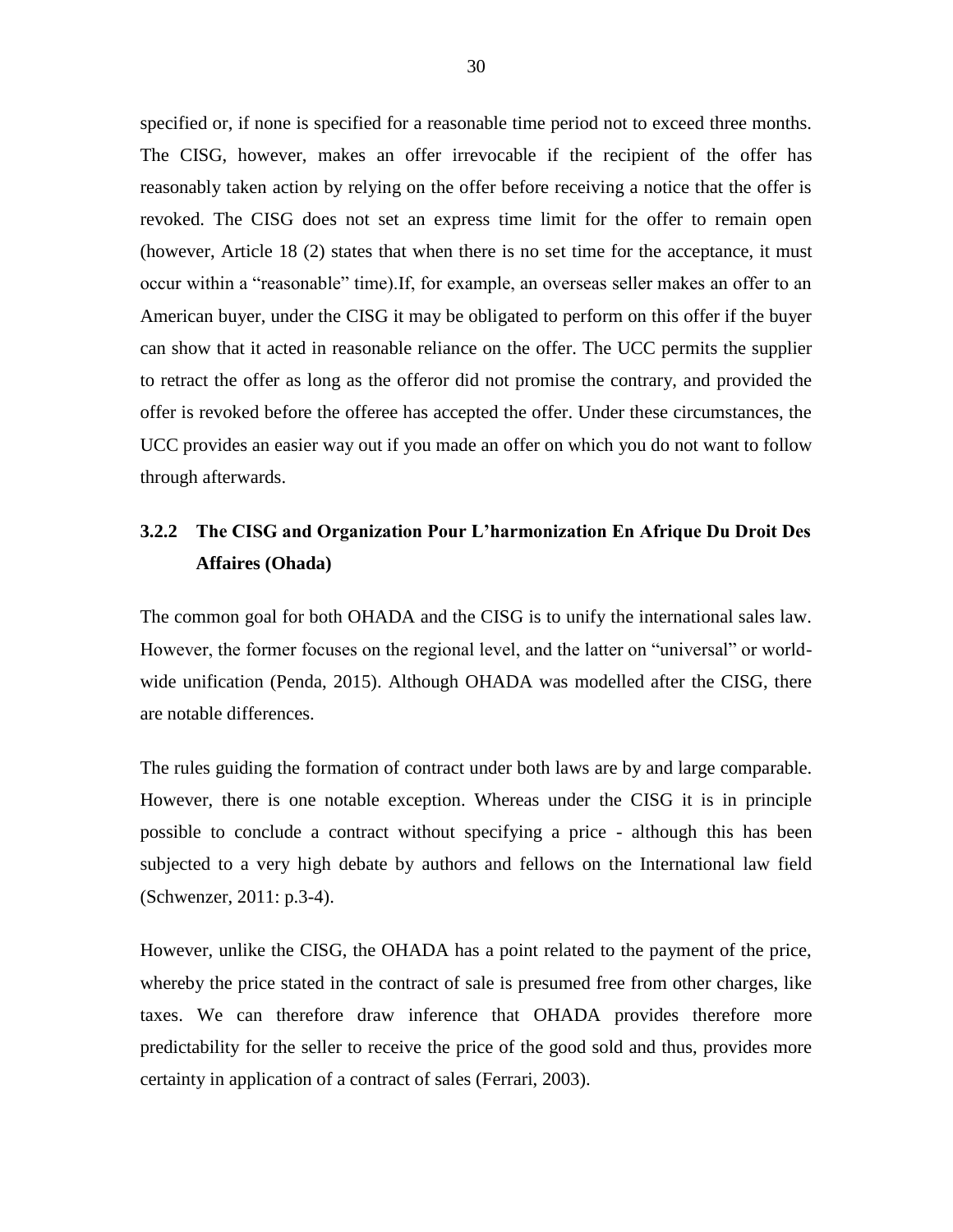The OHADA rules relating to giving adequate notice as per provisions are quite similar to those of the CISG. Both regimes imposes an obligation on the buyer to examine the goods and to give notice to the seller of any non-conformity. A buyer that does not comply with this duty loses all remedies relating to the non-conformity (Penda, 2015). However, there is a major striking difference between the two regimes. The CISG tends to guide and protect the buyer that has a reasonable excuse for its failure to give the required notice, by allowing such party a chance to reduce the price of the goods if they are non-conforming to the contract, or to claim damages except for loss of profit. OHADA fails to protect a buyer that does not provide a timely notice, even if it has a reasonable excuse. Thus, under the OHADA, even a buyer with a reasonable excuse for not giving timely notice will lose all remedies and will have to pay the full purchase price for non-conforming goods. Again, the CISG allows the buyer to give notice of non-conformity for up to two years from the date on which the goods were actually delivered to the buyer while the OHADA gives just a year period (CISG, N.D.).

As regards the termination of the contract, both regimes allows for unilateral termination by mere declaration. However, OHADA differs from the CISG by stating in clear terms that unless a reasonable and timely warning was given to the defaulting party, any consequence resulting from a unilateral termination remains on the party declaring it, even if the court later confirms the breach to have been fundamental (Penda, 2015). Given the sophisticated procedure under the OHADA, that as such means that even a serious breach may not be fundamental, reducing certainty and definiteness, and therefore the security, of a contract of sale. It is expedient to say that the duty to mitigate damages is covered in the OHADA only in cases related of fundamental breach, while the CISG applies the duty more broadly (CISG, N.D.).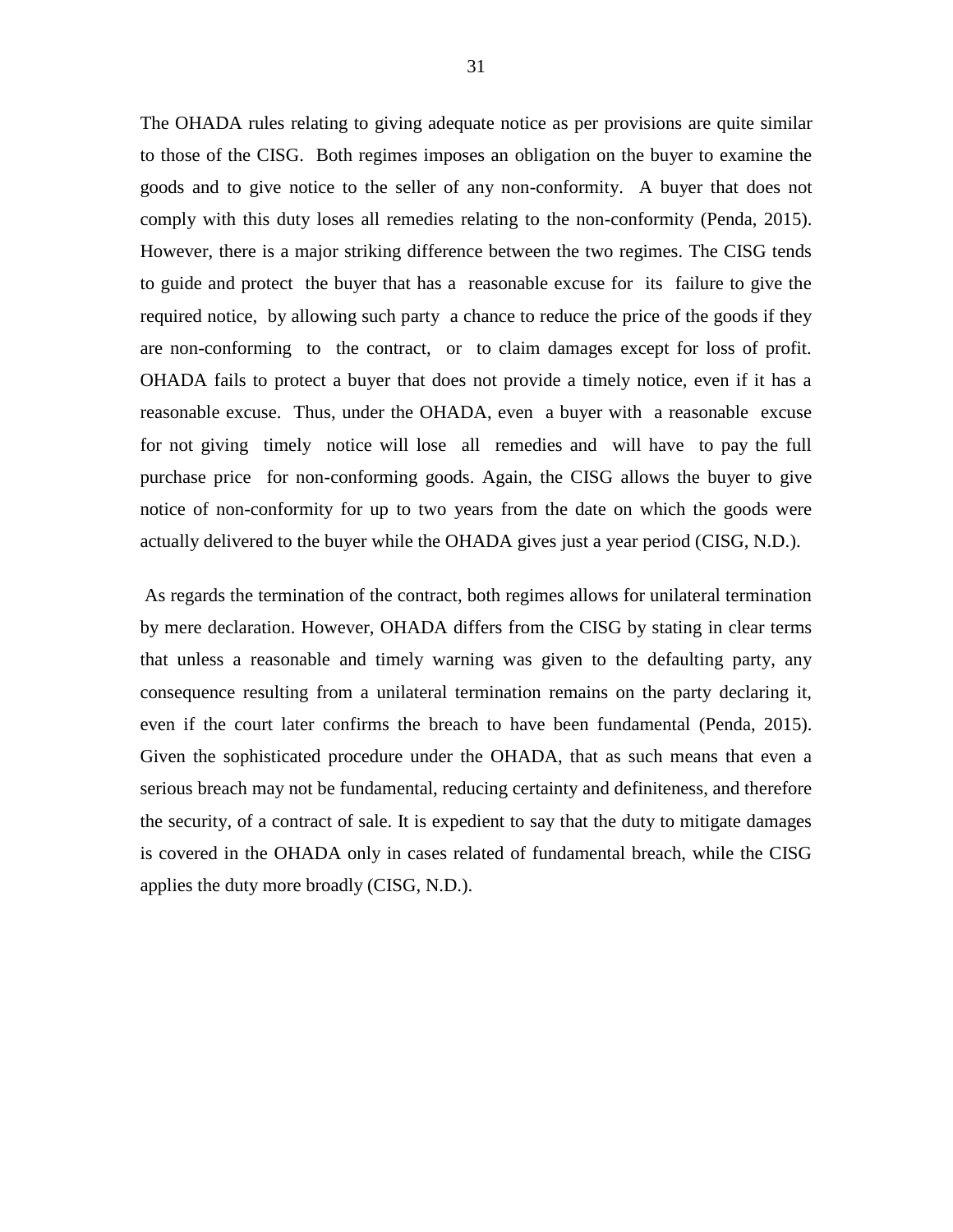#### **CHAPTER 4**

#### <span id="page-41-0"></span>**4 ENFORCEMENT AND JUSTICIABILITY OF THE CISG**

The CISG is a unique transformation that signifiers a quantum shift in international business; it thus signifies a quite radical revision in the very prism through which we view transnational business deals and disputes.

It is highly debatable whether uniformity under the CISG exists or achieves justifiability and it is however crystal clear that wearing an international coat for a law does not automatically make it applicable and justiciable. Several oil deal contracts have been settled with reference to the CISG that was once consulted in the formation of the agreement.

So, In order to provide a uniform application and justifiability, the convention must be uniformed applied by national courts and tribunals (Lundgren, 2014: p.7). Under the United States of America law, the CISG is known to be a self-executing document, it means that it needs no congressional pronouncement to make it enforceable or justiciable (*Chicago packers' inc, 2000*). It is at this point imperial to state that one solid distinction of the CISG which pronounces its justifiability is that it requires Courts to first consider the parties' subjective intent when interpreting agreements (CISG, N.D.). The Convention for International Sale of Goods automatically applies to contracts for the sale of goods between parties whose places of business are in different signatory countries unless the parties expressly opt out of the applicability of the convention. This simply implies that, once the contracting parties agrees that the position of the CISG is to govern the agreement, the convention becomes enforceable and justifiable which means the agreement reached or made under the CISG can be pronounced upon by the Court of Law. In an oil magnate case involving Iraq and the Finnish authorities, the arbitral court ruled that since the parties agreed to be governed by and followed the CISG, the agreement will be enforced upon and within the tenets of the Convention. So the CISG can be said to be the default applicable law when parties from two different signatory countries execute an agreement for the sale of good except the parties therein decides to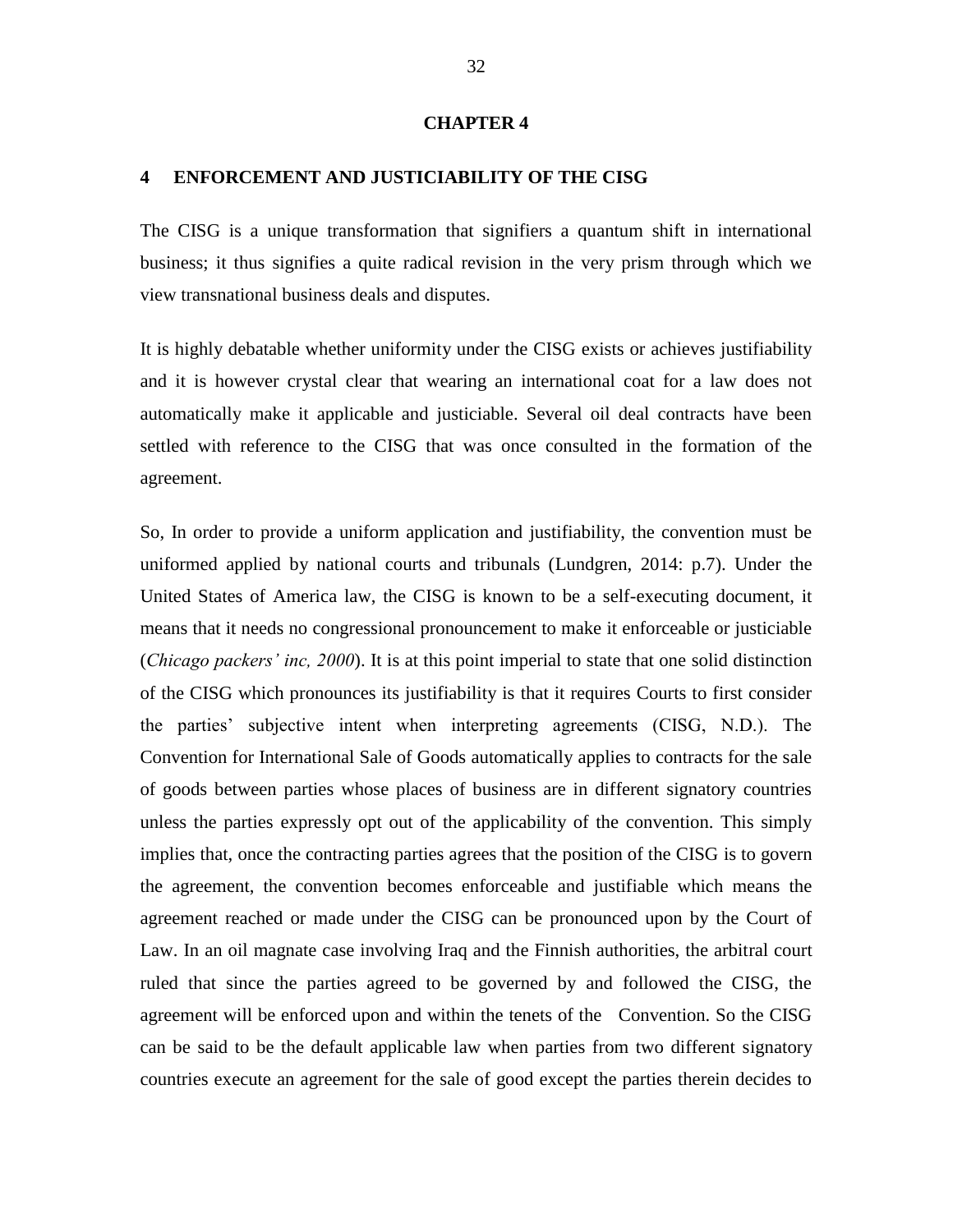"opt out" and not be bound by the provisions of the CISG, this makes the provision of the CISG enforceable and justiciable. It is important to state that the preamble of the Convention on its own has been invoked despite the fact that it does not contain substantive laws. Specifically, the preamble has been cited to support the conclusion that certain domestic law causes of action related to a transaction governed by the CISG were pre-empted by the convention (Guang & Kelon, 2008: p.5).

It is important to state that justifiability concerns the limits upon legal issues over which a court can exercise its judicial authority, so in essence, the point driven by this chapter is that, the courts deciding on the CISG. That is the court delivering judgments and judicial views on the skeletal provisions of the CISG. There is no doubt about the justiciability of the CISG, courts from different countries have pronounced upon it and enforced its provisions. In fact, International Lawyers have been advised to encourage their clients to ensure the application of the CISG in their international contracts as its enforcement is easy to come by and largely shuts out conflicts of laws. It is important to state that the justifiability of the CISG is not automatic, the practitioner handling the agreement must be adequately informed of the current status of the contracting states including any declarations allowed under Article 90 to 96 of the CISG that the states or contracting parties have made (Judith, 2001). These declarations bind the contracting states that have not themselves made such declarations. For example, the Scandinavian states, for instance, declared in accordance with Article 92 (1) that they would not be bound by part II of the Convention that deals with the formation of contract and, in accordance with Article 94 (1) (2), that the Convention would not apply to contracts of sale where the parties have their places of business in Denmark, Finland Sweden, Iceland or Norway. It can thus be said that an agreement or contract with Scandinavian states must be carefully made or drafted and consideration must be given to the already exempted part of the provision of the CISG so as to make such agreement enforceable and valid. It is so far established that the court can enforce the Convention for the International Sale of Goods, that makes conclusive that the CISG is highly justiciable, in fact, England that has so far not sign or ratify the CISG has on many occasions have her courts refer to the CISG in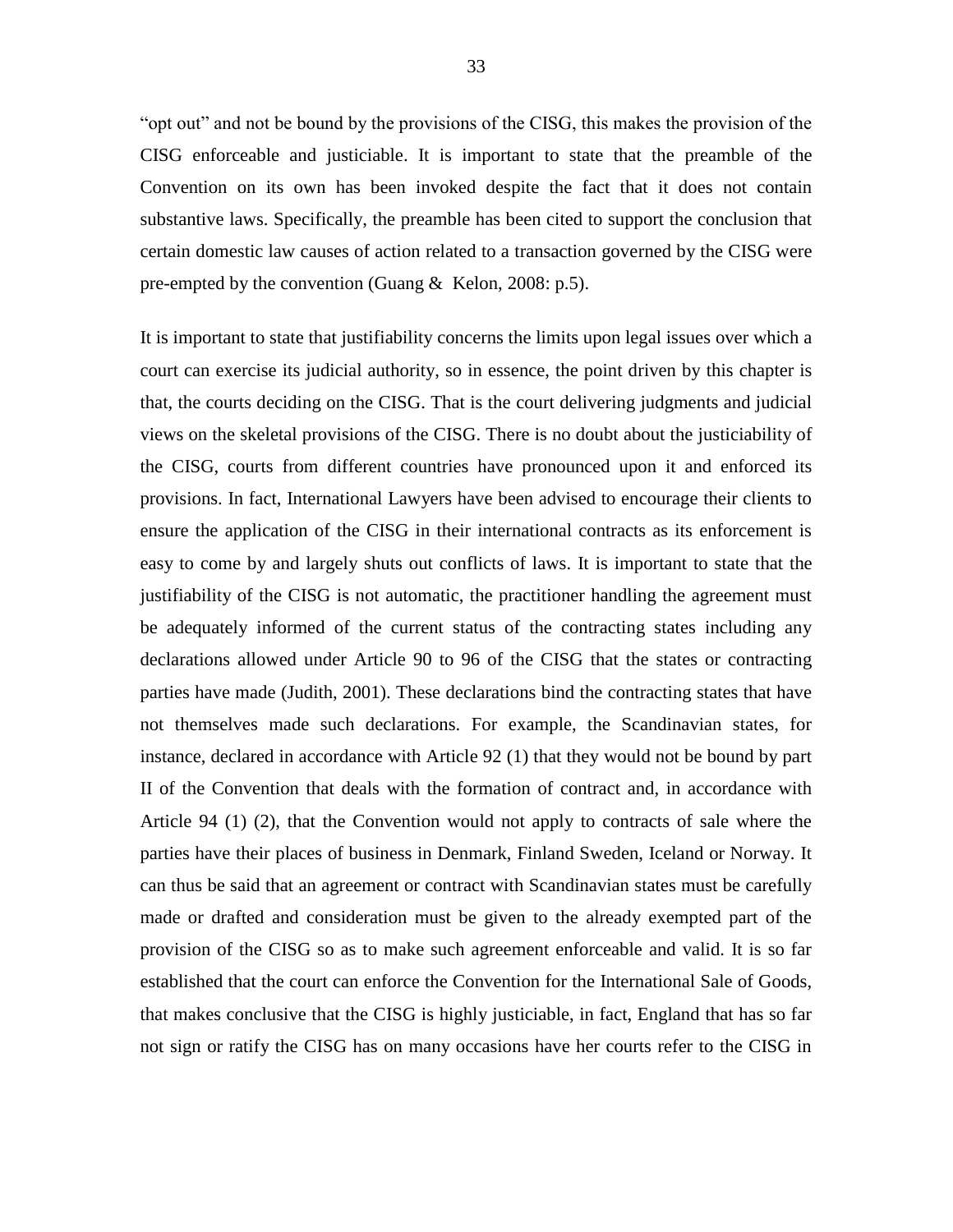numerous occasions, an instance is seen in *James Buchanan & Co Ltd. V. Babco Forwarding and Shipping (UK) ltd (an unreported case).*

In getting to enforce an agreement under the CISG or better put, in getting to enforce agreement made in tandem with the CISG, the position of certain countries to certain articles in the CISG must be adequately considered because the convention allows for the exclusion of certain articles in the convention. Pursuant to articles of the CISG, China, Singapore, St. Vincent and Grenediness, and even the United States have declared that they would not be bound by article 1 (1) (b) of the CISG, this means that any agreement not in tandem with this becomes unenforceable against this country or even their nationals. In fact, pursuant to article 93, several states have made territorial declarations, Australia declared that the convention shall not apply to the territories of Christmas Island, the Cocos (keeling) Islands; Denmark also declared that the Convention shall not apply to the Faroe Islands and Greenland; New Zealand has declared that the Convention shall not apply to the Cook Islands, Nine and Tokelau. Again, Pursuant to the provisions of article 96 of the CISG, Argentina, Armenia, Belarus, Chile, Estonia, Hungary Latvia, Lithuania, Paraguay, Russian Federation, and Ukraine have declared that any provision of article 11, Article 29 or part II of the Convention that allows a contract of sale or its modification or termination by agreement or any offer, acceptance or other indication of intention to be made in any form other than in writing does not apply where any party has his place in the country that has filed this declaration. China has filed a similar declaration (United Nations Commission on International Trade Law, 2008).

It can thus be said that once an agreement fails to recognize exemptions, it might make such an agreement unenforceable since the exempted articles cannot be made enforceable by the court against a wall stated and well recognized exemptions.

It is imperial to say that various scholarly articles and papers have been written on Article by Article enforcement and various courts and arbitral decisions have pronounced on different articles of the CISG. So also, each writer has been influenced in his/her writings by the country he or she belongs or even in comparism with the local contract legislation in his/her home country. That takes us to the earlier discussed position on various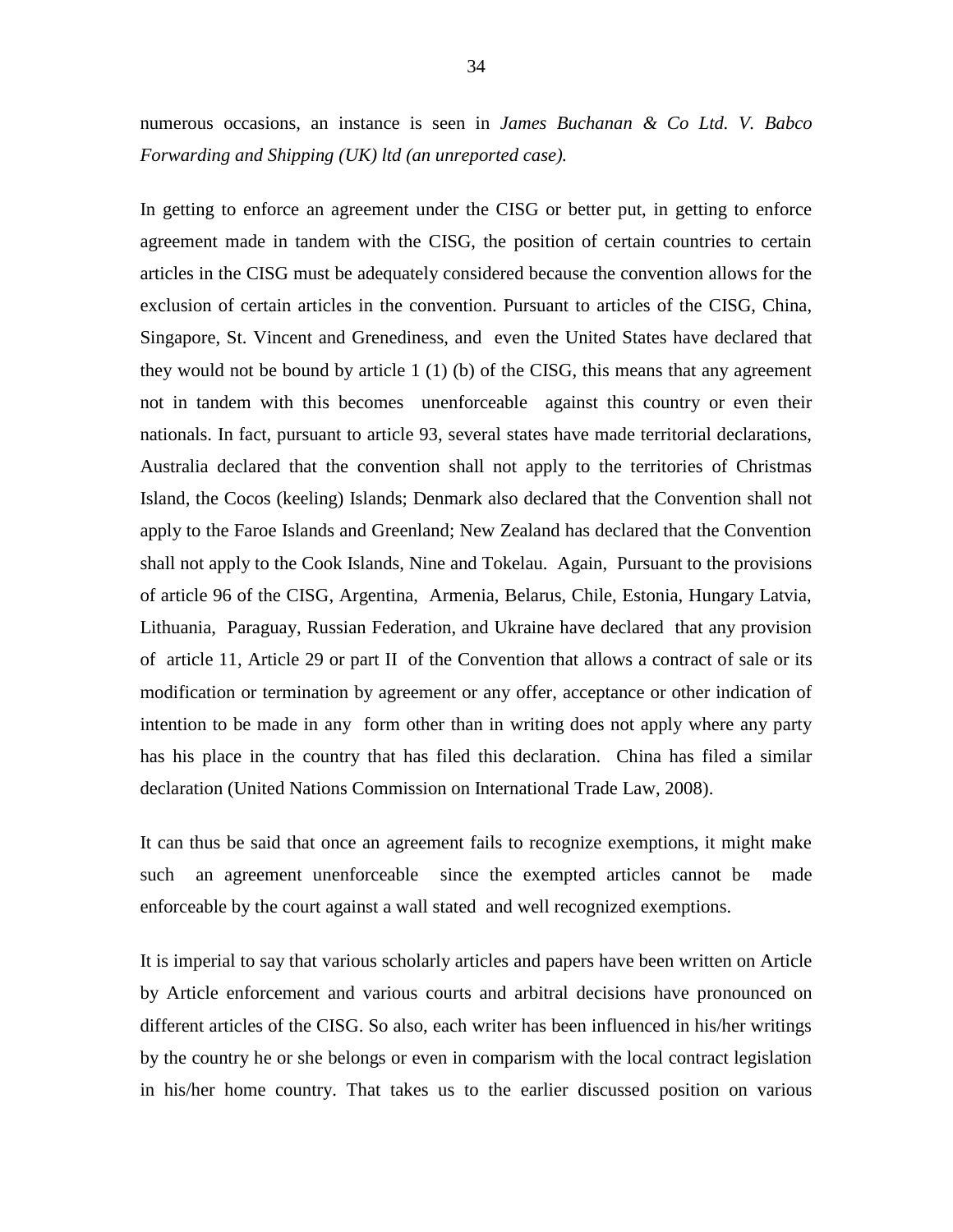countries exploiting the allowed "exemption" privilege of the CISG, thereby countries exempt certain articles in CISG as unenforceable against them or unenforceable against their nationals involved in international agreements governed by the CISG. Authors like Franco Ferrari, Silva Ferrari has written various scholarly articles to push certain unenforceable articles against Italy and Italians. Peter Schlechtriem, Petre Butter have also written on how enforcement of articles of the CISG varies from country to country picking their different home countries as a stead. It is important to stress at this juncture that Article 7 (1) (2) of the CISG talks about the uniform interpretation for the CISG, the CISG is to be interpreted and enforced in such a manner that will promote the international character and the uniformity of the CISG, reference is to be made to its international character and promotion of good faith in international transactions is of opium importance in enforcing and in court pronouncements on agreements and contracts involving the CISG (Badmus-Busari, 2012). Enforcing the tenets of Article 7 (1) and (2) requires a two pronged approach, there is to be determined whether the contract is governed by the CISG or domestic International Laws, secondly, whether there is a general CISG principle on which the issue at hand can be solved. This might appear a simple task upon the understanding of mere words, in application, delicate challenges are posed in practice. An illustration of the difficulties encountered in interpreting provisions of Article 7 (1) (2) of the CISG showed vividly in a Dutch case decided by the Dutch Supreme court. The case was in relation to a sale of tomato plants from a seller in Gran Canaria (Gran, 2005) and it was clearly shown on expert evidence that the plants sold were infected by a bacteria, whereas there were no express warranties obtained from the seller in Gran Canaria and the Dutch seller relied on its general conditions of sale containing an exemption clause. At the trial court, it was held that under the CISG, there was agreement between the parties as to the application of the seller's general conditions and that the Dutch seller was exempted from liability. However, the Belgian buyer wanted to escape the application of the CISG, he invoked Article 8 (2) of the Rome Convention on the Law applicable to Contractual obligations, a convention which protects a buyer against acceptance by silence if any such protection is afforded by the law of its place of residence. The Dutch Supreme Court stood its ground and insisted that the Rome convention was not applicable since the transaction was an international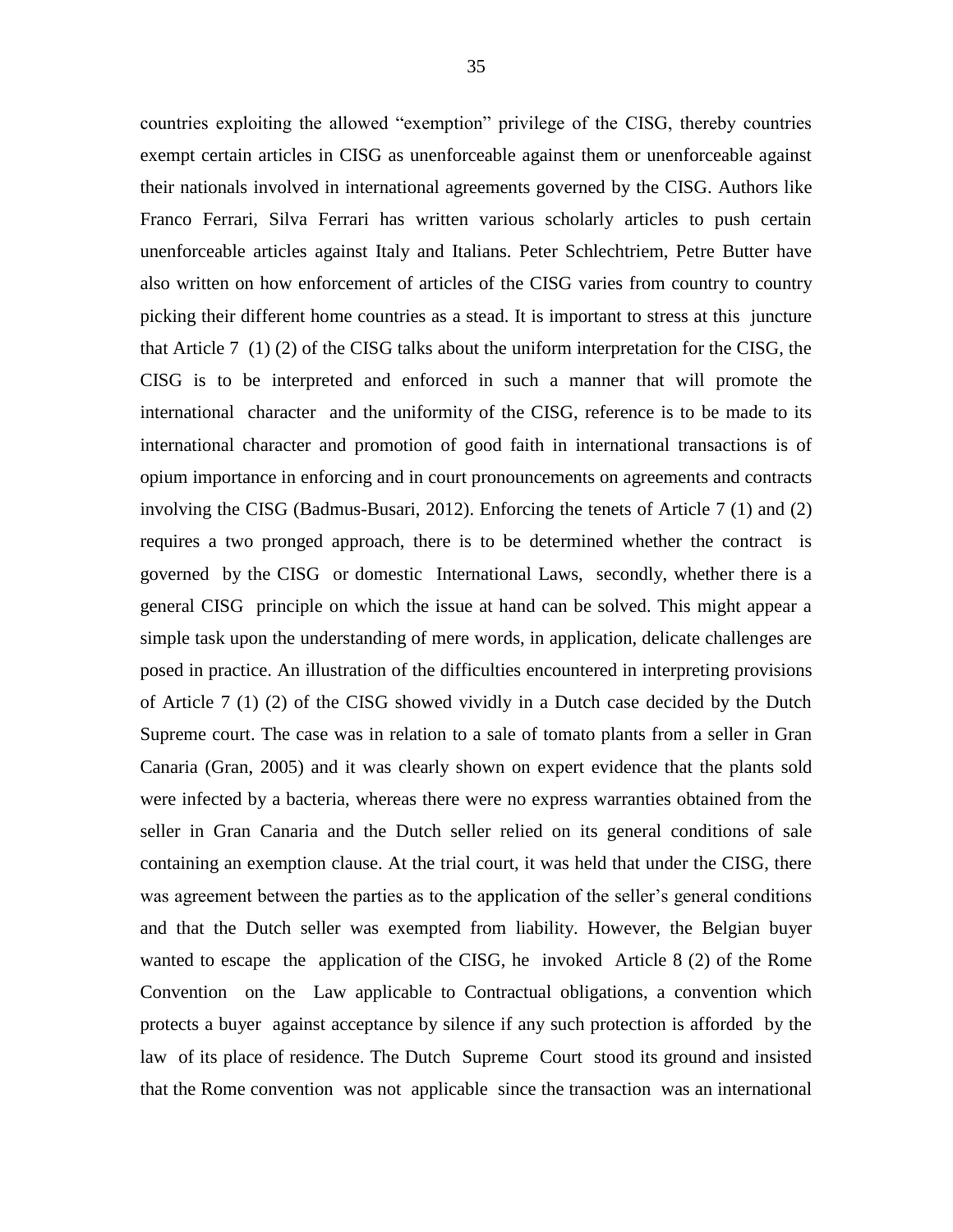one and governed by the CISG. As such, Article 7 of the CISG seeks to protect against domestic rules that might seek to frustrate the enforcement of agreements under the CISG.

*In Corocraft Ltd V. Pan American Airways Inc* (Lloyd's, 1968) the English court of Appeal in deciding on a contract made under the CISG said, "even if I disagreed, I would follow them in a matter which is of "International concerns, the court of all counties should interpret this convention this way (Per Lord, N.D.). The court in this case rejected two conflicting decisions which does not seek to protect the uniformity enforcement procedure and guide enunciated by the convention. One of the major problems faced by European countries in enforcing the CISG happens to be with the problem associated with "place of delivery" which renders the determination of a Court's jurisdiction rather complex, most European countries that imports oil and gas for sustenance of automobiles and factory machines have encountered running battles with supplier states that have insisted on the cost of delivering at one part or being forced to a changed location of delivery for best reasons known to the buying countries. The question that has divided the Courts is, is the place of performance the place where the goods are handed over to the buyer, or the place at which the goods were handed to the first carrier for transmission to the buyer?

In a German Federal Supreme Court decision, *Industrie Tessili Italiana Como V. Dunlop Ag* (Vezyrtzi, 2009: p. 19-24.) owing to the contradicting approach adopted by state courts in Germany. In its decision of July 9, 2008, the German Federal Supreme court decided to stay the proceedings and request a preliminary ruling by the ECJ. Meanwhile, in its preliminary position on the matter, the German Supreme court seemed to regard "place of delivery" as the place where the actual buyer obtains or should have obtained under the contract control over the delivered goods (Vezyrtzi, 2009: p.19-24).

In oil production, the Middle East has an enormous impact on international sales and the economy at large for example, Arab contributes the second major source of European Market funds (Rodney, 1983: p. 56). So in countries like Iraq, the buying and selling of petroleum is not just for massive oil conglomerates but smaller and companies as well.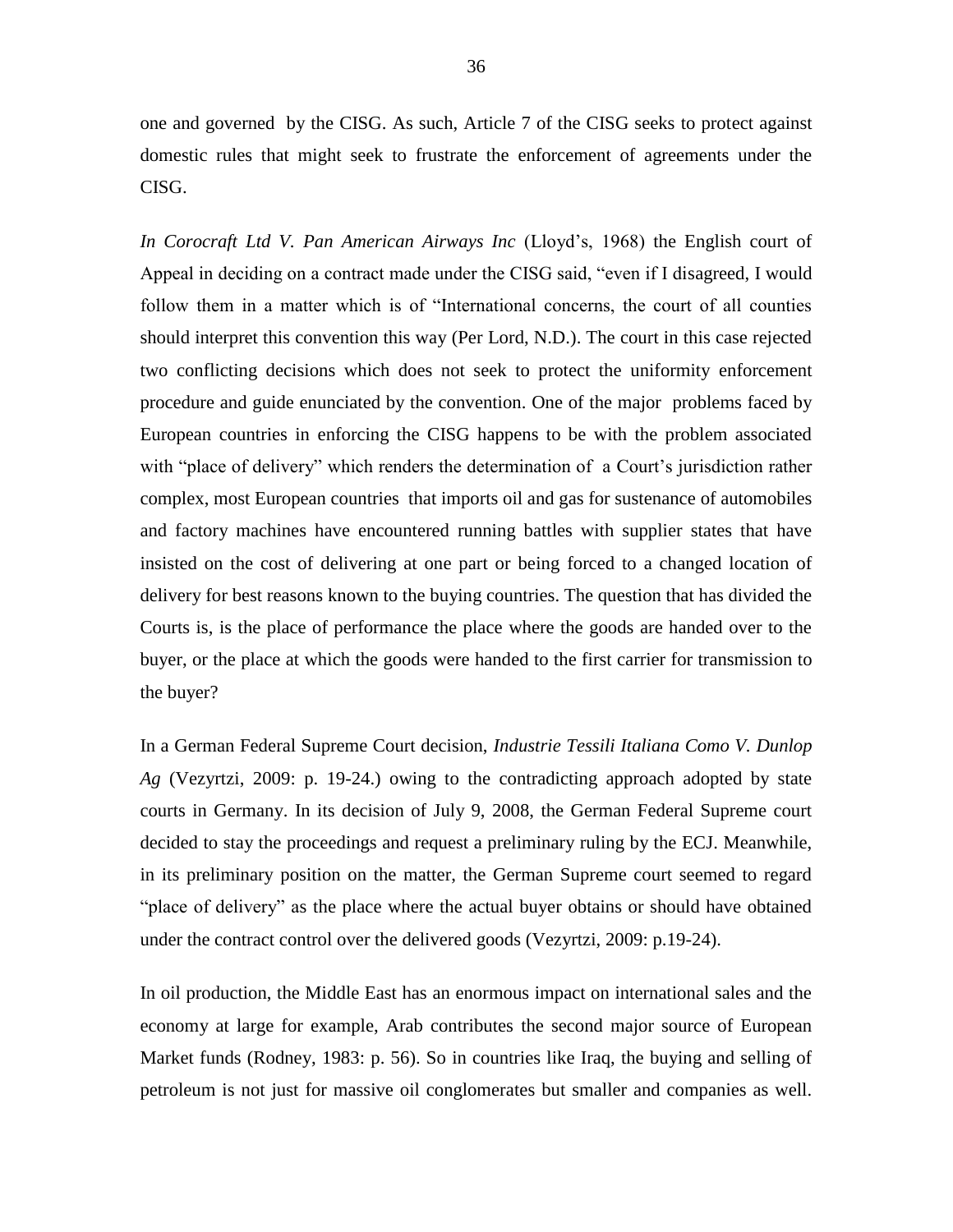The constitutional role of Islamic laws in the Middle East maximally affects the enforcement of certain international documents, with Iraq and the CISG not exempted. As it stands, Iraq is a signatory to the CISG (alongside two other Islamic Nations, Egypt and Syria). Therefore it is important for any International Law practitioner to be aware of the implications of international sales transactions that many fall under the governance of the CISG and the influence of Islamic law (which could possibly vary the application of the CISG in Iraq) in certain circumstances (Badr, 1978).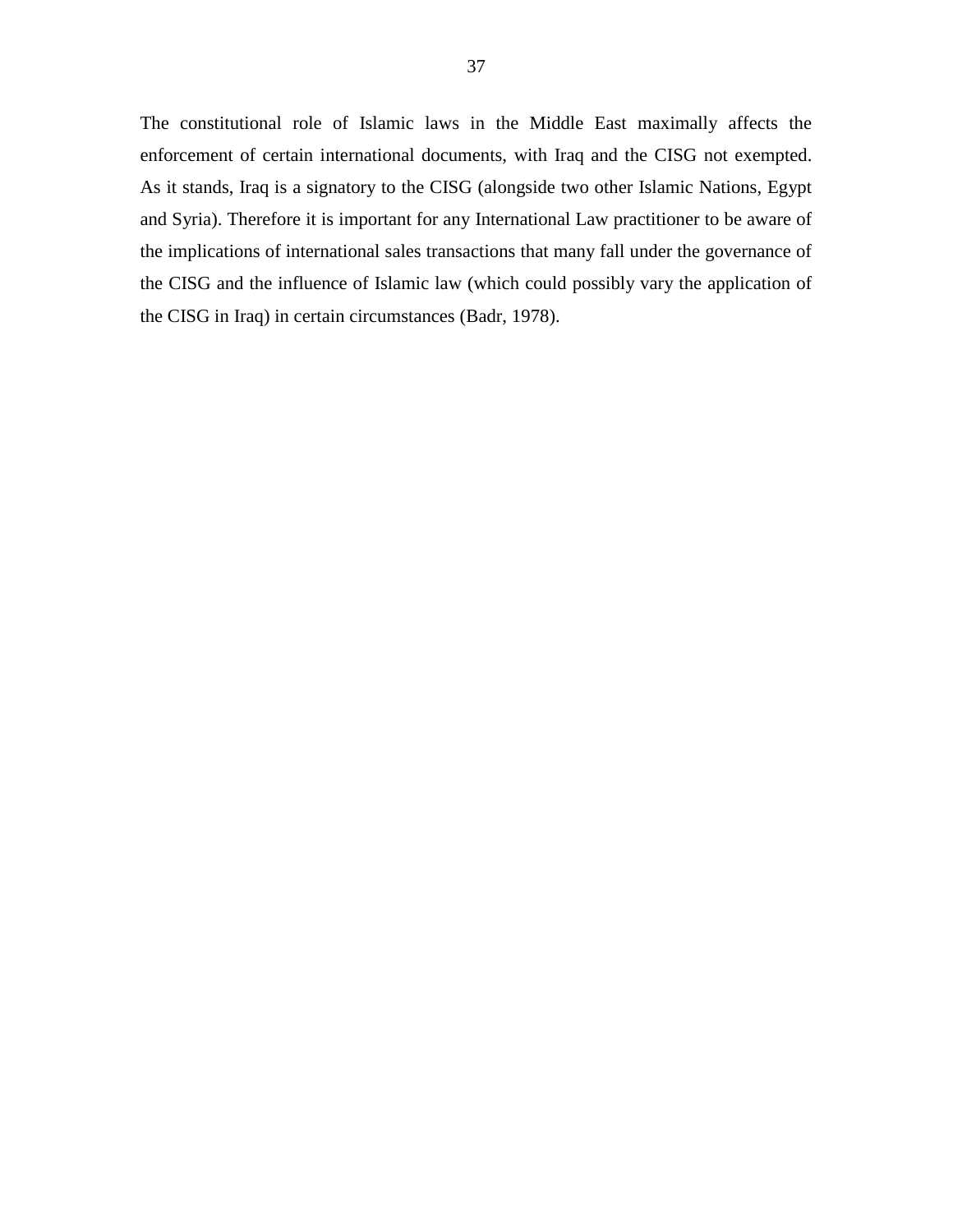#### **CHAPTER 5**

#### <span id="page-47-0"></span>**5 CRITICISM AND LOOPHOLES OF THE CISG**

Without doubt, the advantages of the CISG are numerous and established but criticism against the convention are also rife and cannot be brushed aside, although some unfounded because they grow from general misunderstanding of the convention and also most criticism arrive out of academic analysis and views which are majorly untested or not yet pronounced upon by a competent Court of Law.

#### <span id="page-47-1"></span>**5.1 Uniform Interpretation**

One major criticism against the CISG is that of uniform interpretation of the CISG, the CISG is blamed for its lack of precision and vagueness such as usage of terms like ―reasonable‖ and for the usage of general clauses (Alastair, 1998). According to the postulation of Koji Takahashi (2003) "the CISG rules do not provide a high degree of legal certainty and predictability, in as much as they rely upon ambiguous concepts such as "fundamental breach" and "reasonable length". This allows for vagueness and uncertainty, leaving loophole for parties to exploit and use if allowed to their advantage against the adverse party in the agreement. While it has been the position of common law attorneys who are extremely accustomed to common law background and accustomed to extremely detailed statutes, the delicate relationship of the Judiciary and the Lawyers having transcend into different views and interpretation supremacy leading to extensive and different catalogues of definitions for the vague and imprecise words of the CISG (UCC, 1978). And it is a well-established fact that the CISG does not correspond to the common law system but has instead been greatly inspired by continental civil codes. According to article 7 (1) CISG the Convention must be interpreted with due credence "to its international characteristics and natural tendencies and in direct conformity with the uniformity in its application". This undertaking is undoubtedly not stress-free for legal writers and practitioners. The biggest risk for uniformity is that the Convention is interpreted in a way that preserves the domestic rules of each interpreting lawyer or state. This is especially crucial in the areas of the Convention's sphere of application and gap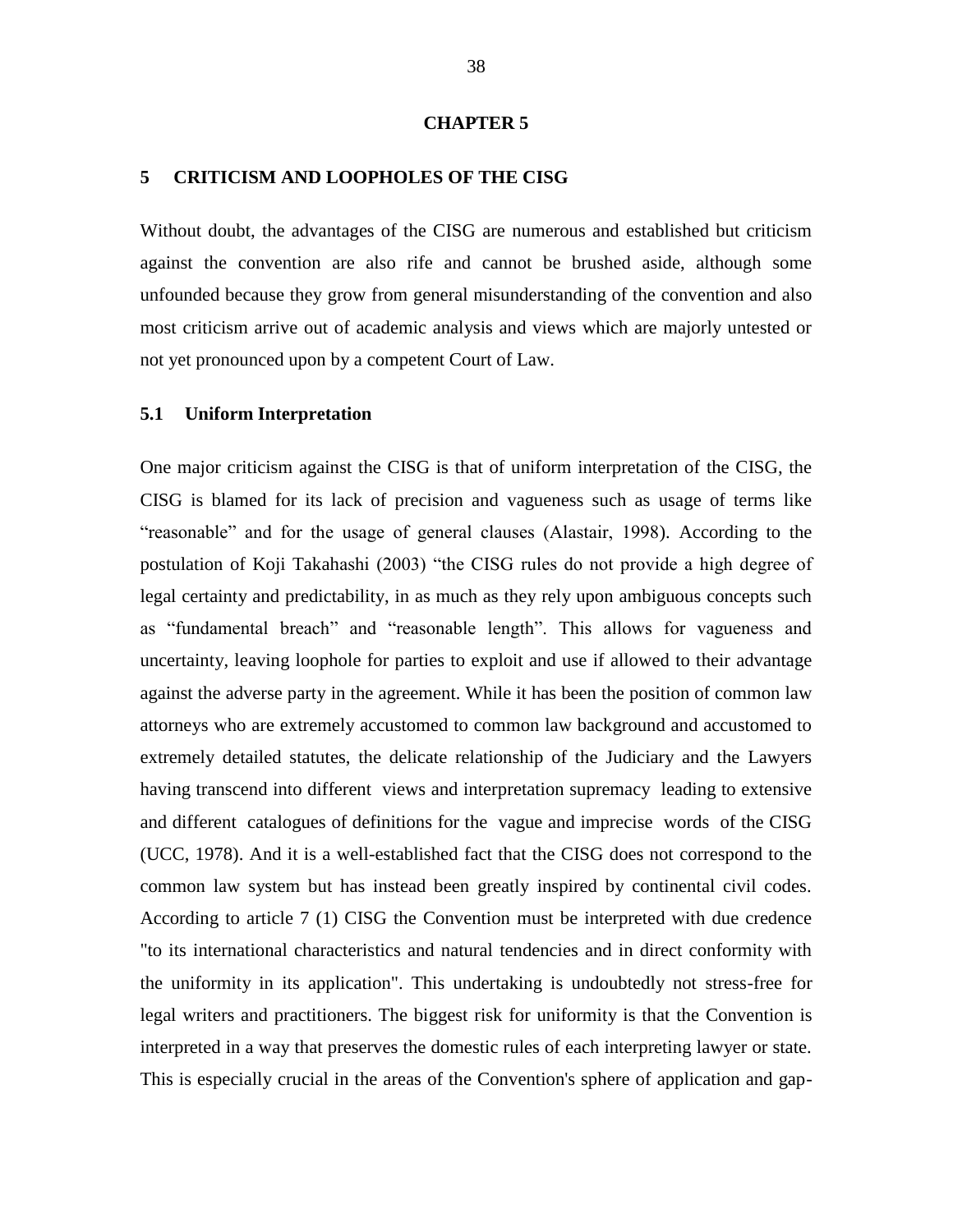filling (article 7 (2). Such "homeward trend" can have various reasons, it can be caused by the similarity of a concept or term with a domestic legal tradition (Wesiack, CISG, N.D). An example for such a "false friend" (faux ami) is the "German" Nachfrist rule in article 47. Additionally, the similar peril subsists with the broad approaches of explanation. Though the CISG has gone through a tangible transformation into national law, the Convention needs to be coloured with interpretation in accordance with the standards internationally technical. In contrast to the traditional common law tendency to interpret legislation narrowly, the Convention should therefore be interpreted broadly, giving more weight to purposes and policies underlying particular provisions and the convention as a whole. Furthermore, the "homeward trend" can also be caused by the vagueness and flexibility of specific terms, properties often associated with civil law traditions. Even though there is an absence of higher court as in national systems that resolves doubts impartially without difficulty and speedily, consistency is realizable. If legal texts and exercise in other States is critically viewed and acknowledged as comparable, undeviating and definite elucidations can be formed sooner. With more certainty and uniformity established, the convention shall become even more accepted and less often excluded by parties (Wesiack, CISG, N.D). Uniformity can however only become reality, if legal writers and practitioners are indeed willing to part from their legal traditions and accept the international character of the Convention. [\(cisg, N.D.](http://www.cisg.law.pace.edu/cisg/countries/cntries.html)).

Again, unlike the European communities or the partly African OHADA, the CISG member states have no common or overseeing supreme court guiding the interpretations of the uniform or harmonized CISG although it has been said that there is now a common ground to safeguard the uniformity of the CISG and that is the fact that it is now a common ground that the CISG is to be interpreted autonomously and regard is to be given to its international character. It has been argued that "international situation does not possess the coherent background for interpretation", so that "elastic words are undesirable in international enactments even more than in national enactments (Wesiack, CISG, N.D.). This arose the opinion whether the Convention can be subjected under uniform interpretation, which however is the doorway to its feat. In regards to this aim,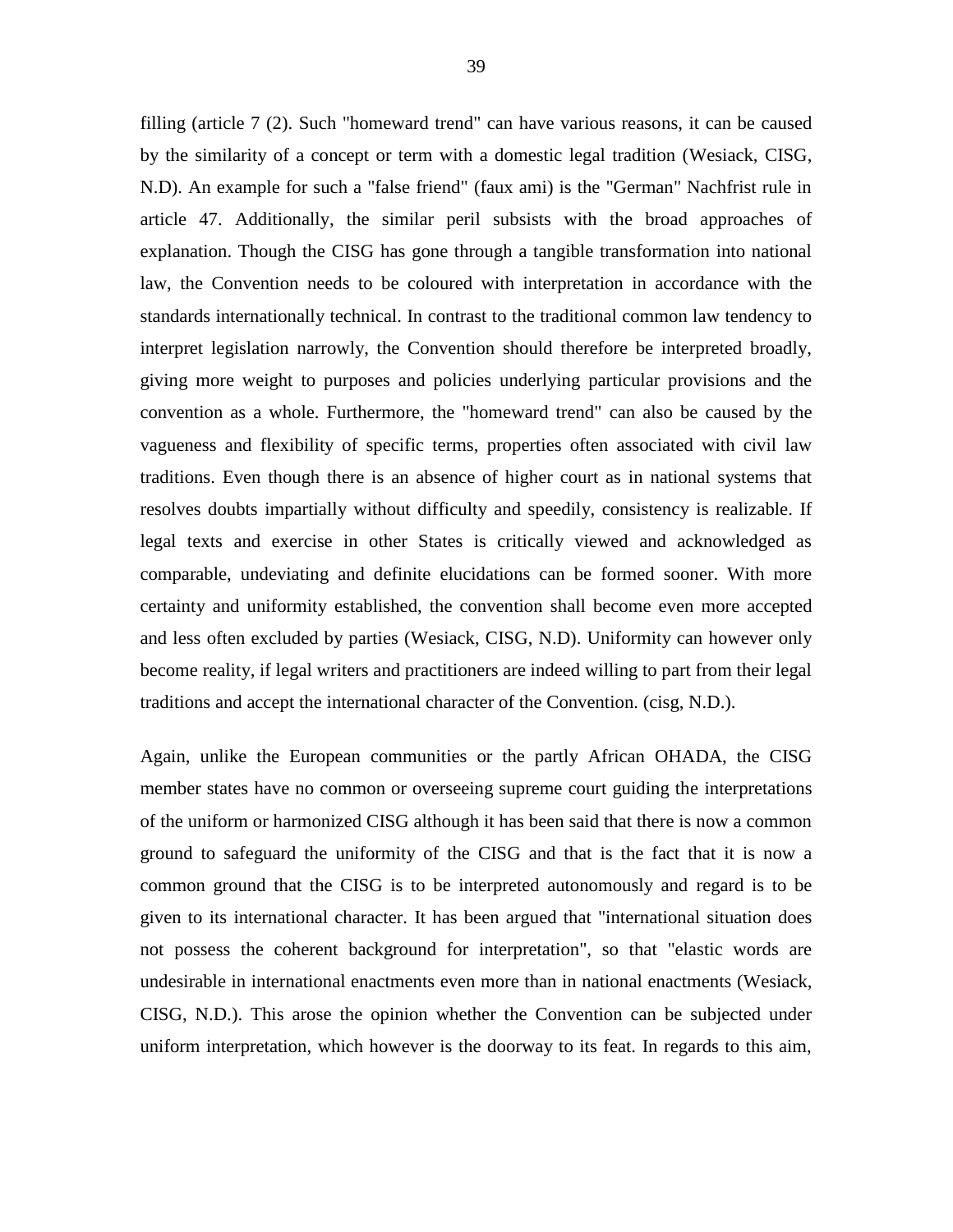uniformity can be defined as allowing a level of imperfection that does not encourage "forum shopping (CISG, N.D.).

In achieving this uniformity, due consideration is to be given foreign judgments and arbitral award which without doubt have shown to be important on the international level. Whatever the situation in a domestic legal system may be, there can be no doubt that foreign decisions do not have a binding effect upon national courts (Schwenzer & Hachem, 2009). But the cogent effect can never be over emphasized. The incapacity to adapt the CISG to changing conditions suggest clearly that it will grow as an inferior alternative to the more adaptable sales law rules of individual nations. This is well captured by Lord Wilberforce, who wrote that "to plead for complete uniformity may be to cry to the moon (Securicor*,* 1980). Consequently, similar to the claim previously, the general opinion seems to be that some form of "consistent" Interpretation, may serve as a guide and helper in deciding on interpretation of certain postulations of the CISG (Eriz, 2009). The lack of final court of Appeal that deals with disputes arising of the CISG has also been widely criticized and also the lack of a major CISG administrative body to give guidelines and guide on how to interpret the provisions of the CISG. Method used in interpreting The CISG are not too in line with the ambitious aim to have uniformity, the court is not allowed to rely on national laws but rather, should engaged in a truly autonomous decision and interpretation. This creates a big vacuum in the uniformity objective of the CISG (Bianca Bonell1987: p.34).

#### <span id="page-49-0"></span>**5.2 Exclusion by Contracting Parties**

A second well established criticism against the CISG is that parties often excludes it and most times to avoid critical and perpetuate sometimes liable breaches. A survey by Koehler shows that 70.8% of parties in the United States of America, 72.2% of contracting parties in Germany exclude the applicability of the CISG (Koehler, 2006: p.123). In a wider survey carried out at the Netherlands, smaller Dutch companies and in fact government owned corporations exclude the applicability of the CISG. The usual (although feeble) arguments given for the exclusion of the CISG are that, in case parties are aware of the substantive rules of the CISG, they fear that it leaves too much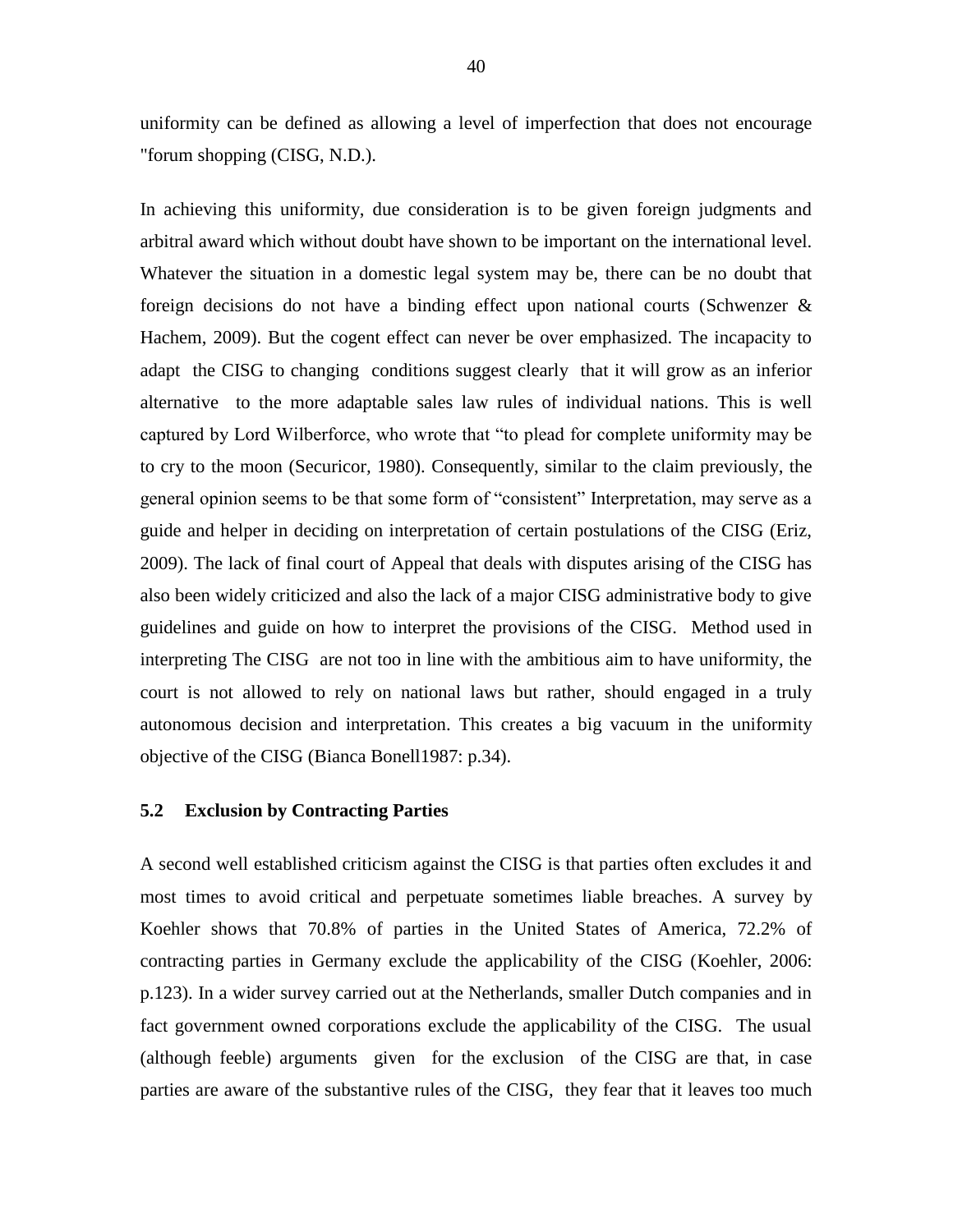room for varying interpretations and again, when the content is unknown to the parties, they are reluctant to invest the time. This an excuse leaves too much questions unanswered and makes the convention a possible ‗do without'. It is often surprising that this exclusion is most times perceived as a problem in the academic side of the CISG. It is to be noted that the CISG as a special convention is that it creates a uniform regime and does not mean or suffice to replace existing national laws or guides on the formation of contact in relation to sale of goods. It only serves to add extra option for parties to feel safer and assured since it is universal and creates uniformity. It is important not to confuse the need for uniformity with interest of parties or the wish to promote international trade.

#### <span id="page-50-0"></span>**5.3 Incompleteness of the CISG**

Another criticism plaguing the CISG relates to the incompleteness of the convention. Article 4 states that the scope of the CISG encompasses the formation of contracts and the rights and obligations. The CISG is however not concerned with the validity of the contract or of any of its provisions. While some authors have stated that "Validity" as a team is unclear (Bridge, 2007). This has led to wide range of inconsistent application and definitions across jurisdictions, for example, it is clear that a contract relating to nonexistent goods is valid not minding the otherwise stated position of the domestic law (German civil code before 2002). This is because the CISG provide for the risk of loss in cases where at the time of concluding the agreement, the goods (which is the object) of the agreement had already been lost or damaged, for instance, in oil contracts, probably while trying to ship in the product, the ship capsize or ran aground, leading to the complete loss of the oil and unsalvageable. The same holds true for the sale of goods that the seller does not own at the time of the conclusion of the contract.( CISG, N.D.). Likewise errors in expression that are only recognized as relevant in a few legal systems (Erust, Kramer & Thomas, N.D. 1999: p.34-49). Does not qualify as a matter of validity to be resolved by domestic law but from the general principles of the CISG. It can be drawn that where the party that is to receive a declaration was aware or could not have been unaware of the real intent of the party making the declaration as seen in article 8 (1) of the CISG, it is important to state that the receiving party bears the risk that the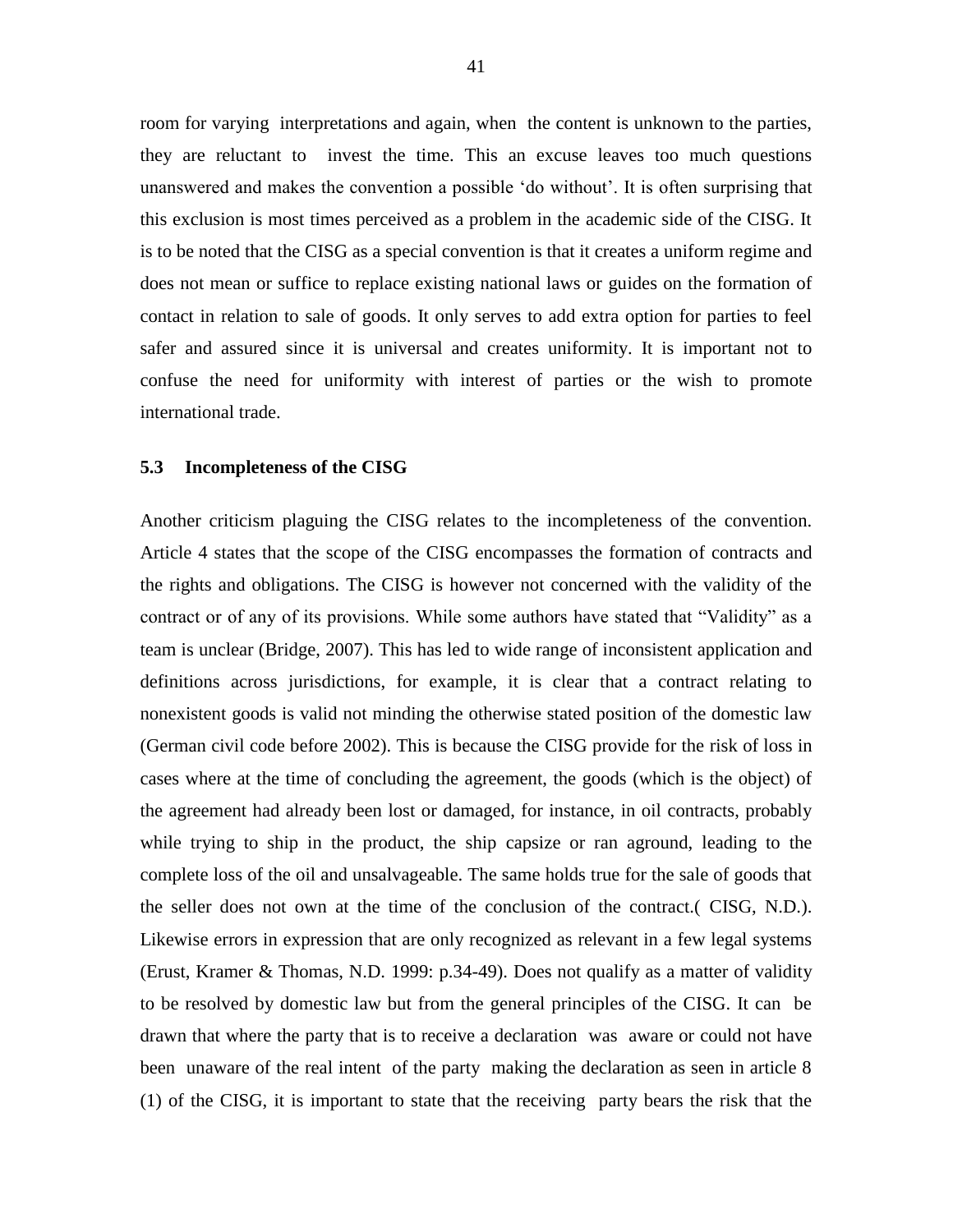declaration has not been expressed the proper way. This some holds where a reasonable third party in the mold of a receiving party would have recognized the real intention of the party that made the declaration. Conclusively, under the CISG, the risk of error of transmission of a declaration has to be borne solely by the receiving party. It is important to state that a special defect of the CISG needs to be addressed and that has to do with the validity of general conditions or Standard Business Terms, it is crystal clear that incorporation of standard terms is regulated solely by the provisions of the CISG on the formation of contract (schelchtriem & Schrometer, N.D.). This has to do with matters that relates to ease of access, linguistic, clarity, battle of forms coupled with analysis. However, sadly, in light of the provision of the clear wordings of article 4 of the CISG, the substantive validity of clauses has to be determined by otherwise applicable domestic law.

#### <span id="page-51-0"></span>**5.4 Hardship**

Several authors have complained about the hardship created by the absence of rules pertaining to a severe change of circumstances and the lack of an express provision on Hardship (Wesiack, CISG, N.D.). It is important to stress that academics in area of international law have pointed out other uniform projects or domestic laws (German civil, 2004). Which have introduced such provision to regard to hardships and as such, authors have criticized the CISG for lacking such provision and thus advocate the applicability of the remedies laid down in these various rules to matters or cases arising out of the CISG. Authors and practitioners emphasize particularly the duty to renegotiate and the possibility that a court may adjust the contractual obligation to the changed circumstances. The Convention has been criticized for ambiguity and uncertainty in its text, leading to uncertainty in the law and in actions/contracts relating to the CISG. Being said above, verbal cooperation have always surfaced without solution to subject matters with the part of good faith serving as an instance. But this criticism also concerns the vague and suspended drafting style of the Convention. Drafting styles once again differ between common law and civil law traditions/origins (CISG, N.D.).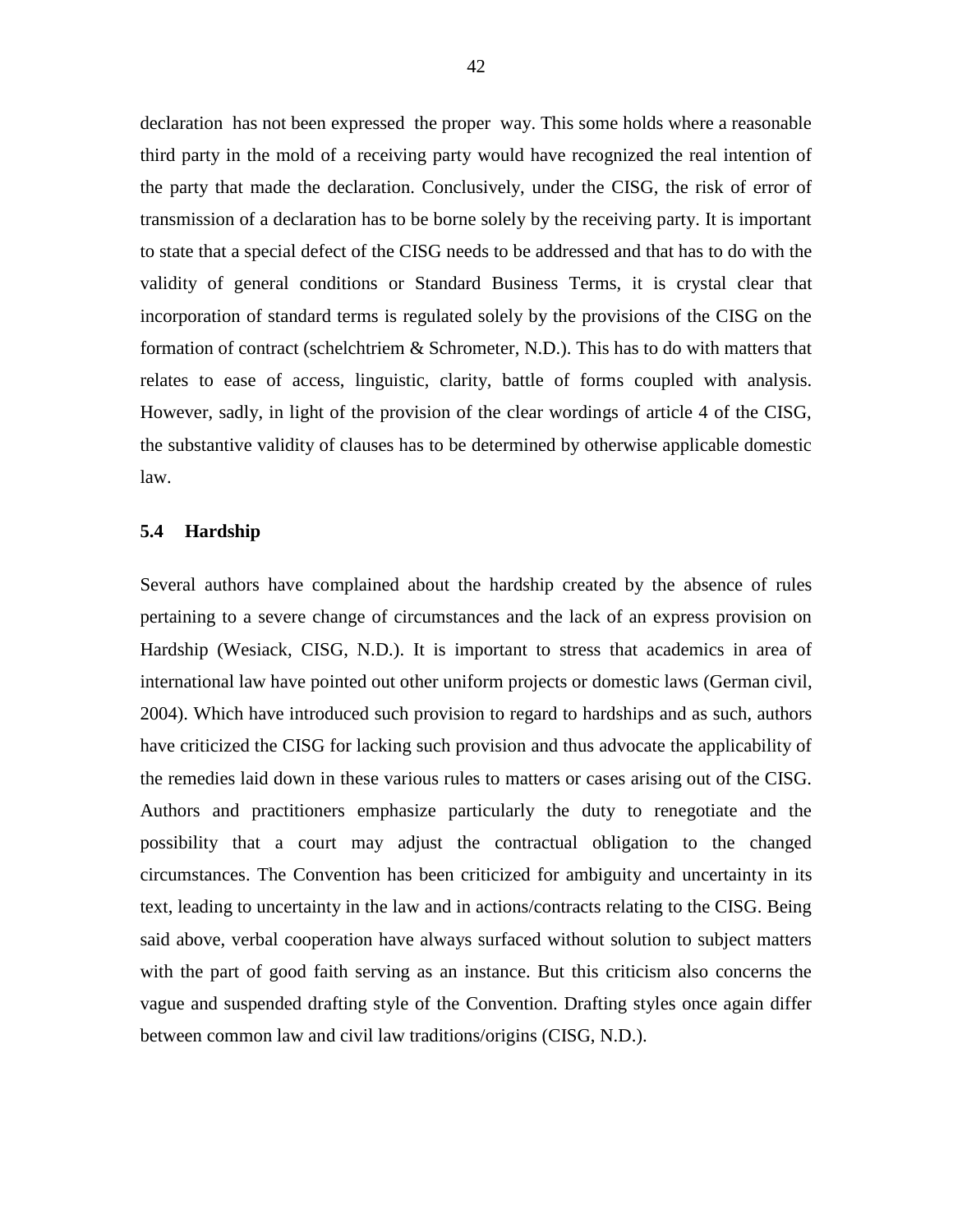Generally speaking, the common law is commercially orientated and favors objective approaches that create certainty. Civil law traditions are still mainly connected with impartiality in different circumstances. They, in consequence, have a preference personal method that offer the desirable tractability, which is a source of some vagueness. There is, in other words, a balance between justice and conviction and these have established diverse significances. This likewise illuminates the not the same levels of overview of lawful guidelines in both systems: Common law systems applies to real resolutions to specific problems, while civil law States embraces moves from wide-ranging doctrines. In encouraging the development and application of general principles the Convention has certainly taken a civil law approach. However, this approach should not simply be criticized for being different to the common law. The critical enquiry is, if such comprehensive principles actually brought about many ambiguity in practice. No answer can be given except there is a proper examination of probability an interpretation that is uniform and the Convention's application. In doing this, it must be known that there is a possibility that contradictions may be the reason for the absence of getting an agreement instead of the civil law drafting method. Factually, the language of the Convention "is not typical of the concise style of draftsmanship of the French-inspired civil codes (Wesiack, CISG, N.D.).

#### <span id="page-52-0"></span>**5.5 Content**

Another criticism that has been advanced against the CISG is that the content or positions therein are seller friendly. Again some commentators argue that the positions therein are buyer friendly. Again, it is still argued that the CISG conflicts with international practice and widely used trade terms and widely contested is the suitability of the CISG to govern commodity trade. The argument in support that the convention is seller friendly is basically based on the obligation of the buyer to examine the goods and give notice of non- conformity (Schwenzer, 2005: p.353). At the Vienna conference, this position was supported by countries whose legal systems did not provides for any notice requirements but it merits emphasis to stress that interpretation of Articles 38 and 39 CISG invalidates such criticism.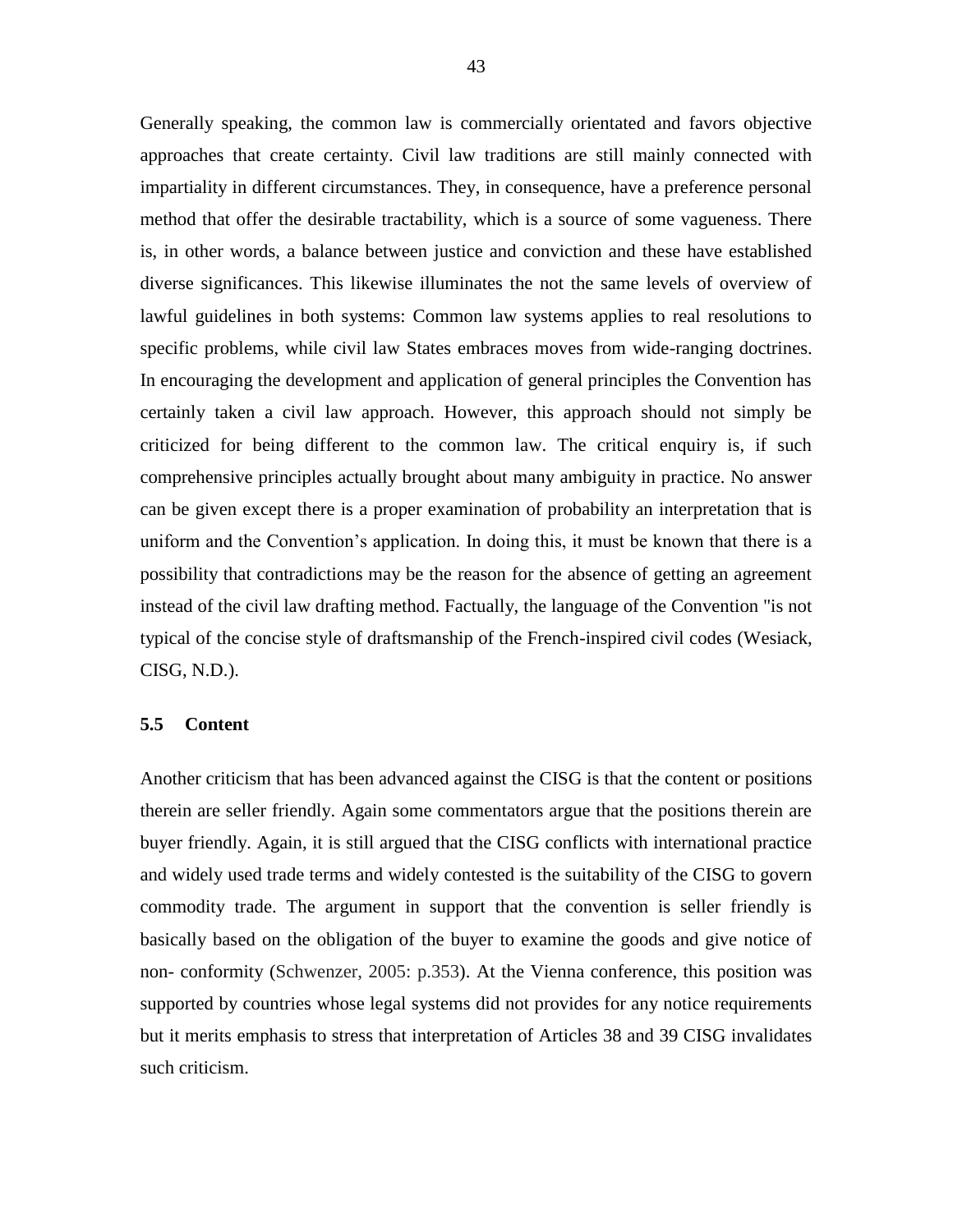On the other hand, practitioners of German background criticize the CISG for being too buyer friendly pointing specifically to the Anglo-American concept of "strict liability" as well as somewhat ironically, to the alternation of the notice requirement. Yet, in practice, the differences between the liability systems are readily negligible (Wesiack, CISG).

# <span id="page-53-0"></span>**5.6 Conclusion and Recommendations**

The Convention for International Sale of Goods also known as the Vienna Convention has gained worldwide acceptance and as it stands today, 72 states have ratified it; nine out of ten leading trade nations being member states it has been estimated that about seventy to eighty percent of all international sales transactions are governed by the CISG. It has been described as a worldwide success and applauded by many as the greatest international sale agreement guide. In fact, countries like England that have failed to ratify the CISG have referred to it in various articles and court decisions. Despite few criticisms and loopholes, the convention has faced the test of time. The uniformity standard which the convention sets to achieve although somehow violated by exclusion clauses of the CISG has not been utterly defeated as well as it is well established that the convention seeks to establish uniformity for the formation of international sales contract and save parties of unforeseeable crisis arising out of conflict of laws. This thesis explicitly speaks about the traditional offer and acceptance. While the failure of some countries to ratify the convention cannot be overlooked, it must be stated that it has not frustrated the global acceptance of the convention as many countries as of today are considering or even working on ratifying the CISG. To cap it all, the issues surrounding CISG is universal in its accomplishment. Disapproval witnessed and staged can be flawed, unsubstantiated or obstructed with an adequate and accurate construal of the Convention. The success of the CISG shows that pursing the unification of laws is the right was to help international transactions and agreements reach a friendly and profitable height.

It is recommended that for the CISG to establish an implementation or monitoring council/committee like the economic and social council that monitors the implementation of the economic, social and cultural rights, such as committee will again serve as a body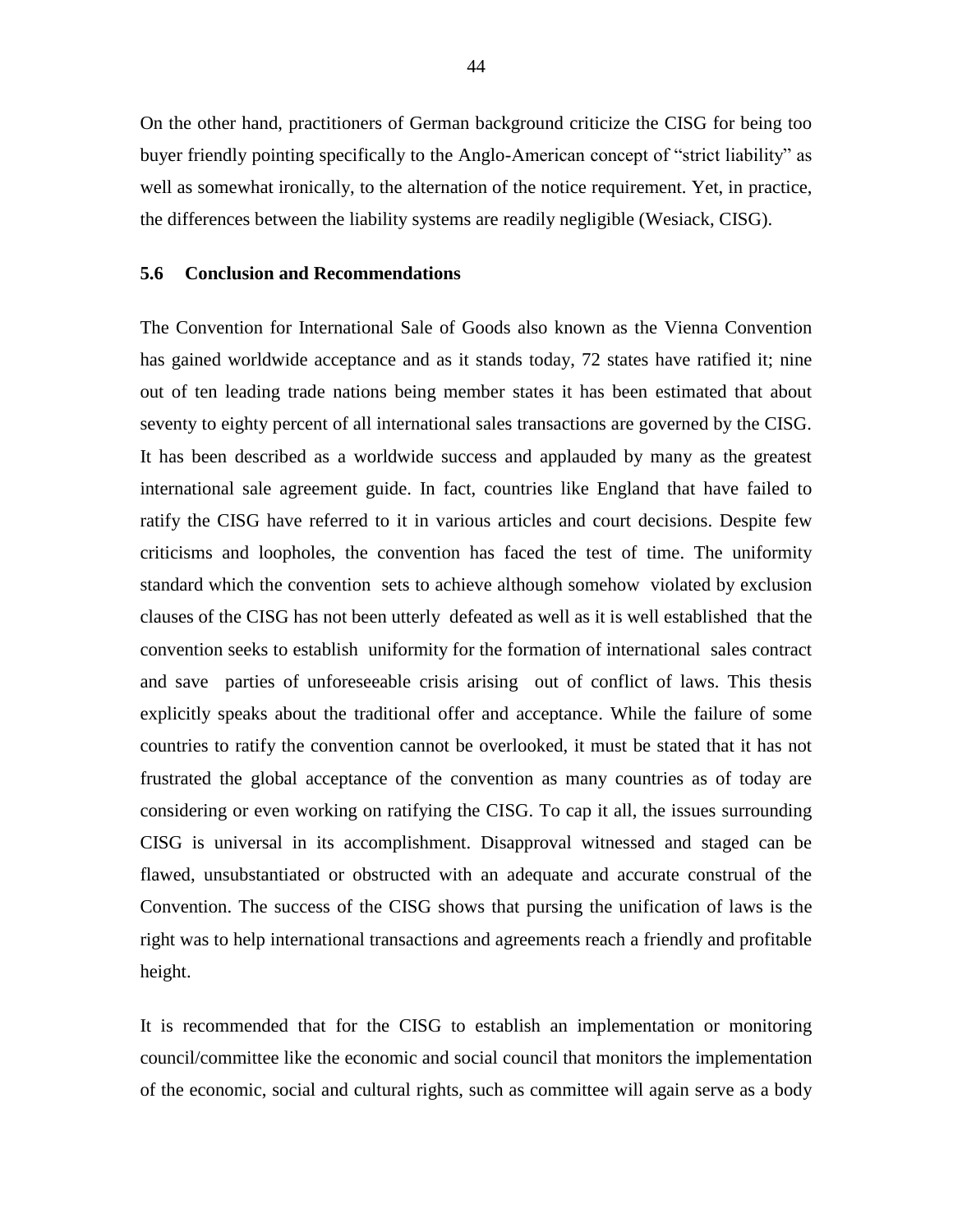of review and make necessary interpretations that can serve a persuasive purpose and also send Rapporteurs to sell the goal of the convention to non-member states. It is also recommended that a special arbitral tribunal that serves solely the purpose of adjudicating on matters that arise out of the convention should be established, this will allow for a uniformity in interpretation of the Articles of the CISG and save the convention from different pronouncements on the same subject matter.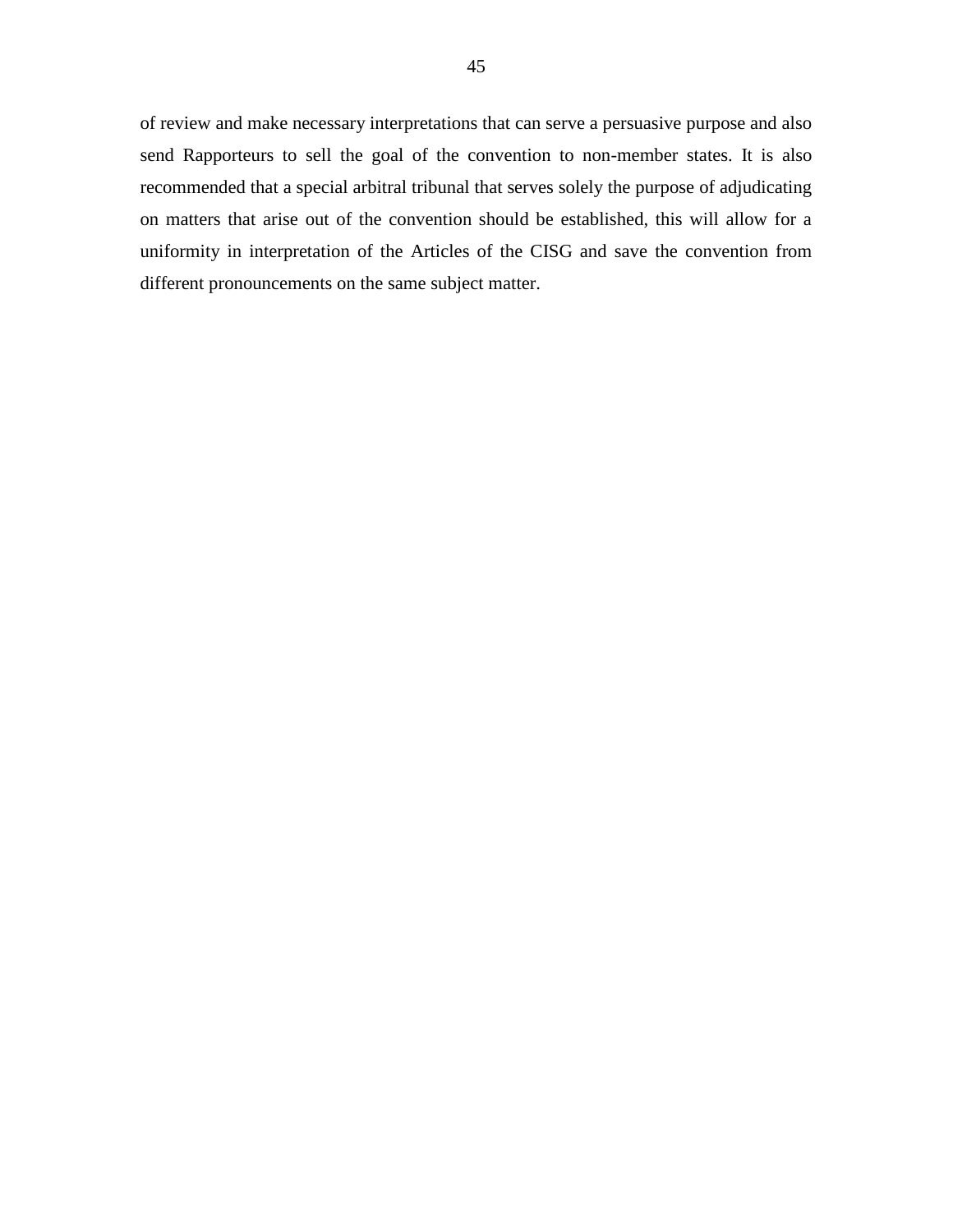# **BIBLIOGRAPHY**

- (1969) 1 QB 616 at655, (1968) 2 Lloyd's rep 459
- (2005) Gran. Canaria Tomatoes
- A.F.M. Maniruzzaman's comparative study of selected provisions of English Law and the CISG and other contract law provisions. p.19. Retrieved 12 September 2015 from www.asg.Law.Pace.edu/cisg/counties
- Acceding to the CISG will also be easier since OHADA is inspired by the CISG. Castellan. P.30
- Acquisition.gov,. (2015). *Subpart 49.6-Contract Termination Forms and Formats*. Retrieved 5 November 2015, from https://www.acquisition.gov/sites/default/files/current/far/html/Subpart%2049\_6.ht ml
- Allison E. Butler, "A Practical Guide to The CISG: Negtiations Through Litigation," Aspen Publishers. P.56 (2007 Supplement 2). © Author. Reproduced with permission, *Chapter 3* Formation of Contract. Retrieved 13 November 2015 from http://www.cisg.law.pace.edu/cisg/biblio/butler6-ch3.pdf
- Article 1, Convention for International Sale of Goods
- Article 18 (2), ICC court of Arbitration, case No. 7844 of 1994. Retrieved 15 August from www.CISG.N3.law.Pace.Edu/cases
- Article 19 (2) Cisg.law.pace.edu,. (2015). *Guide to Article 19*. Retrieved 19 November 2015, from http://www.cisg.law.pace.edu/cisg/text/peclcomp19.html
- Article 21 (1) Cisg.law.pace.edu,. (2015). *2012 UNCITRAL Digest of Article 21 case law*. Retrieved 17 November 2015, from http://www.cisg.law.pace.edu/cisg/text/digest-2012-21.html
- Article 8 of the CISG
- Article 9 of the CISG
- Article 85 CISG. Cisg.law.pace.edu,. (2015). Retrieved 12 November 2015, from http://www.cisg.law.pace.edu/cisg/text/treaty.html
- Article 9. *Treibacher Industric, AG v. Allegheny Technologies Inc.* 464. 3d 1235: 19 Fla L., weekly Fed. C. 1046 C11th Cir. CAla) September 12 2006); 2006 Wl 2595225
- Badmus-Busari, F. (2012). A Comparative Analysis of Attitudes of National Courts to Choice of Law and Interpretation of Contracts for International Sale of Goods. p.9. *Available at SSRN 2339963*.
- Badr, G. M. (1978). Islamic law: Its relation to other legal systems. *The American Journal of Comparative Law*, p.187-198.
- Beauchard, R., & Kodo, M. J. V. (2011). Can OHADA Increase Legal Certainty in Africa? Hudson Publishers.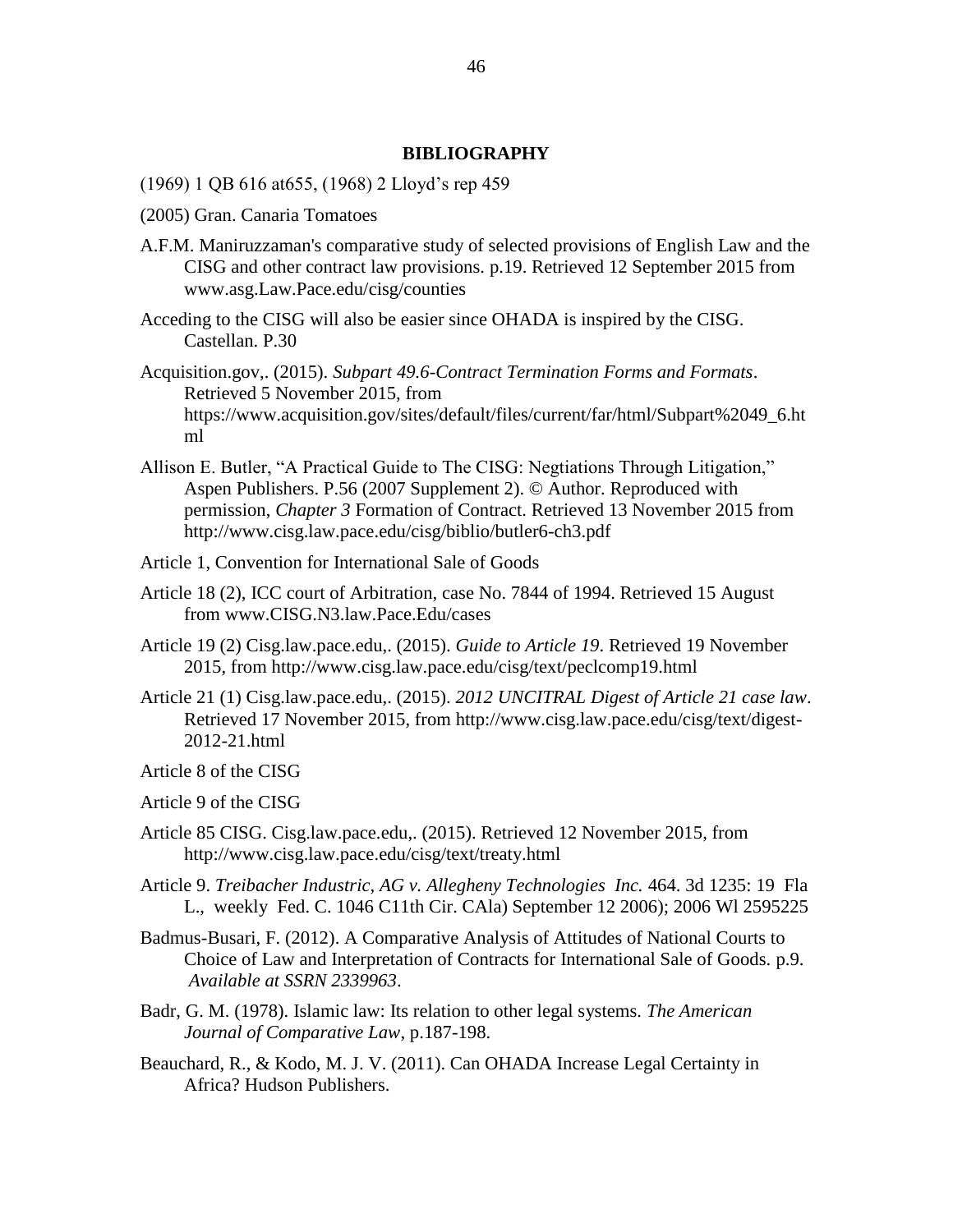Belkis viral, formation of contract according to CISG, 2013

- Bell, K. (1996). Sphere of Application of the Vienna Convention on Contracts for the International Sale of Goods, The. *Pace Int'l L. Rev.*, *8*.
- *Beth Schiffer fine photographic Art Inc. v. Cole imaging Inc., Werner Wadon and opoliele flornica (2012) U.S district court (vew Jersey) 10-05321*. Retrieved 1 October 2015 from http://cisgw3.law.pace.edu/cases/120319u1.html
- Bianca, C. M., Bonell, M. J., & Graf, J. B. (1987). *Commentary on the International Sales Law: The 1980 Vienna Sales Convention*. Giuffrè.
- Bridge, M. (2007). Law for International Sale of Goods, A. *Hong Kong LJ*.
- Bruno Zaller, 'The Development of Uniform Laws- a Historical perspective pace Law School CISG Database [www.CISG.Law.Pace.Edu/cisg/biblio/zellers.](http://www.cisg.law.pace.edu/cisg/biblio/zellers)
- BUDOW, L. (2015). *The Law that Dare Not Speak Its Name in the USA: the CISG | Fashion Law Blog*. *Fashion Law Blog*. Retrieved 19 November 2015, from http://fashionlaw.foxrothschild.com/2015/09/articles/the-business-of-fashion/thelaw-that-dare-not-speak-its-name-in-the-usa-the-cisg/
- C.F Amerasinghe, principles of international law of international organization,  $2<sup>nd</sup>$ edition, Cambridge.
- Case no 433 (United States of America Northern district court of California,  $27<sup>th</sup>$  Jul 2001. see also Can Int'l Inc. V. Guang dong Kelon Electronical Holidays (United States of America, Northern District of Illinois,  $3<sup>rd</sup>$  September 2008).
- *Chicago packers inc. V. Northern Food Trading Company, 408 f. 3rd 894, 897 ( 7th Cir. 2000)*
- CISG article. 39(2). OHADA art. 259.

CISG article. 77

- Cisg.law.pace.edu. (2015). *2012 UNCITRAL Digest of Article 15 case law*. Retrieved 17 November 2015, from http://www.cisg.law.pace.edu/cisg/text/digest-2012-15.html
- Cisg.law.pace.edu. (2015). *Article 90*. Retrieved 15 October 2015, from <http://www.cisg.law.pace.edu/cisg/text/e-text-90.html>
- Cisg.law.pace.edu. (2015). *Chengwei, Liu*. Retrieved 10 November 2015, from <http://www.cisg.law.pace.edu/cisg/biblio/chengwei-75.html>
- Cisg.law.pace.edu,. (2015). *CISG: participating countries*. Retrieved 13 September 2015, from http://www.cisg.law.pace.edu/cisg/countries/cntries.html
- Cisg.law.pace.edu,. (2015). *CISG: participating countries*. Retrieved 13 September 2015, from http://www.cisg.law.pace.edu/cisg/countries/cntries.html.
- Cisg.law.pace.edu,. (2015). *Electronic Library on International Commercial Law and the CISG*. Retrieved 29 September 2015, from <http://www.cisg.law.pace.edu/cisg/biblio/anyamele.html>
- Cisg.law.pace.edu,. (2015). *Guide to Article 27*. Retrieved 4 November 2015, from <http://www.cisg.law.pace.edu/cisg/text/peclcomp27.html>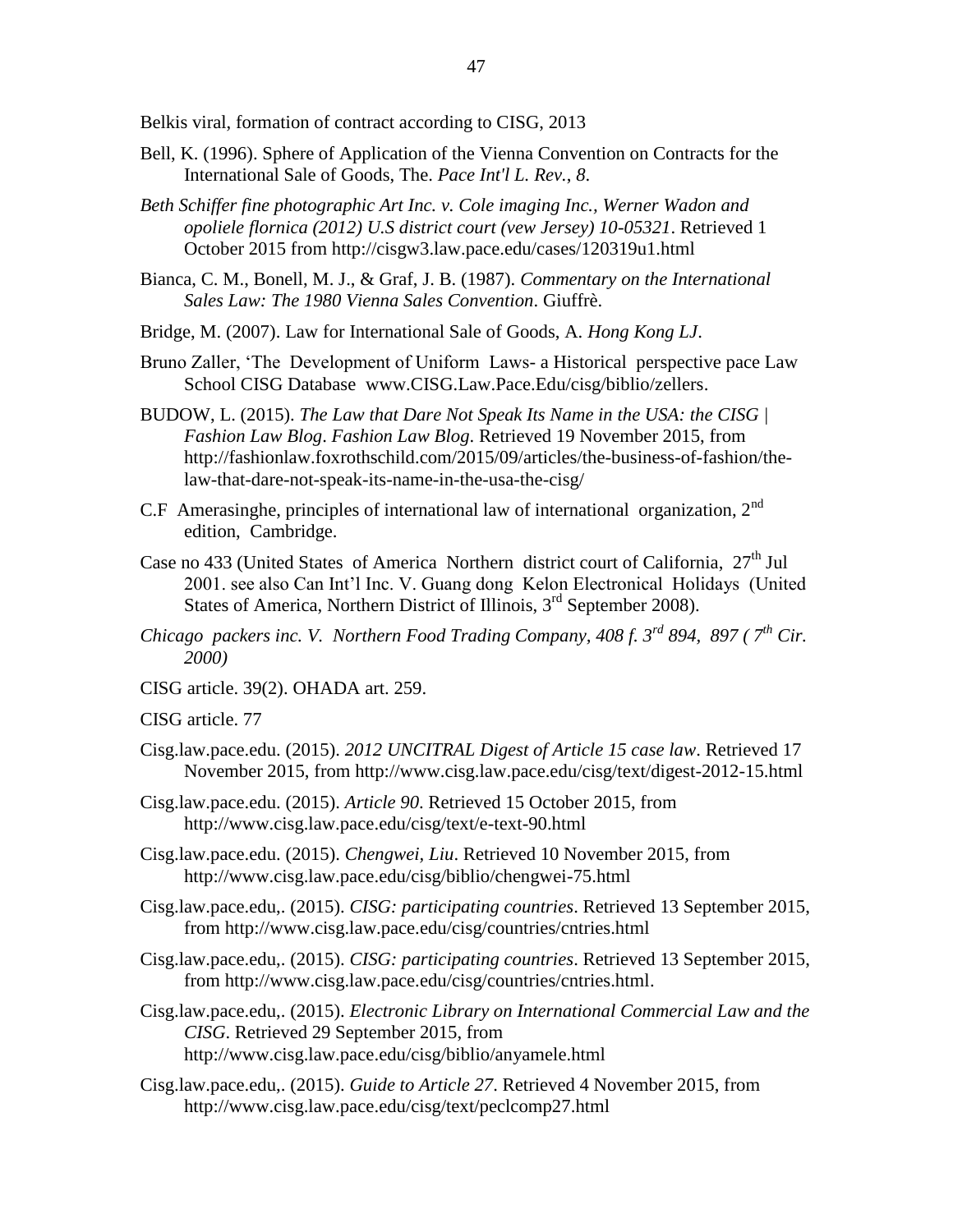- Cisg.law.pace.edu,. (2015). *GUIDE TO CISG ARTICLE 14*. Retrieved 10 October 2015, from http://www.cisg.law.pace.edu/cisg/text/secomm/secomm-14.html
- Cisg.law.pace.edu,. (2015). *GUIDE TO CISG ARTICLE 17*. Retrieved 3 November 2015, from<http://www.cisg.law.pace.edu/cisg/text/secomm/secomm-17.html>
- Cisg.law.pace.edu,. (2015). *John Felemegas*. Retrieved 15 September 2015, from http://www.cisg.law.pace.edu/cisg/biblio/felemegas.html
- Cisg.law.pace.edu,. (2015). Retrieved 12 September 2015, from http://www.cisg.law.pace.edu/cisg/linkd.html
- Cisg.law.pace.edu,. (2015). Retrieved 16 September 2015, from http://www.cisg.law.pace.edu/cisg/text/treaty.html
- CISG-AC opinion no. 1 Electronic Communications under CISG, 15 august 2003, Rapporteur: Professor Christian, Hoffenberg, Sweden. p.13-16
- Cisgw3.law.pace.edu,. (2015). *Austria 9 March 2000 Supreme Court (Roofing material case) [translation available]*. Retrieved 13 November 2015, from http://cisgw3.law.pace.edu/cases/000309a3.html
- Commercial Court Zurich (2012) Aerosol CAN manufacturing case
- Donovan, T. W. (2010). Iraq's Upstream Oil and Gas Industry: A Post‐Election Analysis. *Middle East Policy*, *17*(2).
- Drago, T., & Zoccolillo, A. (2015). *Be Explicit: Drafting Choice of Law Clauses in International Sale of Goods Contracts*. *Cisg.law.pace.edu*. Retrieved 19 November 2015, from http://www.cisg.law.pace.edu/cisg/biblio/zoccolillo1.html
- E. Allan Farnsworth (1984) Parks School Seminar of the American association for the Comparative study or law. Ch3, pp. 5, 8-12 see also, GENEVA PHARMACEUTICALS TECH. CORP. V. BARR LABS INC. (2002) FEDERAL DISTRICT COURT NEW YORK.
- E.A. Farnsworth (1987), commentary on internaitonla sales law, Ginffre; Milan.p.3. See also, SILICON REFRACTORY ANCHORING SYSTEMS B.V REFRATTARI SIRC S.R.L (2015) Netherlands.
- Eiselen, S. (2007). Adopting the Vienna Sales Convention: reflections eight years down the Line. *SA Mercantile Law Journal= SA Tydskrif vir Handelsreg*, *19*(1). p.14-25.
- F. Ferrari, International Review of Law and Economics (2005) p.314-341

Felemegas, J. (2006). The United Nations Convention on Contracts for the International Sale of Goods: Article 7 and Uniform Interpretation, in PACE REVIEW OF THE CONVENTION ON CONTRACTS FOR THE INTERNATIONAL SALE OF GOODS 115, 147 (2002), cited in Alexander S. Komorov, Internationality, Uniformity and Observance of Good Faith as Criteria in Interpretation of CISG: Some Remarks on Article 7 (1). *JL & COM.*, *25*.

Ferrari, F. (2003). Universal and Regional Sales Law: Can They Coexist.*Unif. L. Rev. ns*, *8*.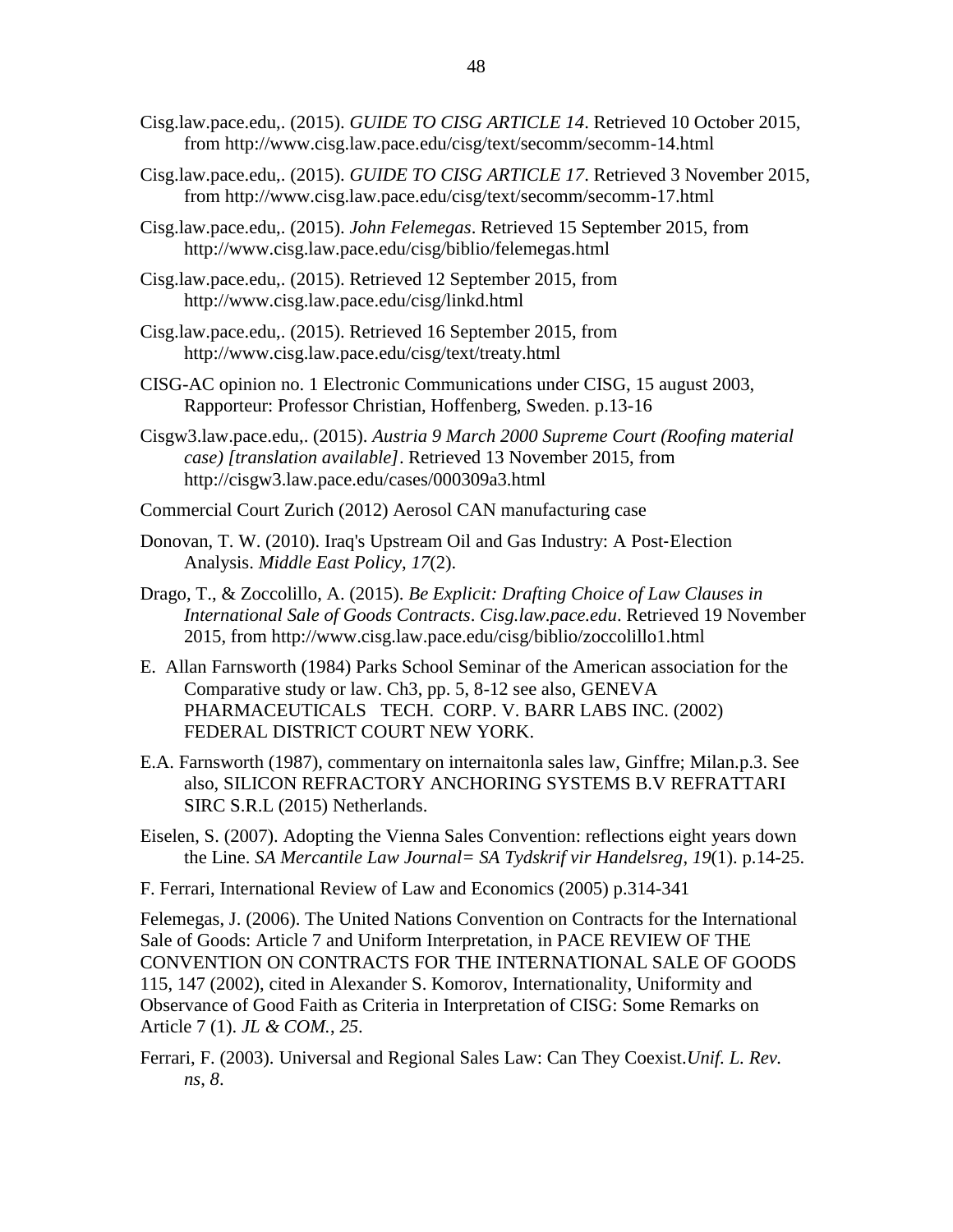- Ferrari, F. (2008). *The CISG and its impact on national legal systems*. Walter de Gruyter.p.112-115
- Franco Ferrari: 'universal and regional sales law" can they co-exist (2003) 8 uniform law review.
- *Gyula E. (1982) Commentary on the international sales Law.p.5. See also Chateau Des Charmes Wines LTD V. Sabate USA (2005) superior court,*
- Hannold, Commentary 354. See Also *Victoria Alloys v. FORTS Bank (United States of America) 2001*. Federal Bankruptcy Court
- Harry M. flechtner, the several texts of the Cisg in a Decentralized system observations translation, Reservations and other challenges to the uniformity principle assessed on www. CISG.om/law.pace.edu.p.12-23
- Ibde.org,. (2015). Retrieved 15 September 2015, from http://www.ibde.org/component/content/article/98-convention-on-contracts-for-theinternational-sale-of-goods-an-example-of-successful-international-commercialdiplomacy.html
- Investopedia,. (2015). *What is the difference between upstream and downstream oil and gas operations?*. Retrieved 3 November 2015, from http://www.investopedia.com/ask/answers/060215/what-difference-betweenupstream-and-downstream-oil-and-gas-operations.asp
- ISG-AC Opinion No. 15, Reservations under Articles 95 and 96 CISG, Rapporteur: Professor Doctor Ulrich G. Schroeter, University of Mannheim, Germany. Adopted by the CISG Advisory Council following its 18th meeting, in Beijing, China on 21 and 22 October 2013
- *J. Lookkofsky (2003) understanding the CISG in Europe kluwer Law International, Hagne.p.17-21. See also, SHUTTLE PACKAGING Systems V. Tsonakis (2001) Federal District court, Michgan, America*.
- Janssen, A., & Meyer, O. (2009). *CISG methodology*. Walter de Gruyter..
- John C. Kleefeld, Rethinking "like a Lawyer". An Incrementalists proposals for firstyears curriculum reform 53 J. Leg .ed. 254, 262 note 29 (2003); Michael Van Alstine, Dynamic Treaty interpretation, 146 U. Penn. L. Rev 687, 689 (1998).
- Judith H. (2001) practical Application of the United Nations convention on contracts for the International sale of Goods. Deffice & Horgan publishers.
- Kilan Batz, *Reconstructing Iraq: The Legal framework* (2010) oxford publishers.
- Kindler, P. (2009). Einführung in das neue IPR des Wirtschaftsverkehrs.*Verlag Wirtschaft und Recht*.
- Koehler, M. F. (2006). Survey regarding the relevance of the United Nations Convention for the International Sale of Goods (CISG) in Legal Practice and the Exclusion of its Application.
- L. loud green, the UN convention on contracts for the international sales of good (2014) Jonkoping University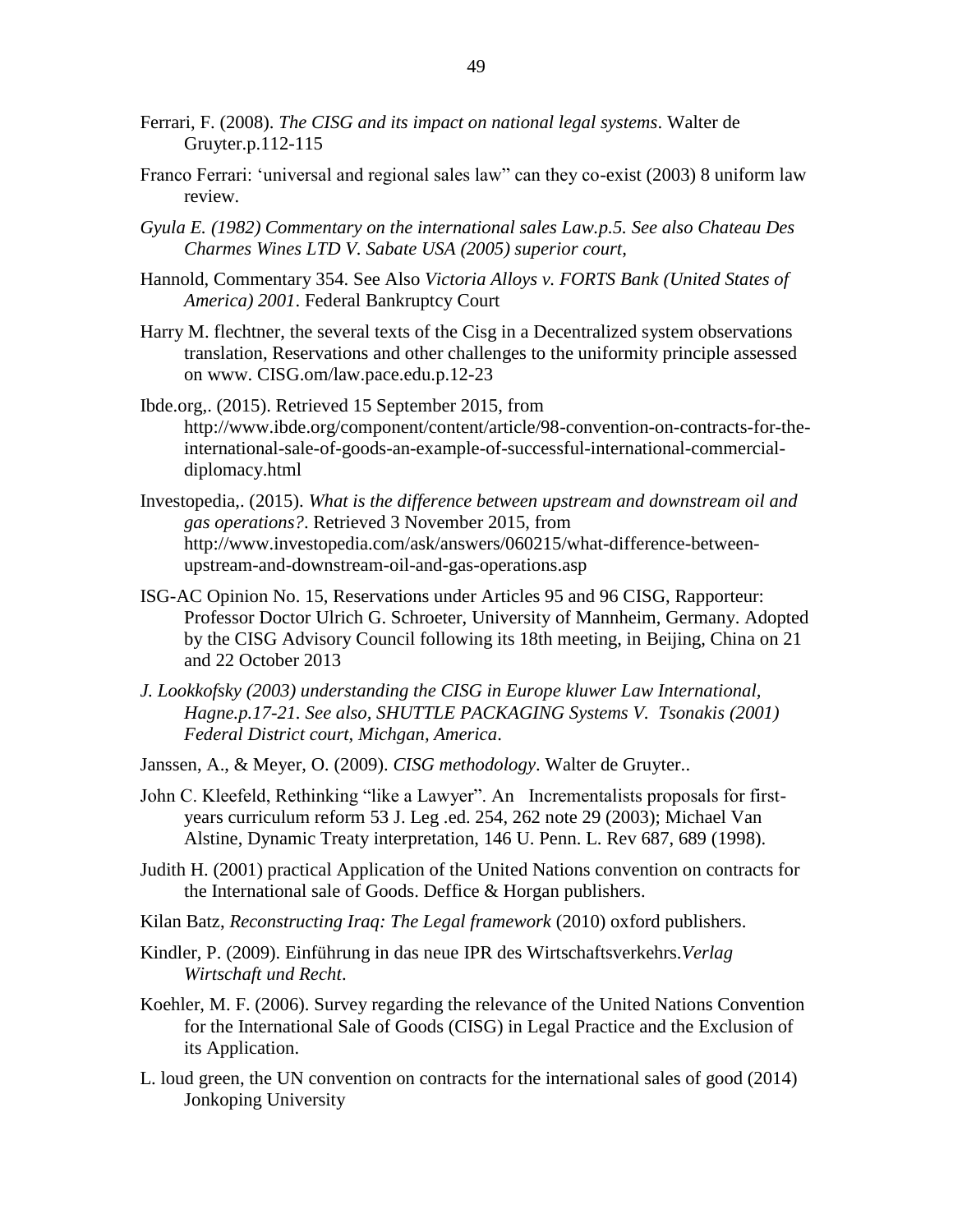- LEGISLATIVE HISTORY, Legislative history of CISG article 20: Match-up with 1978 Draft to assess relevance of Secretariat Commentary Cisg.law.pace.edu,. (2015). Retrieved 21 November 2015, from http://www.cisg.law.pace.edu/cisg/text/matchup/matchup-d-20.html
- Linguee.de,. (2015). *district Court of Rotterdam - Deutsch-*�*bersetzung – Linguee W*�*rterbuch*. Retrieved 4 November 2015, from http://www.linguee.de/englischdeutsch/uebersetzung/district+court+of+rotterdam.html
- Lookofsky, J. (2003). In Dubio Pro Conventione-Some Thoughts about Opt-Outs, Computer Programs and Preemption under the 1980 Vienna Sales Convention (CISG). *Duke J. Comp. & Int'l L.*, *13*. p. 263-264.
- Lookofsky, J. M. (2004). *Understanding the CISG in the USA: a compact guide to the 1980 United Nations Convention on Contracts for the International Sale of Goods*. Kluwer Law International.
- Lundgren, L. (2014). The United Nation's Convention on Contracts for the International Sale of Goods: Why is it being excluded from International Sales Contracts?
- Martin, J. (2008). *Commercial Law: Impossibility Doctrine Under CISG 79*. *Ucclaw.blogspot.com.cy*. Retrieved 28 September 2015, from http://ucclaw.blogspot.com.cy/2008/09/impossibility-doctrine-under-cisg-79.html
- Mattew Bender (1984) International Sales: the United Nations Convention on Contracts for International Sale of Goods. Galston & Smit ed; Forestal Gurani S.A VS. Daros International Inc (2010) Federal Appellate court, United States of America
- Michael Bridge, 'Uniformity and Diversity in the Law in International sales' (2003) 15 PILR.
- Mistelis, L. A., & Viscasillas, P. P. (Eds.). (2011). *UN Convention on Contracts for International Sale of Goods (CSIG)*. Verlag CH Beck.
- Moccia, C. (1989). United Nations Convention on Contracts for the International Sale of Goods and the Battle of the Forms, The. *Fordam Int'l LJ*, *13*.
- Mooney, C. W. (1986). Introduction to the Uniform Commercial Code Annual Survey: Some Observations on the Past, Present, and Future of the UCC. *The Business Lawyer*, p.1343-1361.
- Moss, S. (2005). Why the United Kingdom Has Not Ratified the CISG, The *JL & Com.*, *25*.
- Mullis, A. (1998). Avoidance for Breach under the Vienna Convention; A Critical Analysis of Some of the Early Cases. *Published in Andreas & Jarborg eds., Anglo-Swedish Studies in Law, Lustus Forlag*, p.326-355.
- Ontlaw.com,. (2015). *evidence*. Retrieved 19 November 2015, from http://ontlaw.com/parol-evidence/
- Otero Garcia-Castrillon, C. (2013). Reflections on the law applicable to international oil contracts. *The Journal Of World Energy Law & Business*, *6*(2), 142. http://dx.doi.org/10.1093/jwelb/jwt004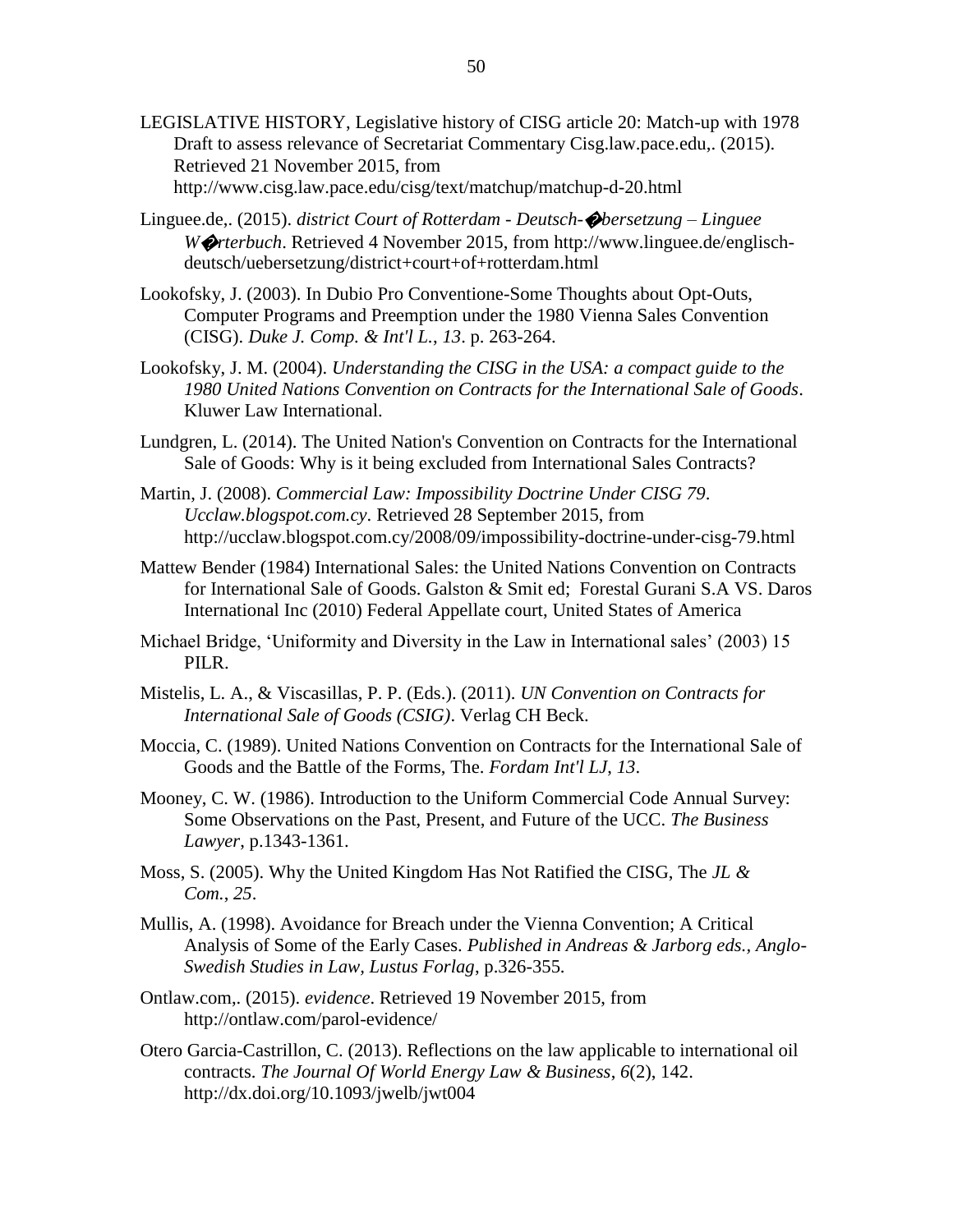Oxford Dictionary of Law  $(6<sup>th</sup>$  edition) 2006, Oxford University press

- P. Schelchtirem (1986) uniform sales law- the UN CISG, Manz, Vienna see also, *Zapatos MEDITERRANOES V. Shoe B122 (2002) District Court Hasselt, Belgiu*m
- [Pace International Law Review,](https://www.google.com.cy/search?tbo=p&tbm=bks&q=inauthor:%22Pace+International+Law+Review%22&source=gbs_metadata_r&cad=8) 2007. Review of the Convention on Contracts for the International Sale of Goods (CISG): 2005-2006 [Review of the Convention on](https://www.google.com.cy/search?tbo=p&tbm=bks&q=bibliogroup:%22Review+of+the+Convention+on+Contracts+for+International+Sale%22&source=gbs_metadata_r&cad=8)  [Contracts for International Sale,](https://www.google.com.cy/search?tbo=p&tbm=bks&q=bibliogroup:%22Review+of+the+Convention+on+Contracts+for+International+Sale%22&source=gbs_metadata_r&cad=8) page 223, sellier. european law publ., 3866530161, 9783866530164
- Penda J. A. (2015) OHADA and the CISG. Retrieved 19 November 2015 from http://cisgbasel2015.com/index\_htm\_files/20\_paper\_Jean%20Alain%20Penda\_OH ADA%20and%20the%20CISG.pdf
- Pentassuglia, G. (2004). *Minorités en droit international: une étude introductive*. Council of Europe.
- Permanent sovereignty over natural resources, 1803 (xvii), right to exploit freely natural wealth and resources 626 (vii), concerted effort in favor of economic development, 15 (xv).
- *Photo poduciton Ltd. V. Securicor Transport Ltd.* 9 1980) 1 ALLER 556. P.562
- Pike, J. (2015). *Oil*. *Globalsecurity.org*. Retrieved 4 October 2015, from http://www.globalsecurity.org/military/world/iraq/oil.htm
- R. Burton, International contracts for the sole and purchase of goods (2009)
- Rodney, W. (1983). Banking and Finance in the Arab Middle East. *London: Mac Millan*.
- Rosett, Arthur. "Critical reflections on the United Nations convention on contracts for the international sale of goods." *Ohio St. LJ* 45 (1984).
- Schelchtriem & Schwenzer (2010). *Commentary on the United Nations Convention on the International Sale of Goods* (third edition) New York, Oxford University press. P.456-458
- Schwenzer I., (2011) Regional and Global Unification of Sales Law, European Journal of Law Reform 2011 (13) 3-4. Retrieved 19 November 2015 from http://www.ankarabarosu.org.tr/siteler/AnkaraBarReview/tekmakale/2013-1/5.pdf
- Schwenzer, I. (2005). Noble Month (Articles 38, 39 CISG)-The Story behind the Scenery. *Eur. JL Reform*, *7*.
- Schwenzer, I., & Hachem, P. (2009). The CISG—successes and pitfalls. *The American Journal of Comparative Law*, p.457-478.
- Subregional Progress In National Coordination For Trade And Transport Facilitation In The Unescap Region. Retrieved 24 September 2015 from [http://www.unescap.org/sites/default/files/Study\\_on\\_Coordination\\_Mechanisms\\_C](http://www.unescap.org/sites/default/files/Study_on_Coordination_Mechanisms_Ch2.pdf) [h2.pdf](http://www.unescap.org/sites/default/files/Study_on_Coordination_Mechanisms_Ch2.pdf)
- *Teevee Toons, Inc. (D/B/A Tvt Records) & Steve Gottlieb, Inc. (D/B/A Biobox), Plaintiffs, - against - GERHARD SCHUBERT GMBH, Defendant. 00 Civ. 5189 (RCC) UNITED STATES DISTRICT COURT FOR THE SOUTHERN DISTRICT OF NEW YORK 2006 U.S. Dist. LEXIS 59455*